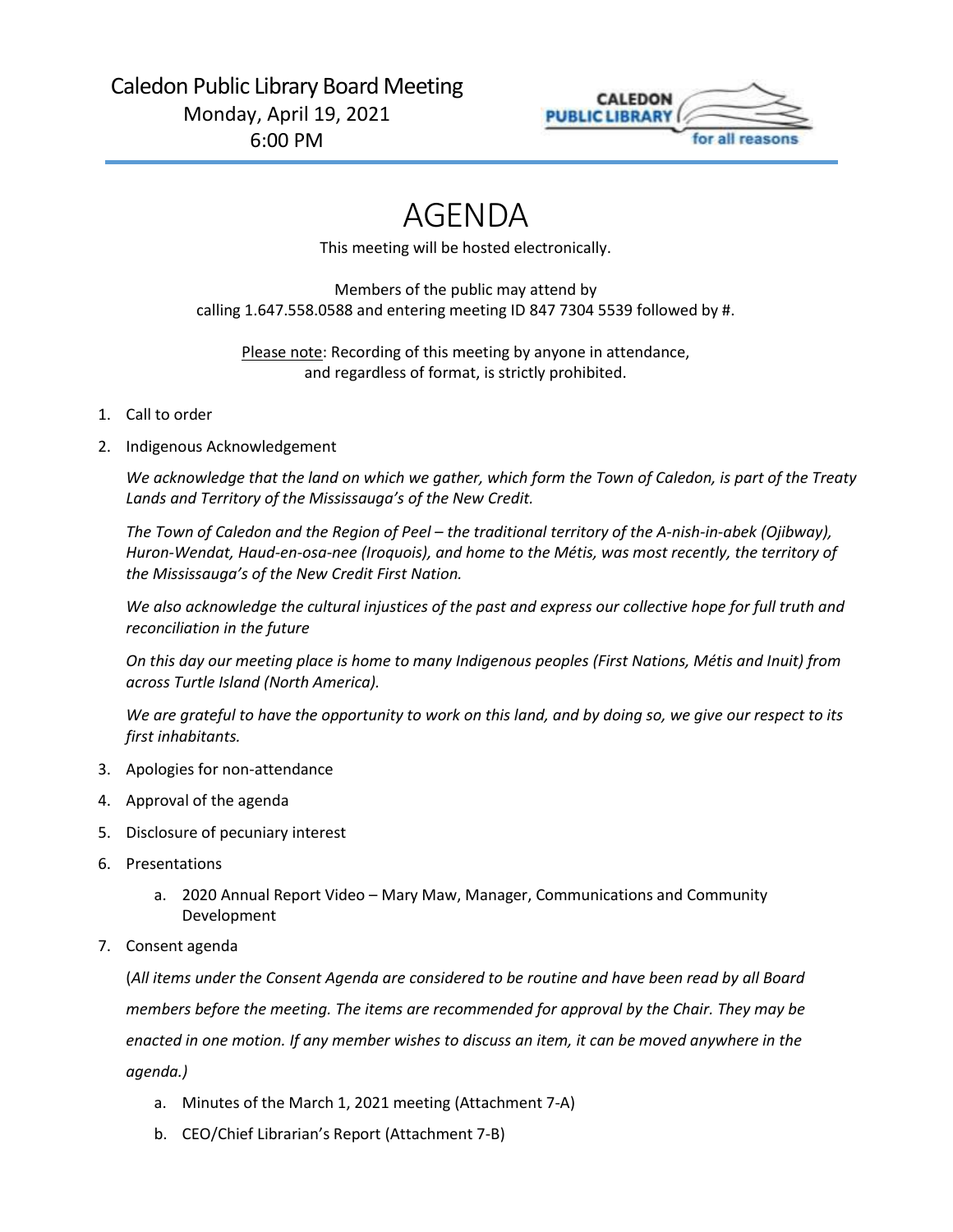- c. Strategic Actions Update [\(Attachment 7-C\)](#page-11-0)
- d. Correspondence
	- i. Caledon Public Library Town Council re: Strategic Planning Engagement April 14, 2021 [\(Attachment 7-D-1\)](#page-13-0)
	- ii. Caledon Public Library Honourable Carla Qualtrough re: CELA Funding April 14, 2021 [\(Attachment 7-D-2\)](#page-14-0)
- 8. Business arising from the minutes
	- a. Diversity, Equity, and Inclusion Board Training [\(Attachment 8-A\)](#page-15-0)
- 9. Staff Reports
	- a. Treasurer's Report and Financial Statements [\(Attachment](#page-17-0) 9-A)
	- b. Quarterly Performance Measures and Statistics Q1 2021 [\(Attachment 9-B\)](#page-22-0)
	- c. Advocacy Policy Report [\(Attachment 9-C\)](#page-31-0)
- 10. Board and Committee Reports
	- a. Advocacy and Fundraising Committee Meeting Minutes of March 18, 2021 [\(Attachment 10-A\)](#page-35-0)
		- i. CPL Fundraising Work Plan 2021 [\(Attachment 10-A-1\)](#page-38-0)
	- b. Joint Strategic Planning Committee Meeting Minutes of March 24, 2021 [\(Attachment 10-B\)](#page-40-0)
	- c. Joint Strategic Planning Committee Meeting Minutes of April 8, 2021 ([Attachment 10-C\)](#page-43-0)

### 11. Board Development

- a. Core Library Values Discussion Accountability
- 12. New business
- 13. Board Work Plan
	- a. 2021 Board Work Plan Review [\(Attachment 13-A\)](#page-45-0)
- 14. Public question period
- 15. Upcoming Events and Development Opportunities
- 16. Evaluation
	- a. Meeting evaluation is deferred until a preferred means of evaluating meetings and board performance is identified through the Board's ongoing strategic planning work.
- 17. Time of next regular meeting
	- a. Monday, May 17, 2021, 6 PM
- 18. Adjournment

### Attached Documents:

- 7-A [Minutes of the March 1, 2021 meeting](#page-3-0)
- 7-B [CEO/Chief Librarian's Report](#page-8-0)
- 7-C [Strategic Actions Update](#page-11-0)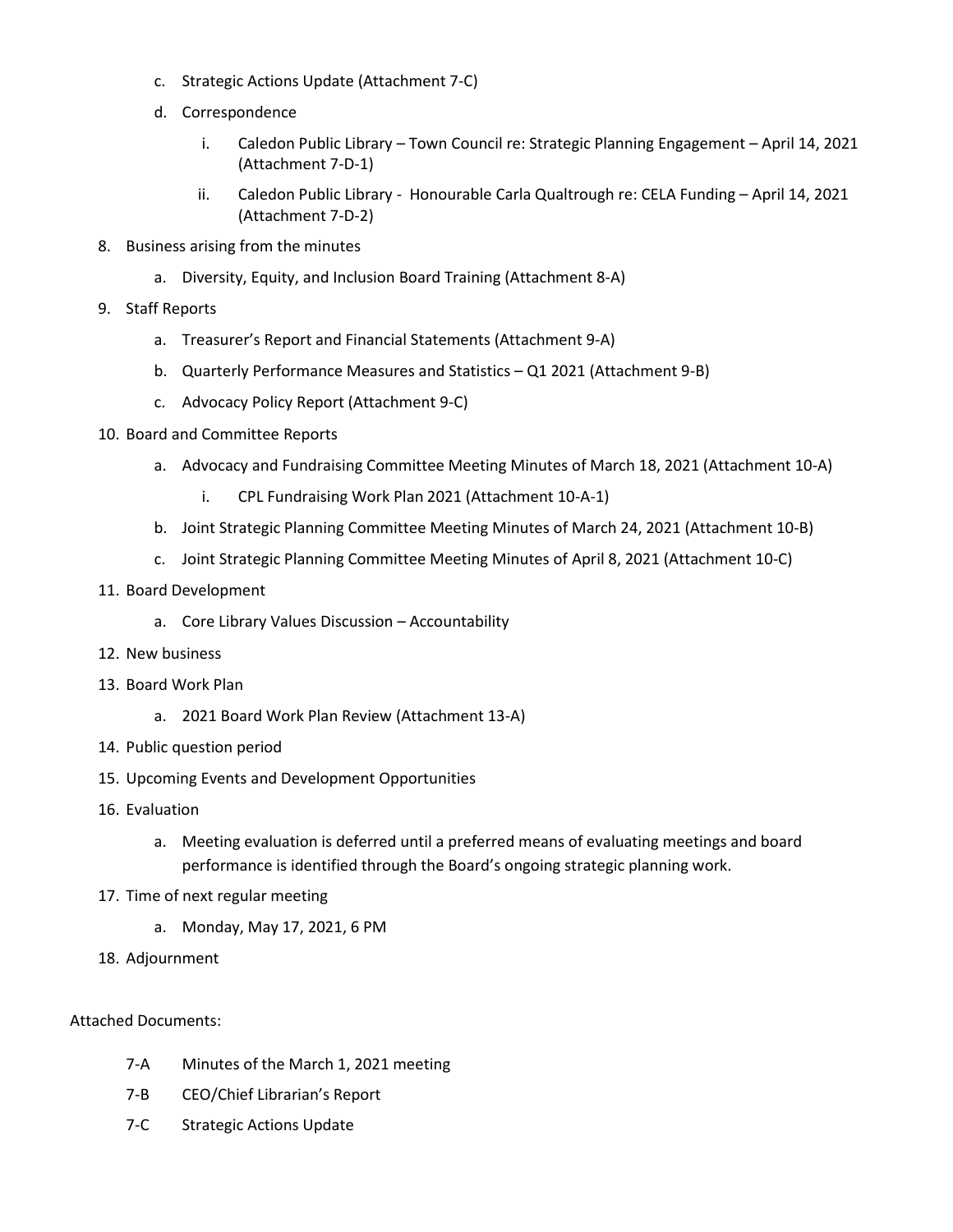- 7-D-1 Caledon Public Library Town Council [re: Strategic Planning Engagement](#page-13-0) April 14, 2021
- 7-D-2 Caledon Public Library Honourable [Carla Qualtrough re: CELA Funding](#page-14-0)  April 14, 2021
- 8-A [Diversity, Equity, and Inclusion Board Training](#page-15-0)
- 9-A [Treasurer's Report and Financial Statements](#page-17-0)
- 9-B [Quarterly Performance Measures and Statistics](#page-22-0)  Q1 2021
- 9-C [Advocacy Policy Report](#page-31-0)
- 10-A [Advocacy and Fundraising Committee Meeting Minutes of March 18, 2021](#page-35-0)
- 10-A-1 [CPL Fundraising Work Plan 2021](#page-38-0)
- 10-B [Joint Strategic Planning Committee Meeting Minutes of March 24, 2021](#page-40-0)
- 10-C [Joint Strategic Planning Committee Meeting Minutes of April 8, 2021](#page-43-0)
- 13-A [2021 Board Work Plan](#page-45-0)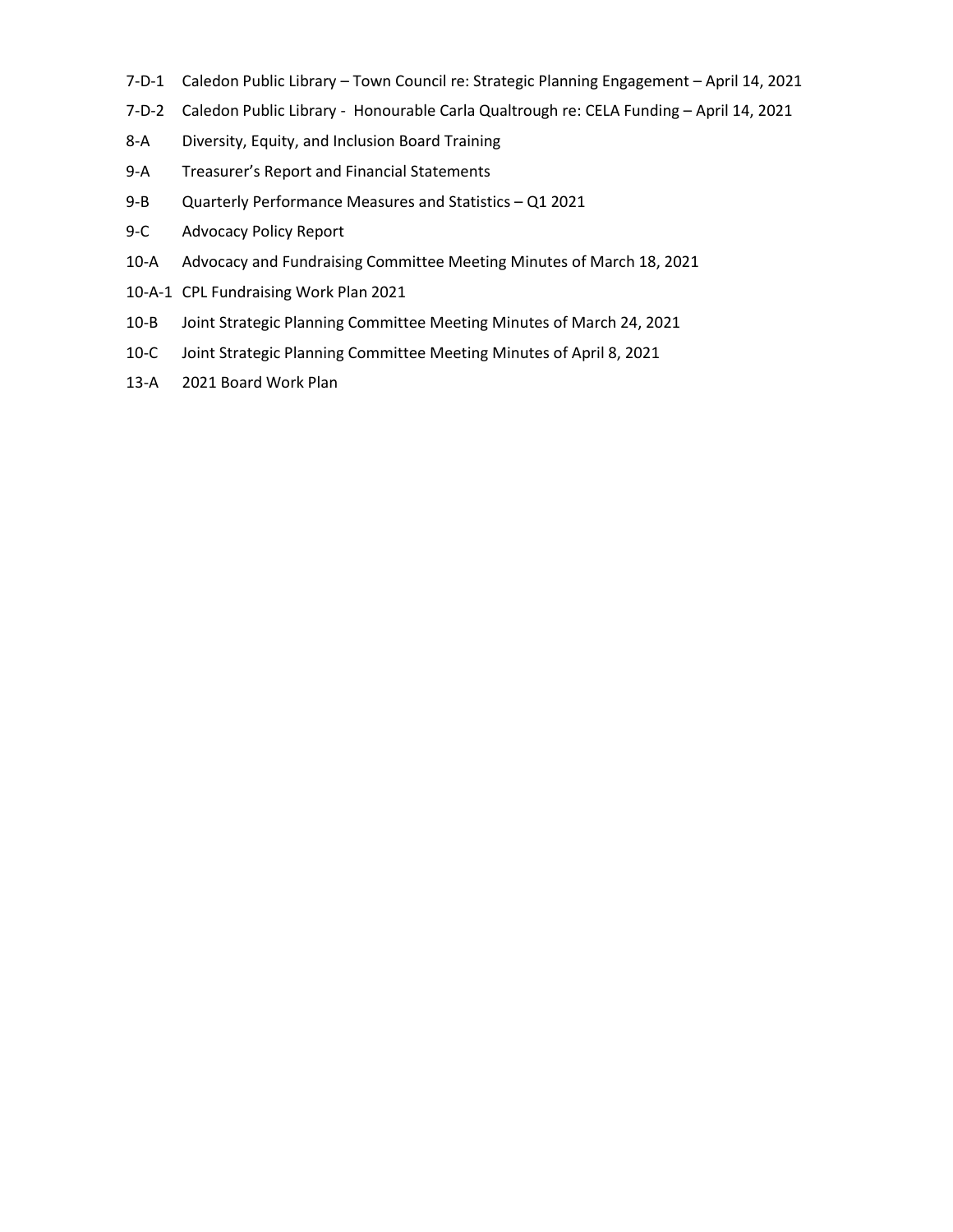# **Attachment 7-A**

# <span id="page-3-0"></span>Caledon Public Library Board Meeting Monday, March 1, 2021 6:00 p.m.



# MINUTES

**Present:** Janet Manning (Chair); Paula Civiero (Vice-Chair); David Betty; Brenda Clark; Councillor Christina Early; Jacqueline Iafrate, Catherine Jackson; Sheralyn Roman; Councillor Tony Rosa

**Staff:** Colleen Lipp – CEO | Chief Librarian; Megan Renkema – Manager, Information Services; Debra Mann – Digital Literacy Coordinator, Information Services

### **Absent:**

*Note: This meeting was conducted electronically*

### **1. The Chair called the meeting to order at 6:05 PM**

### **2. Indigenous Acknowledgment**

*We acknowledge that the land on which we gather, which form the Town of Caledon, is part of the Treaty Lands and Territory of the Mississauga's of the New Credit.*

*The Town of Caledon and the Region of Peel – the traditional territory of the A-nish-in-abek (Ojibway), Huron-Wendat, Haud-en-osa-nee (Iroquois), and home to the M*é*tis, was most recently, the territory of the Mississauga's of the New Credit First Nation.*

*We also acknowledge the cultural injustices of the past and express our collective hope full truth and reconciliation in the future*

*On this day our meeting place is home to many Indigenous peoples (First nations, M*é*tis and Inuit) from across Turtle Island (North America).*

*We are grateful to have the opportunity to work on this land, and by doing so, we give our respect to its first inhabitants.*

### **3. Apologies for non-attendance:** None

### **4. Approval of the Agenda**

**Motion:** That the Caledon Public Library Board approve the agenda, moving the Bridge and Edge Assessments Report to immediately follow the related presentation **Moved:** Sheralyn Roman **Seconded:** Jacqueline Iafrate **Carried.**

**5. Disclosure of pecuniary interest:** None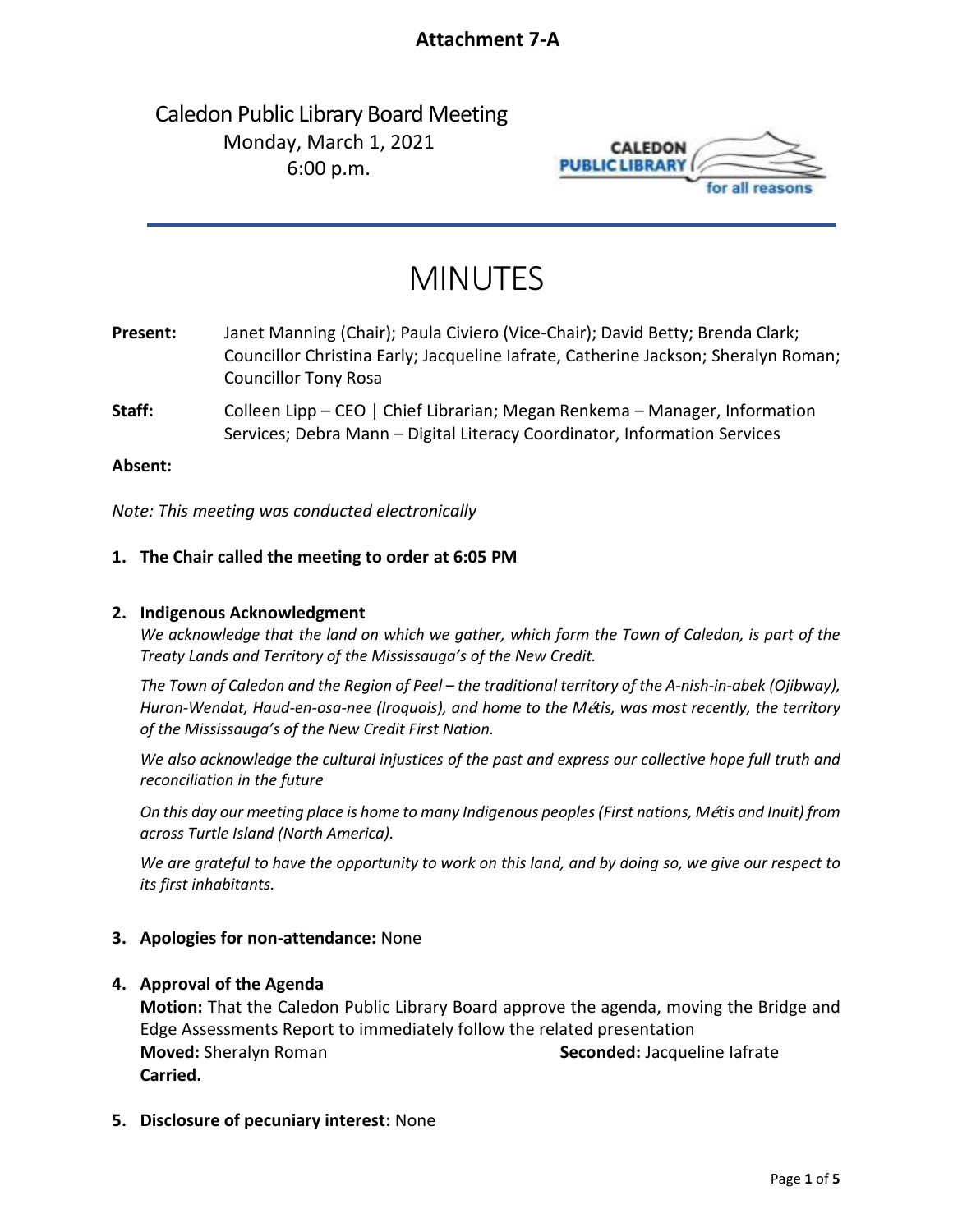# **6. Presentation**

**a. Bridge and Edge Assessments** – Debra Mann, Digital Literacy Coordinator, Information Services

### **b. Bridge and Edge Assessments Report**

**Motion:** That the Caledon Public Library Board receive the Bridge and Edge Assessments Report

 **Carried.** 

 **Moved:** Catherine Jackson **Seconded:** Councillor Christine Early

## **7. Consent Agenda**

- **a. Minutes of the January 18, 2021 meeting**
- **b. CEO/Chief Librarian's Report**

# **c. Strategic Actions Update**

**Motion:** That the Caledon Public Library Board receive all reports within the consent agenda.

**Moved:** Councillor Tony Rosa **Seconded:** Brenda Clark  **Carried.** 

# **8. Business arising from the minutes:**

**a. Confirmation of mid-term appointments of OLS Council Representation and Standing Committee Members**

**Motion:** That the Caledon Public Library Board approve the appointment of Brenda Clark as the Board's representative to the OLS Council.

**Moved:** Sheralyn Roman **Seconded:** Catherine Jackson **Carried.** 

### **9. Staff Reports**

# **a. Treasurer's Report and Financial Statements**

**Motion:** That the Caledon Public Library Board receive the Treasurer's Report and related financials.

**Moved:** Councillor Christine Early **Seconded:** Jacqueline Iafrate **Carried.**

That the Caledon Public Library Board forgive all outstanding overdue fines that have been previously accrued, allowing for their deletion from the Library's integrated library software system and the reduction in barriers to library use.

**Moved:** Brenda Clark **Seconded:** Paula Civiero **Carried.**

### **10. Board and Committee Reports**

- **a. Joint Strategic Planning Committee Meeting Minutes of January 20, 2021**
- **b. Joint Strategic Planning Committee Meeting Minutes of February 17, 2021 Motion**: That the Caledon Public Library receive the minutes of the Joint Strategic Planning Committee Meetings for January 20 and February 17, 2021. **Moved:** Councillor Tony Rosa **Seconded:** Paula Civiero **Carried.**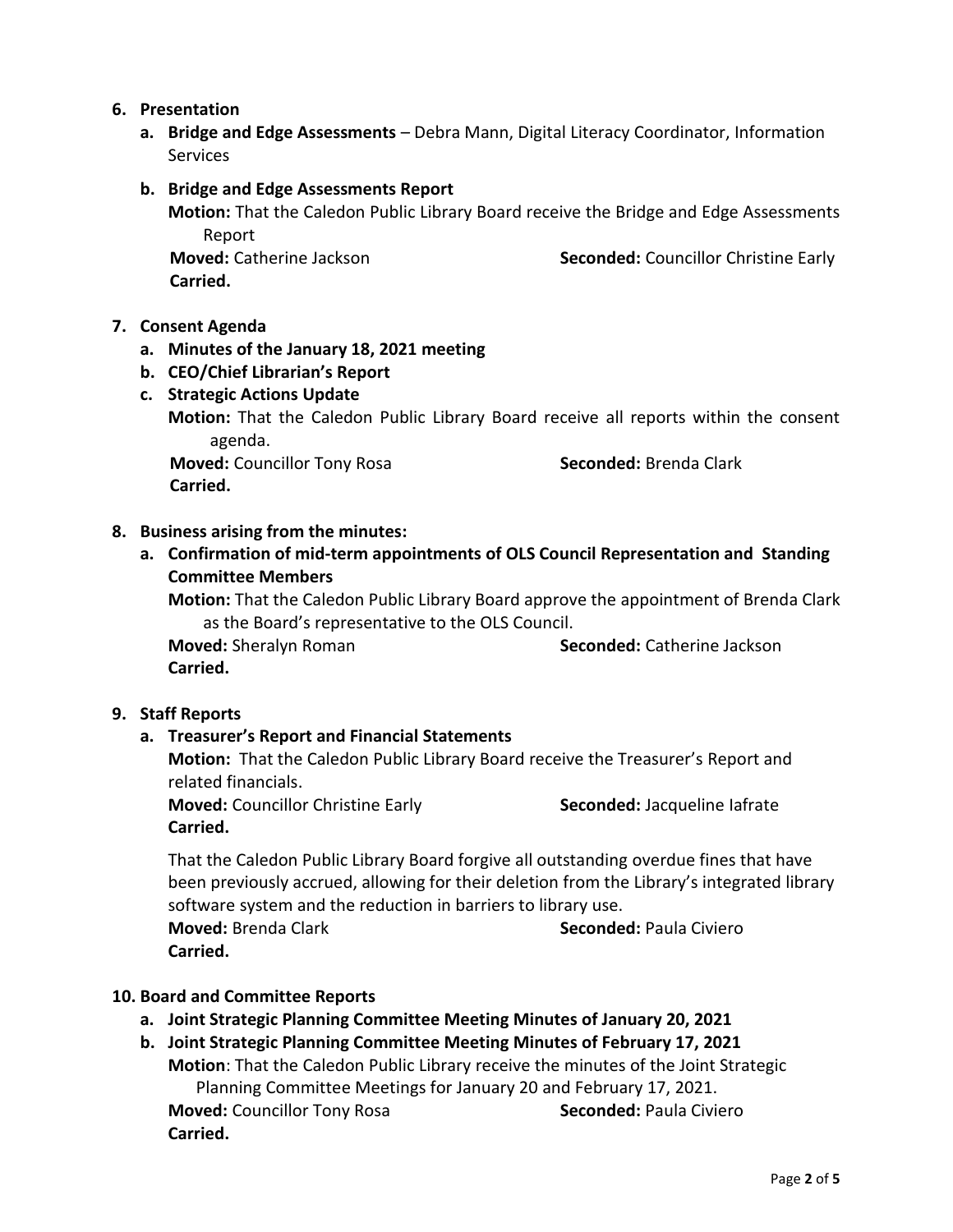# **11. CLOSED SESSION**

**Motion:** That the Caledon Public Library Board move into closed session for the purposes of

discussing the following:

- **a.** Confidential Report re: Investing in Canada Infrastructure Program (ICIP) Application Status
- **b.** Confidential Correspondence re: Personal matters about an identifiable individual CEO/Chief Librarian Evaluation Committee Correspondence

**Moved:** Brenda Clark **Seconded:** Councillor Christina Early **Carried at 7:21 PM**

**Motion:** That the Caledon Public Library Board resume open session **Moved:** Councillor Tony Rosa **Seconded:** David Betty **Carried at 7:31 PM**

**Motion:** That the Caledon Public Library Board receive the Confidential Report re: Investing in Canada Infrastructure Program (ICIP) Application Status **Moved:** Paula Civiero **Seconded:** Brenda Clark **Carried.** 

**Motion:** That the Caledon Public Library Board approve the Confidential Correspondence Re: Personal Matters about an identifiable individual – CEO/Chief Librarian Evaluation Committee Correspondence

**Moved:** Councillor Tony Rosa **Seconded:** Councillor Christina Early **Carried.** 

### **12. Board Development**

# **a. Discussion of OLA Super Conference Key Learnings**

Key takeaways were shared by those who attended the OLA Super Conference and included the following insights:

- Anne Marie Tremonti's keynote message was delivered in a way that was both informative and visually engaging.
- The session focused on CEO Evaluations, offered at the OLBA Boot Camp, confirmed that Caledon's process is in alignment with recommended best practices.
- The importance of examining policies through a lens of diversity, equity and inclusion
- Milton Public Library's newest branch effectively integrates MPL's Be Inspired tag line and logo

# **b. Core Library Value Discussion – Equity of Access**

A [video](http://www.ilovelibraries.org/article/equity-diversity-and-inclusion-libraries-jj-pionke-librarian-university-illinois) highlighting the work being done by the University of Illinois Library to improve access to facilities and services was shared, prompting further discussion of CPL's responsibilities in this regard.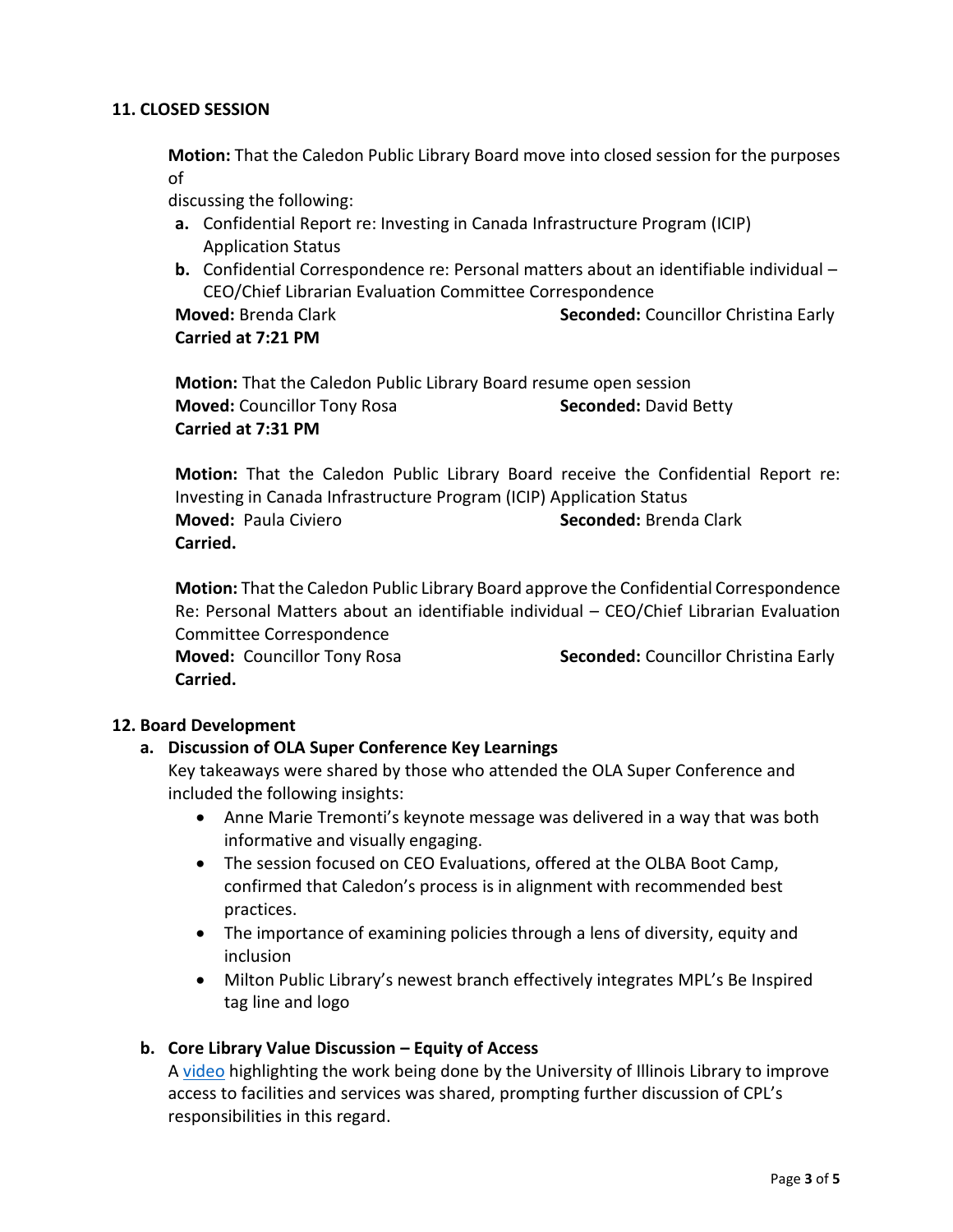**Motion:** That the Caledon Public Library Board direct the CEO/Chief Librarian to investigate the cost and time commitment required to deliver Diversity, Equity and Inclusion training to the Board.

**Carried.** 

**Moved:** Paula Civiero **Seconded:** Brenda Clark

# **13. New Business**

Sheralyn Roman raised a recent discussion with CPL's Manager of Communications and Community Development regarding the availability of grab bags and targeted readers advisory. The CEO/Chief Librarian confirmed that CPL will return to providing grab bags once the Library resumes limited or expanded patron access. Staff of the Information Services department continue to provide readers advisory services through phone, email, text. Requests for personalized recommendations also continue to be submitted through an online form on the CPL website.

## *Councillor Christina Early left the meeting at 8:14 PM*

## **14. Board Work Plan**

## **a. 2021 Work Plan Review**

**Motion:** That the Caledon Public Library Board approve the amended 2021 Work Plan. **Moved:** Councillor Tony Rosa **Seconded:** David Betty **Carried.** 

### **15. Public Question Period**

There were no members of the public present.

# **16. Upcoming Events and Development Opportunities**

- **a.** Strategic Planning Workshop #2 Monday, March 8, 5 7 PM
- **b.** Leaving No One Behind Thursday, April 8, 3:30 PM

### **17. Evaluation of Meeting**

Meeting evaluation is deferred until a preferred means of evaluating meetings and board performance is identified through the Board's ongoing strategic planning work.

### **18. Time of next regular meeting**:

Monday, April 19, 2021, 6 PM

# **19. Adjournment**

**Motion:** That the meeting adjourn. **Moved:** Councillor Tony Rosa **Seconded: David Betty Seconded: David Betty Carried.** 

The meeting adjourned at 8:27 PM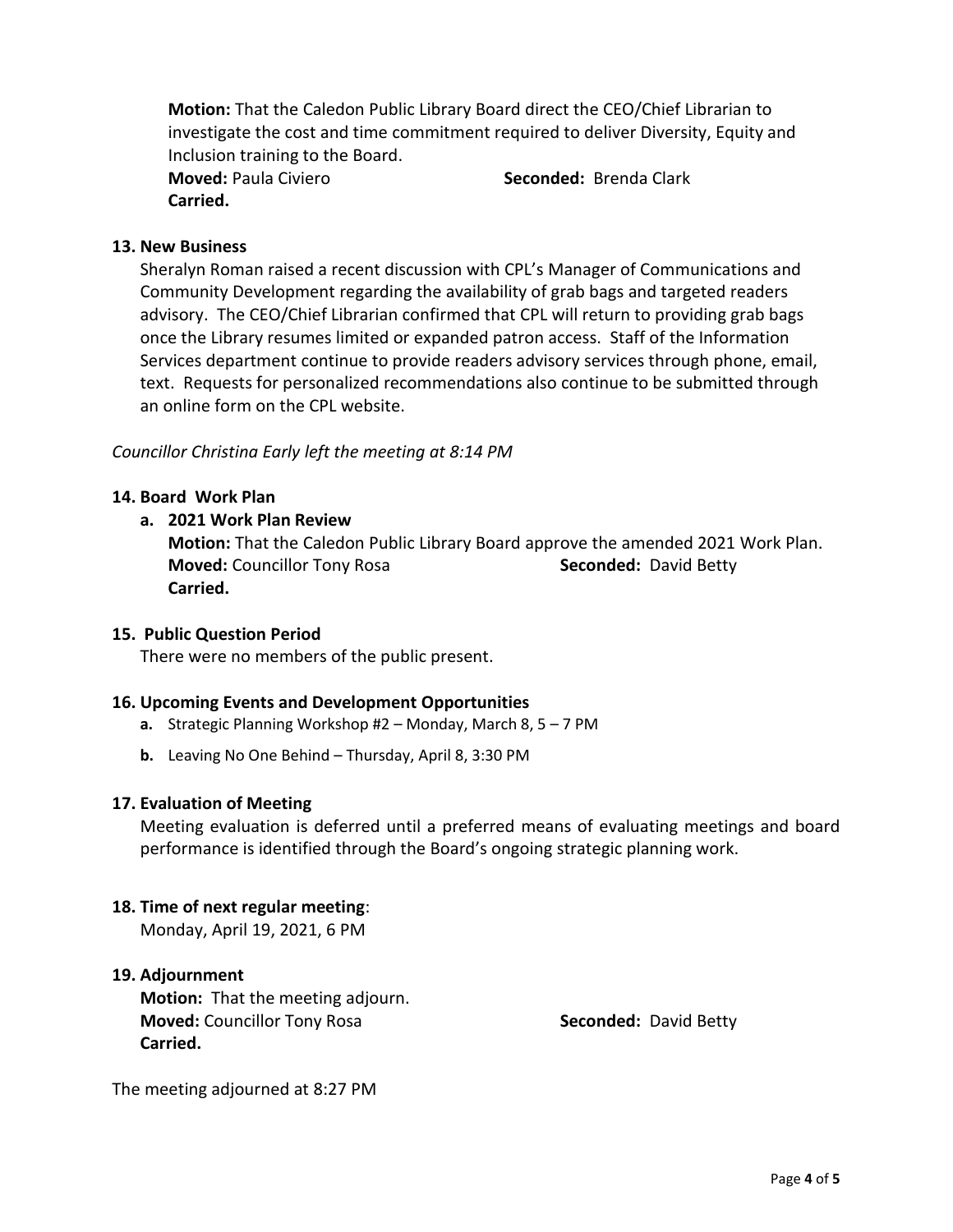**Janet Manning**<br>Chair

**\_\_\_\_\_\_\_\_\_\_\_\_\_\_\_\_\_\_\_\_\_\_\_ \_\_\_\_\_\_\_\_\_\_\_\_\_\_\_\_\_\_\_\_\_\_\_\_\_ Chair CEO | Chief Librarian**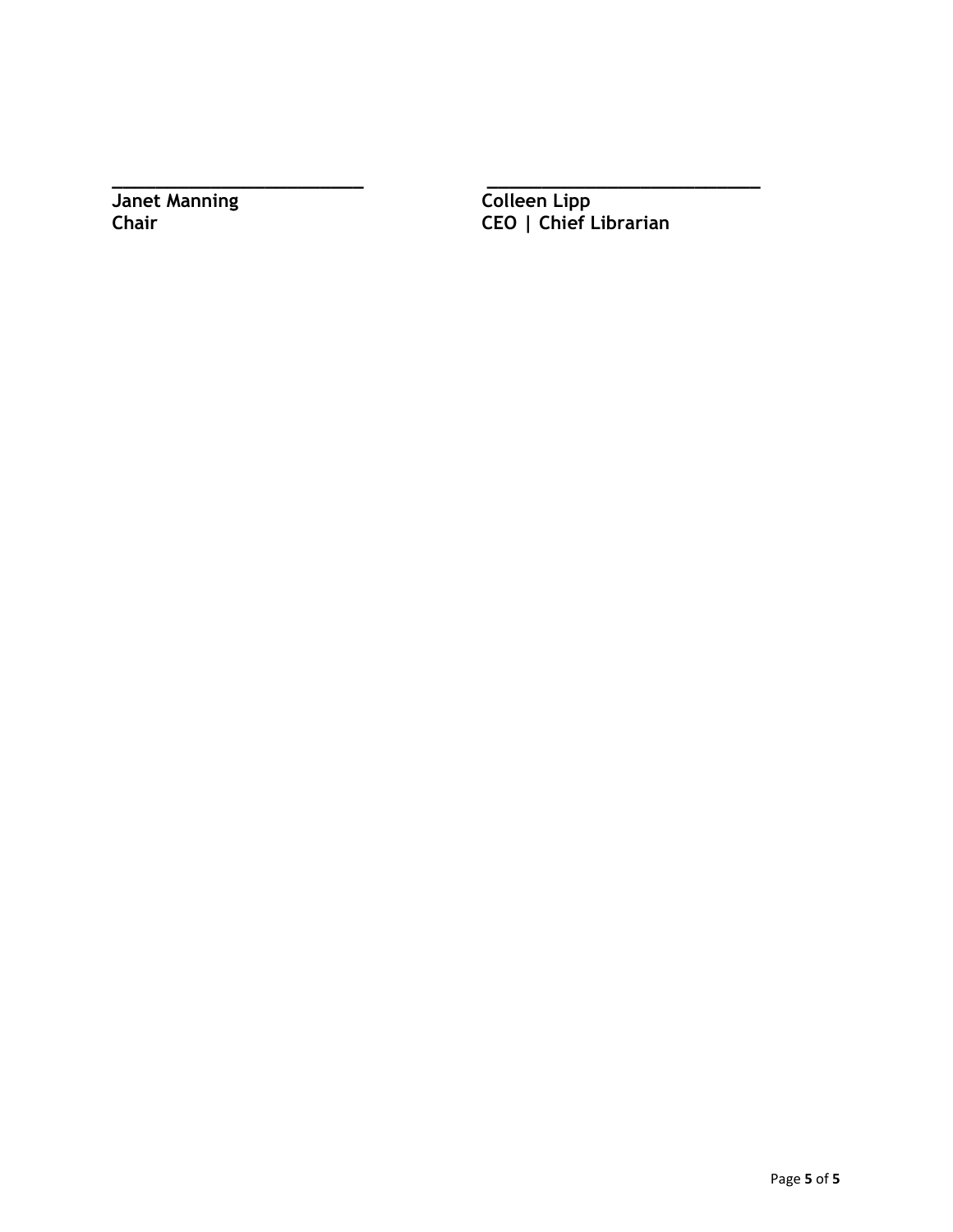# **Attachment 7-B**

# <span id="page-8-0"></span>CEO/Chief Librarian's Report

Prepared by Colleen Lipp April 2021



# *Service Recovery*

The shifting provincial restrictions have resulted in a number of changes to CPL's service delivery model since the last meeting of the Library Board. With the move to a provincial shutdown on April 8<sup>th</sup>, all branches have reverted to Contactless Holds Pickup with members of the public allowed to enter the building only to make use of library technologies, supporting our responsibility to bridge the digital divide. Though the provincial regulations continue to allow for patrons to pick up holds within the branch, the move to limit patron access to facilities is a means of supporting the spirit of the stay at home order, aligning with service models in place at neighbouring library systems, and minimizing staff anxiety.

Provincial regulations continue to mandate that libraries quarantine or disinfect all returned materials. That being said, the regulations do not dictate the period for which these materials should be isolated. Earlier in March, quarantine periods for returned CPL materials were reduced from seven (7) to three (3) days. This allows for a timelier turnover of requested materials and aligns with reduced quarantine periods across the public library sector. Caledon's protocol remains conservative as a number of libraries have recently reduced their quarantine periods to 24 hours. Given the significant wait list, Internet Hotspots continue to be disinfected by staff rather than quarantined.

As per the Caledon Public Library Operational Policy (CPL-16-04), borrowing privileges are suspended when a patron has accumulated \$20.00 or more in fines or fees. This policy is applied automatically through the Integrated Library System (ILS) but had been temporarily disabled in response to the pandemic so as not to create a barrier to access. With our move to eliminate fines and related balances on patron accounts, accumulated charges are now typically the result of long overdue, lost or damaged materials for which the patron has been charged a replacement fee. As a result, the policy was re- activated within the ILS in order to encourage patrons to return long overdue materials. With the return to Contactless Holds Pickup, and lack of access to service points, this policy has once again been disabled until such time that patrons are able to enter the branches to make payments.

# *Maker Spaces*

As the Library inches closer to developing spaces and delivering services in support of maker technologies, Library staff have been working closely with Town counterparts to ensure that we are working collaboratively towards this shared goal. Regular recurring meetings have been scheduled to facilitate this work and the creation of a related memorandum of understanding is being considered.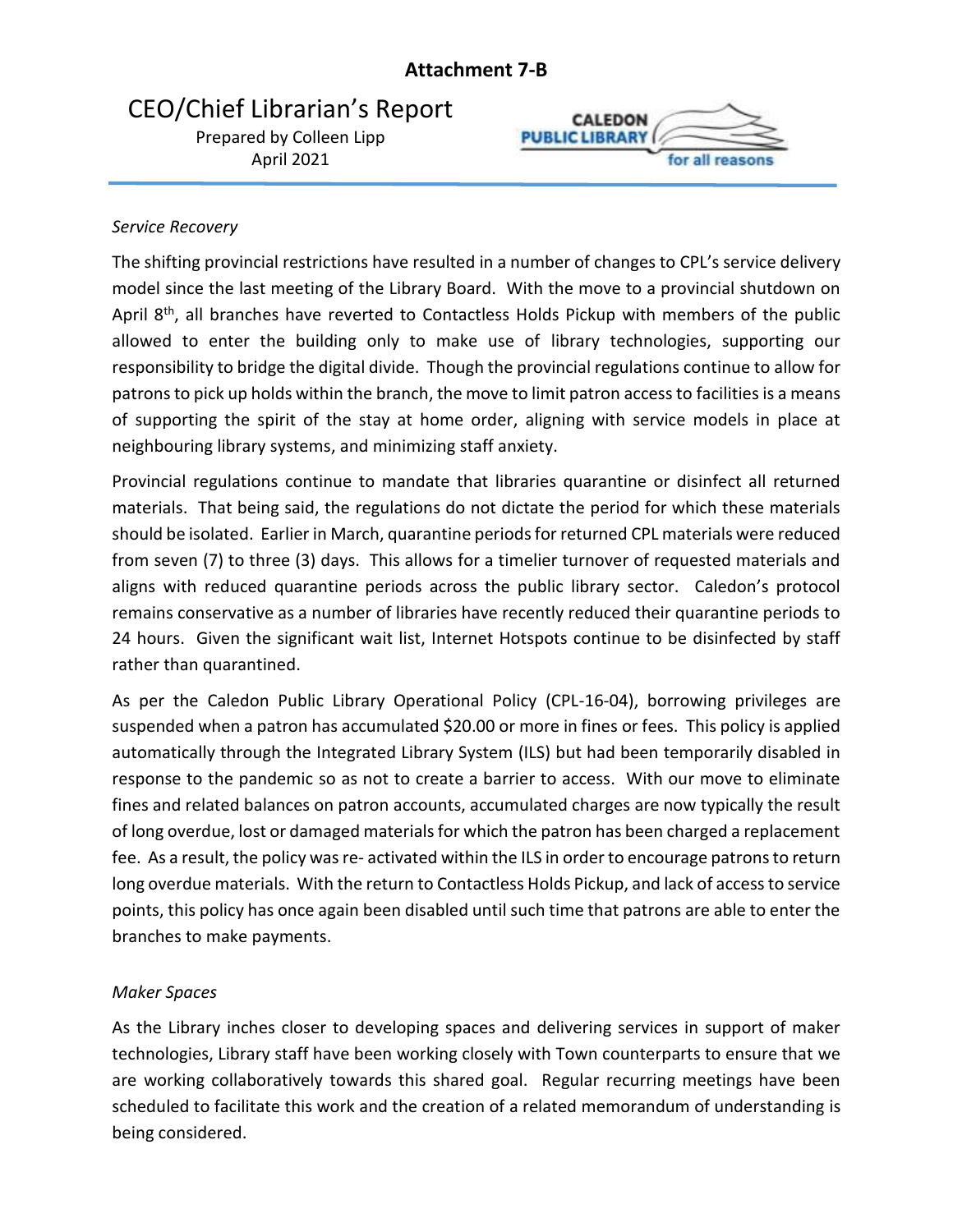Recent meetings included discussions of a report regarding the Bolton Downtown Revitalization Plan which was approved at the March 23, 2021 meeting of Council's Planning and Development Committee. The report recommends that the Town retain ownership of the Old Bolton Fire Hall and highlights a number of suggested uses for the building. The following excerpt from the report references the Fire Hall as a possible home to a maker space.

Utilize as an experiment centre for downtown revitalization ideas, business start-ups. Add a small coworking space, combined with a makers' space.

• A makers' space is generally defined as: a place in which people with shared interests gather to work on projects while sharing ideas, equipment, and knowledge.

It is often associated with computing/technology but can be used as a space for hands on arts, crafts, and product development.

The Caledon Public Library is currently planning two makers' spaces, one in Valleywood and the other in Caledon East, the space in Bolton would be planned in collaboration with the Library to ensure the needs of the community are met.

The full report can be found online at [Staff Report 2021-0067: Bolton Downtown Revitalization](https://pub-caledon.escribemeetings.com/Meeting.aspx?Id=4b75e585-9668-415b-b6f9-9773b2885697&Agenda=Merged&lang=English&Item=32&Tab=attachments)  Plan - Planning and Development Committee - [March 23, 2021 \(escribemeetings.com\)](https://pub-caledon.escribemeetings.com/Meeting.aspx?Id=4b75e585-9668-415b-b6f9-9773b2885697&Agenda=Merged&lang=English&Item=32&Tab=attachments)

# **Collections and Access**

# *Ontario Library Consortium Procurement Update*

As reported in August 2020, the Ontario Library Consortium (OLC) of which CPL is a member, had issued two Request for Proposals (RFP); one for a new integrated library software (ILS) system to manage library operations and a second to identify the preferred public access catalogue (PAC) solution.

It has been confirmed that OLC will be continuing with our current service provider, Sirsi Dynix, to support staff ILS access and operations. A new multi-year contract will be negotiated to commence January 2022. It is expected that there will be little to no budget implications from this decision.

Member libraries have also voted to enter into a contract with a new provider for our public catalogue or PAC. Bibliocommons offers a dynamic and intuitive access point to library collections. Pending the completion of the final agreement, implementation of the new product is expected to begin in the fall of 2021 in preparation for the new catalogue to go live in January 2022. This service improvement will allow us to address concerns with our current catalogue identified in our strategic planning survey but will also result in increased expenses to be funded within the 2022 budget.

Though the migration to Bibliocommons will result in increased annual costs, CPL's participation in the OLC has long resulted in significant efficiencies. These economies of scale continue and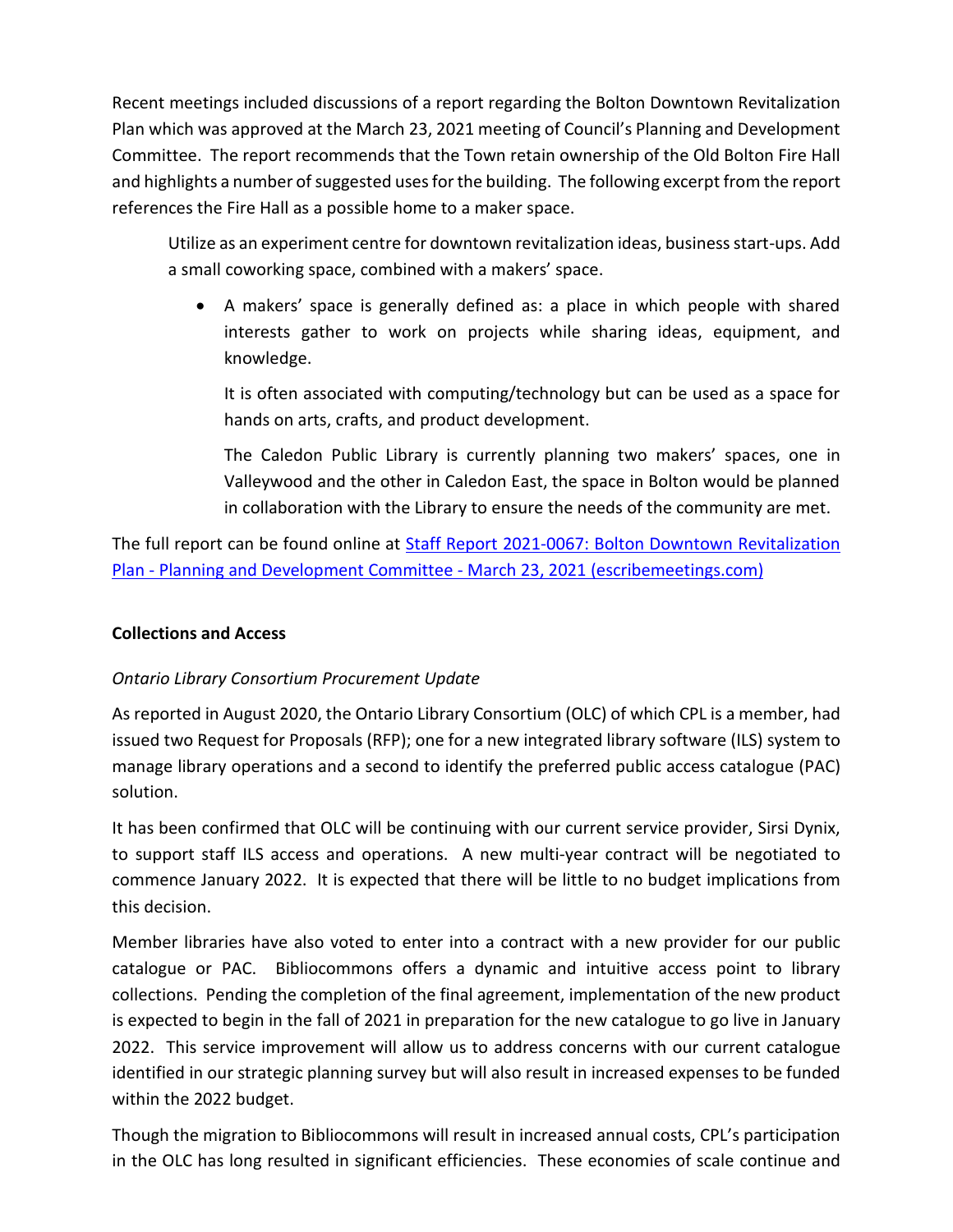allow for the introduction of products and services that would be unattainable as a stand-alone library.

# *Collection Review*

Publication of select titles by Dr. Seuss and Dav Pilkey has recently been discontinued by publishers due to the inclusions of hateful, racist or insensitive content. There has been significant media coverage of these decisions and it is likely that more titles will be re-examined through a more thoughtful and inclusive lens in the months and years ahead. It is our intent to develop a comprehensive and sustainable strategy to address these titles – and those that may require review moving forward.

The titles in question remain on our shelves until such time that a strategy is identified and implemented. There is currently no consistent response from public libraries. A number of Ontario libraries are opting to simply leave the materials on the shelves while others are considering relocating the materials within the collection, some in such a way that encourages access as education resources to help parents and/or teachers in starting necessary conversations. This would prompt changes to how they are catalogued, labelled and shelved. While a number of consulted libraries have suggested that they would not replace worn or damaged copies, none have indicated that they would wholly remove the titles from their collections.

It is anticipated that this decision will have impacts on how we address many titles, including classics for both adult and children, moving forward. As such, we are committed to talking our time to develop a strategy that aligns with our values and is sustainable in the longer term.

# **Staff News**

# *Staff Appointments*

Chris Benitez and Kelly Doig will be joining CPL as permanent part-time Public Service Coordinators effective April 20, 2021.

Chris holds a Masters of Information from the University of Toronto and comes to us from the private sector with a varied set of experiences dealing with customers and technology.

Kelly is a recent graduate of the Masters of Library and Information Science program at the University of Western Ontario and has gained valuable experience with the Halton Hills Public Library.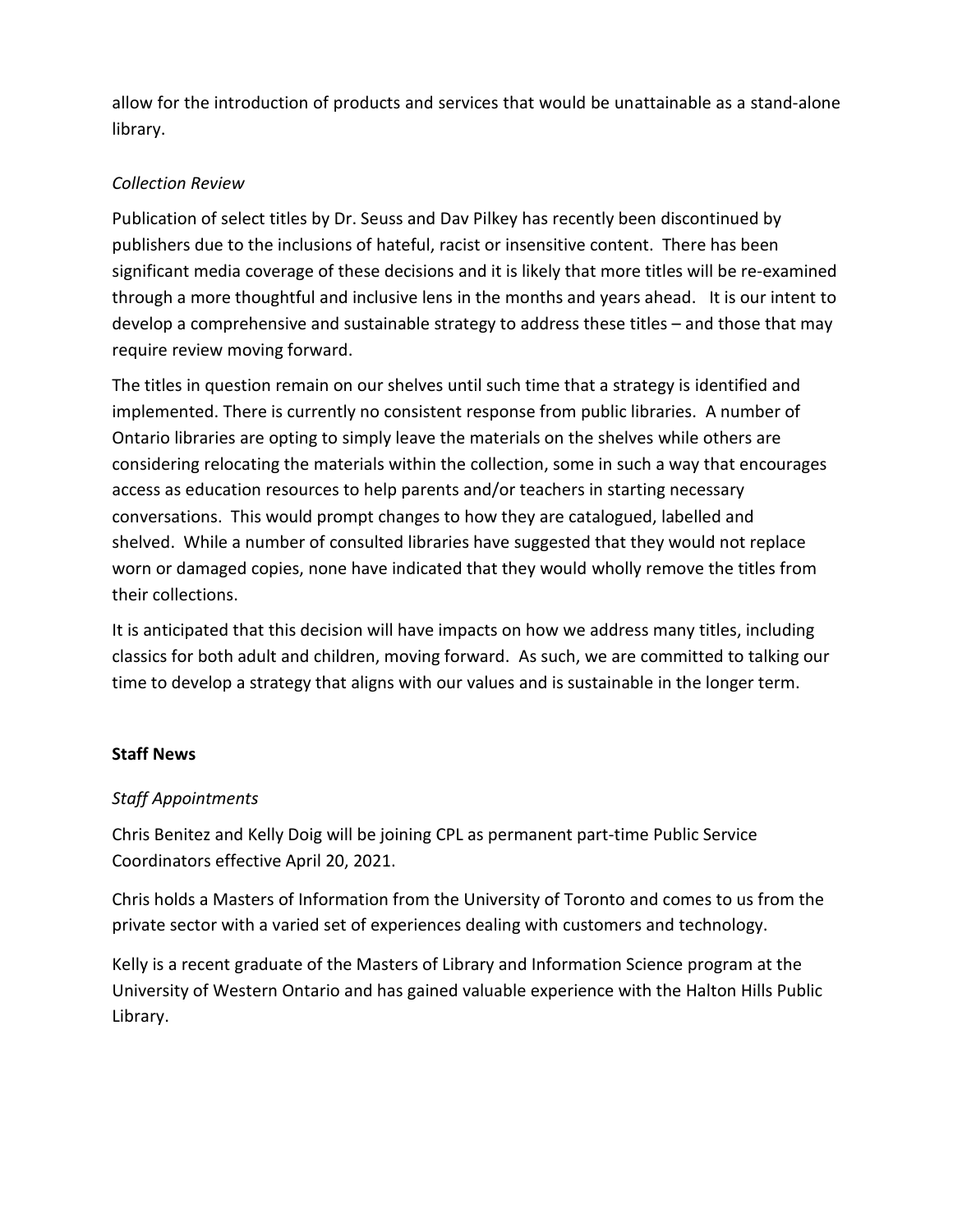# **Attachment 7‐C**

# <span id="page-11-0"></span>**Strategic Actions Update**



April 2021

# **Strengthen Facilities**

Town of Caledon Community Services staff have advised that new windows will be installed at the Inglewood Branch in the coming weeks. This work will be scheduled around the branch's hours of operation.

The procurement process to identify the contractor to manage the construction of the Albion Bolton Branch Refurbishment is ongoing. Prequalified applicants are being asked to respond to a tender.

The Library has been contributing to the design phase of the Caledon East Community Complex ‐ confirming the layout and requirements for the branch and the adjacent maker space.

# **Invest in People**

All members of the Library team, including staff and management, participated in the Centre for Addiction and Mental Health (CAMH) virtual training focused on Personal Resilience in the Workplace.

Members of the Library's Public Service, Information Services and Youth Services departments participated in virtual Crisis Prevention Institute Covid‐19 Conflict Prevention training. This Library facilitated learning opportunity was also extended to Town staff. It is anticipated that this training will be extended to all Library

Branch Managers Gillian Booth‐Moyle and Samantha Dillane have begun the two‐year certificate in Advancing Public Library Leadership (APLL). Four (4) members of the Library's Management Team have previously

Development of library staff is ongoing, with staff representatives and members of the management team participating in the following learning opportunities over the past several weeks:

Conducting the Reference Interview Creating Outstanding Online Story Times Federation of Ontario Public Libraries (FOPL) Development Charge Training Media Literacy for Adults Middle Grade Magic

# **Build Relationships**

Canadian Mental Health Association (CMHA) has been added as a referring partner for the Library's Community

CPL has joined the regional Situation Table. This group of organizations, led by Peel Regional Police, come together to identify individuals or families that are at risk. Efforts are made to connect those in need with the

CPL Communications and Community Development Department hosted a virtual meeting of Communication Teams from across Caledon. The inaugural meeting provided an opportunity to share how we all "pivoted" our communication efforts as a result of COVID‐19, including what strategies each organization used, what worked and what didn't for our respective organizations. Also discussed were strategies to support one another in our i ti ff t i f d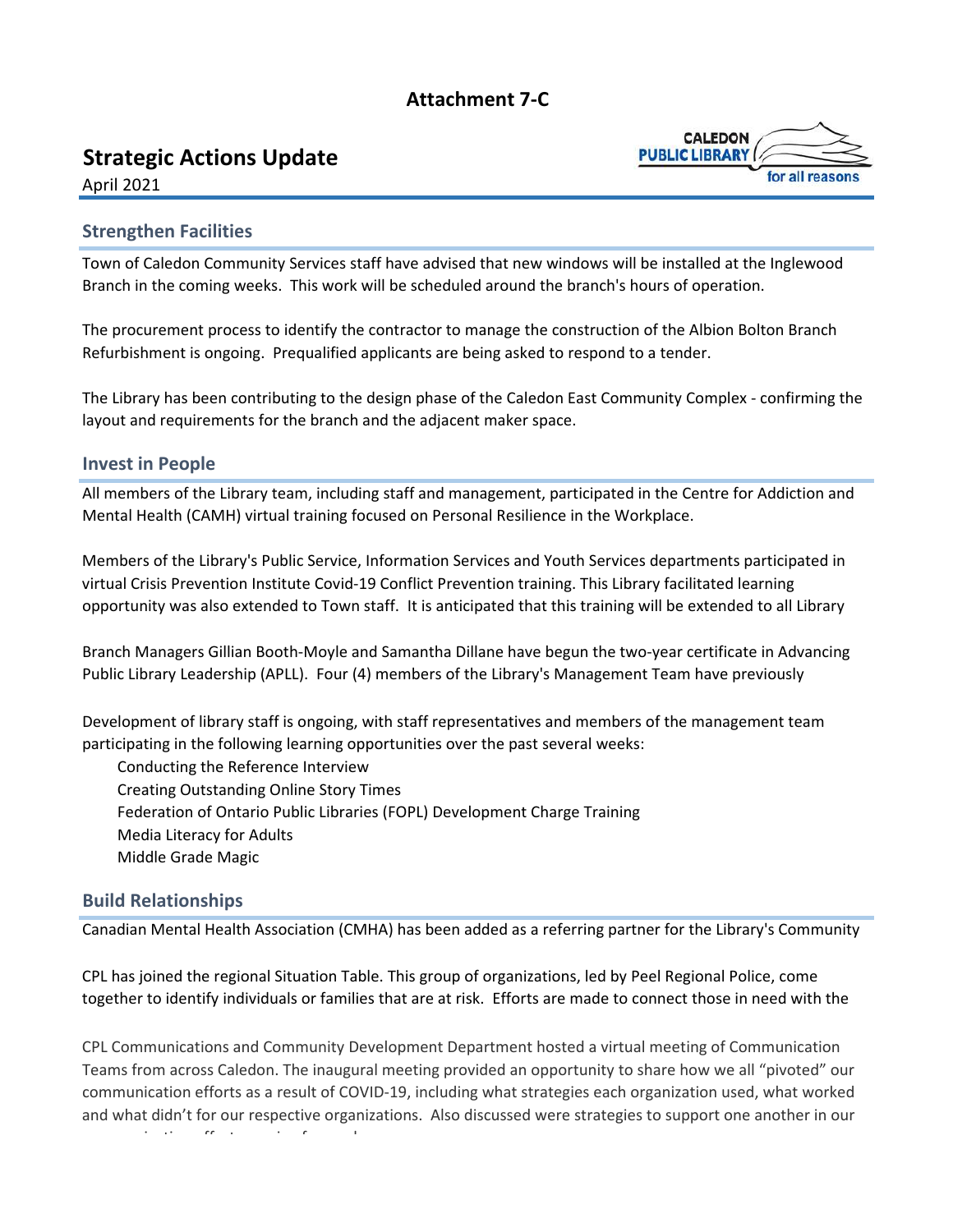CPL hosted our first virtual Student Volunteer Recruitment event post‐COVID, successfully onboarding 10 new student volunteers who will assist with a growing variety of virtual program offerings, activities and initiatives.

Story Walks, combining physical activity and literacy, were installed at two Caledon locations ‐ Adam Wallace Park in Bolton and the Caledon Trailway in CE.

Meetings of the CEOs from the Brampton, Caledon and Mississauga public libraries are now scheduled monthly.

# **Encourage Discovery, Innovation and Creativity**

Ontario Parks Day Passes added to collection, allowing library members to borrow a pass and make use of

A new reference service, *CPL Chat* was launched on April 6. This virtual chat feature appears on the bottom right corner of our website and will function in a similar manner as many other online chat services. Visitors to the CPL website can ask questions and receive answers in real time during scheduled reference hours. Outside of these hours, users of the chat function will be provided with an option to leave an email for someone to

Supported by the approved changed in service level, Brainfuse and LinkedIn Learning have been added to CPL's Digital Library. Promotions are underway to ensure that residents and businesses are aware of these new tools.

A variety of programs continue to be offered virtually, including: Advanced care planning for adults (in partnership with Bethell Hospice) Guided meditation workshop Preparing to walk the Bruce trail The Earth is our provider: grocery store, pharmacy and hospital Trivia night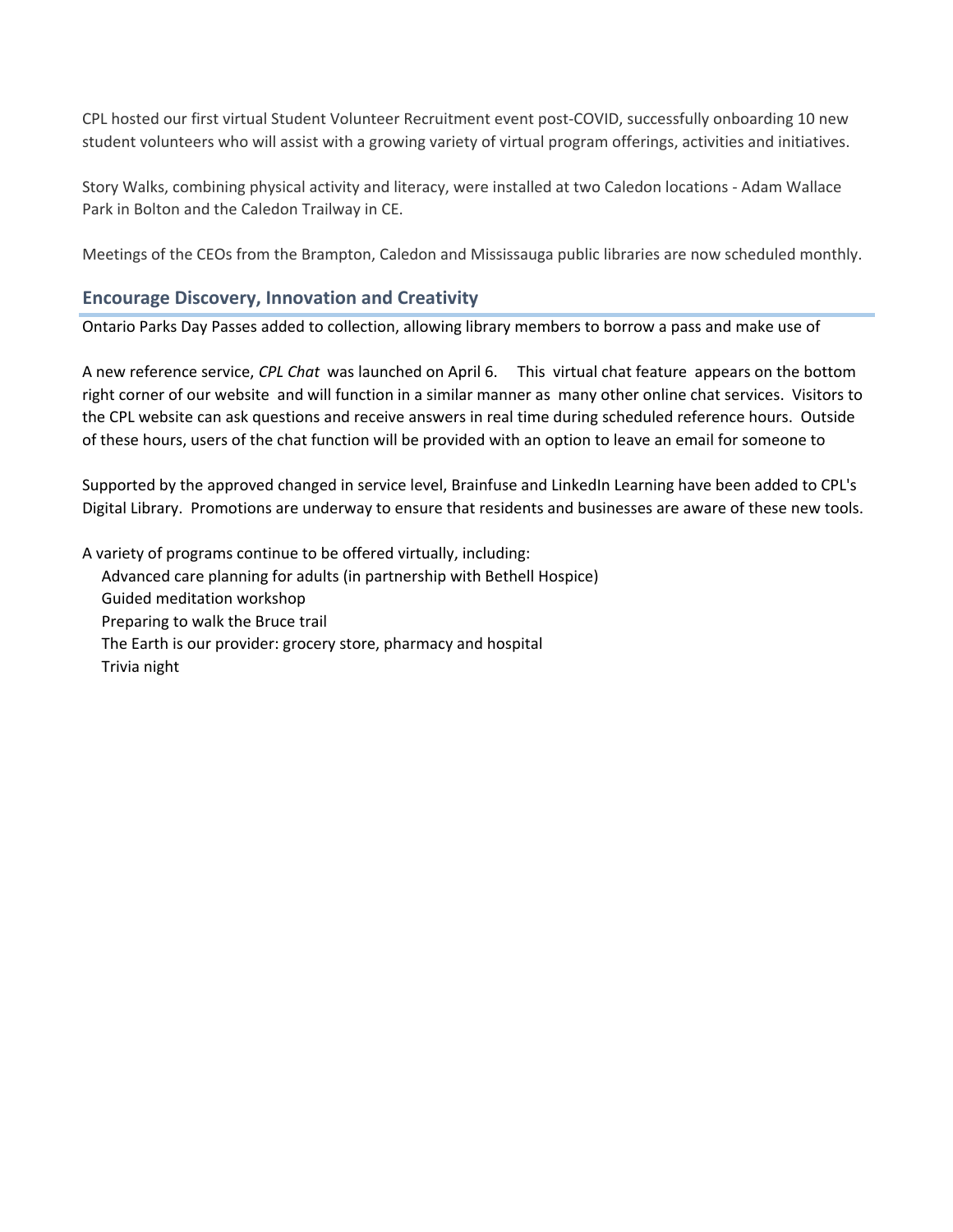

<span id="page-13-0"></span>April 14, 2021

Mayor Allan Thompson and Members of Council Town of Caledon 6311 Old Church Road Caledon, Ontario L7C 1J6

Dear Mayor Thompson and Members of Council,

On behalf of the Caledon Public Library Board and staff, please accept our sincere thanks for your valuable contributions to our strategic planning process.

CPL's new strategic plan will direct our work from 2021-2024. Strategic goals cannot be identified without a comprehensive community engagement strategy and your willingness to share your time and insights was greatly appreciated. Council's candid conversations with our consultant and staff have enhanced our understanding of the opportunities and challenges ahead and have helped us to identify how the Library can align with Council's priorities and work collaboratively with Town partners to best meet the needs of the community. We are confident that the resulting plan will act as an effective roadmap in our shared efforts to support a thriving Caledon.

We anticipate that the final plan will be endorsed by the Board in May and look forward to presenting our strategic vision to Council in early summer.

Sincerely,

<u>The</u>

Janet Manning Chair, Caledon Public Library Board

dipp

Colleen Lipp CEO | Chief Librarian, Caledon Public Library

cc: Laura Hall, Director, Corporate Services and Town Clerk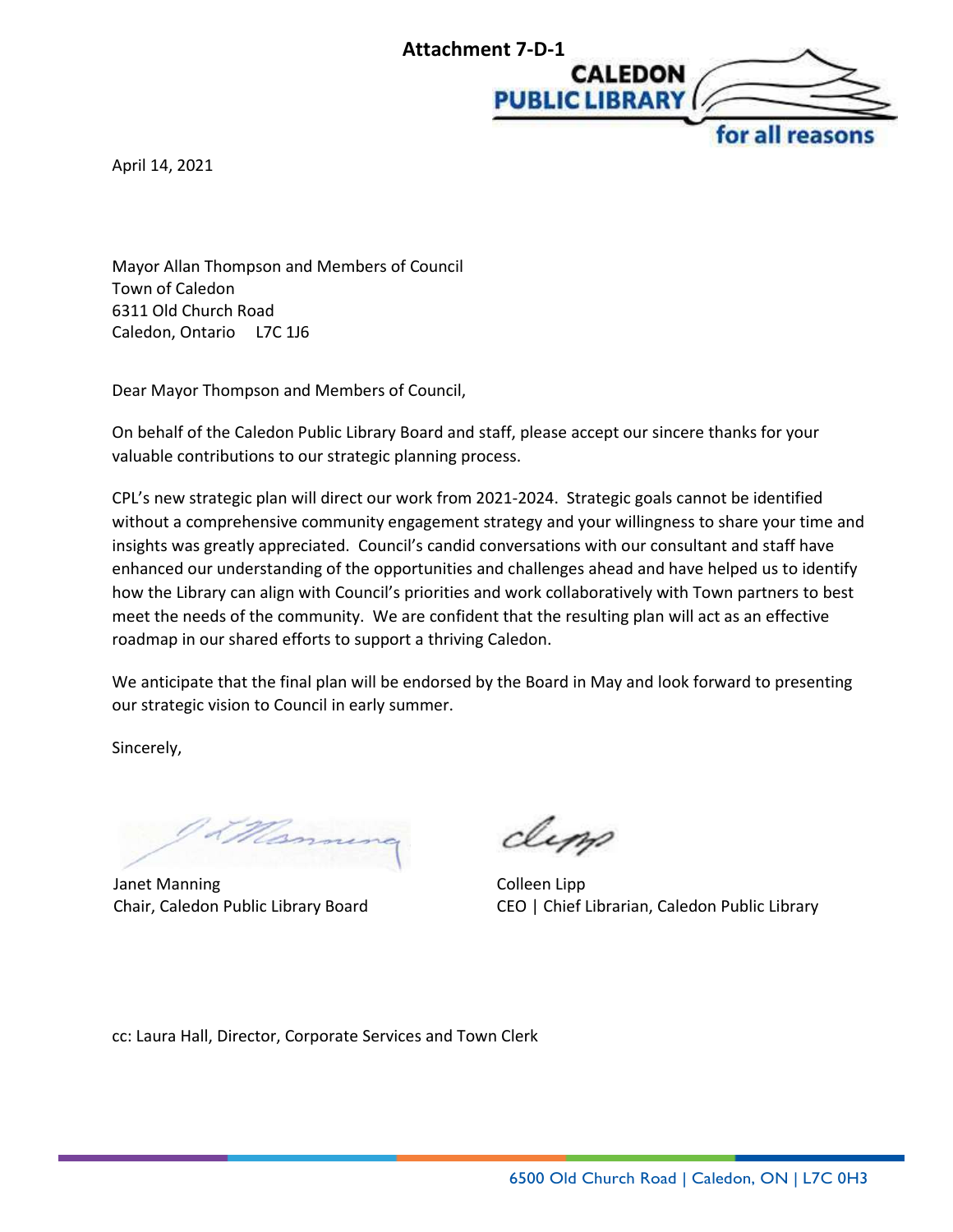

<span id="page-14-0"></span>April 14, 2021

Honourable Carla Qualtrough House of Commons Ottawa, Ontario K1A 0A6

Dear Minister Qualtrough,

Please accept our appreciation for the federal government's recent decision to reverse proposed cuts to funding for accessible book production and distribution. This decision recognizes how important accessible books are for the 1 in 10 people with print disabilities and acknowledges the crucial services and reading materials that the Centre for Equitable Library Access (CELA) makes available to people with print disabilities including those with vision loss, learning disabilities and physical disabilities.

Unfortunately, the federal government's recent announcement offers no assurances for longer term funding which is still set to be fully withdrawn by the 2024-2025 fiscal year. Without a funding guarantee, CELA may face a 50% reduction to its production and distribution budget next year which will have a devastating impact on their ability to produce and distribute accessible reading materials. Caledon Public Library and libraries across the country rely on CELA to provide accessible reading materials and support to our patrons in ways that are cost effective and equitable.

The federal government has promoted its commitment to equity and inclusion for those with disabilities. We know that access to reading materials directly impacts academic and economic success and social inclusion, particularly for the estimated 3 million people across Canada with print disabilities. And yet the proposed cuts in 2022 and beyond will reduce access to reading materials, widening the gap for services and resources and increasing regional and income disparity.

On behalf of our patrons, we request that the federal government commit to ongoing, stable funding so those with reading disabilities across Canada are not left further behind.

Sincerely,

Janet Manning Chair, Caledon Public Library Board

cc: Kyle Seeback, MP, Caledon-Dufferin

dipp

Colleen Lipp CEO | Chief Librarian, Caledon Public Library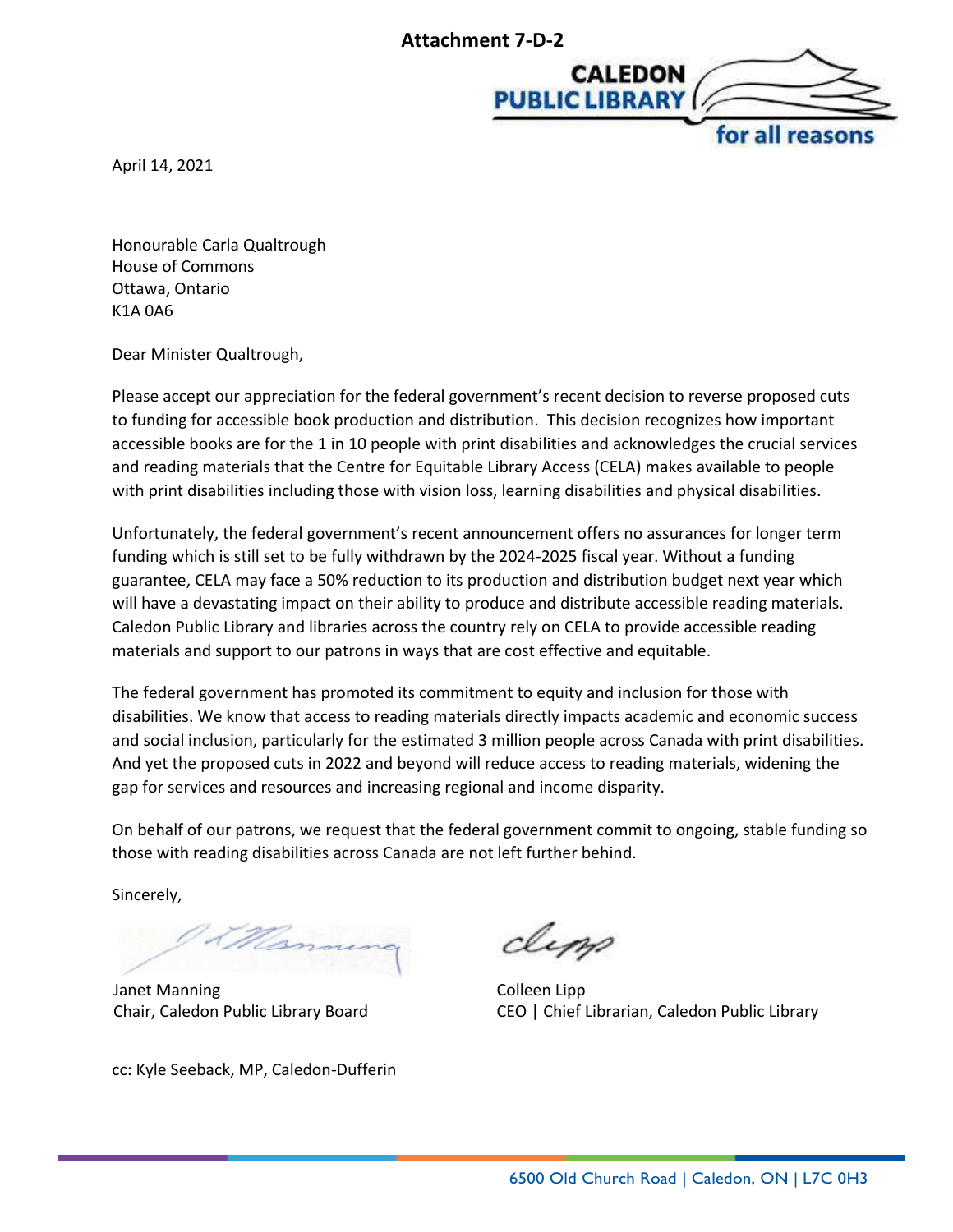# **Attachment 8-A**

<span id="page-15-0"></span>Date: April 19, 2021

To: Caledon Public Library Board

**CALEDON PUBLIC LIBRARY** for all reasor

From: Colleen Lipp, CEO | Chief Librarian

**Subject:** Diversity, Equity and Inclusion Board Training Report

# **Recommendation:**

*That the Caledon Public Library Board review the Diversity, Equity and Inclusion Board Training Report for approval.*

# **Background**

As per the recently adopted Caledon Public Library Diversity and Inclusion Policy (CPL-20-26), the Library shall offer "a staff training program to strengthen staff understanding and to build competencies in support of diversity and inclusion." As an initial step, all library staff and managers recently participated in a four-hour workshop focused on the foundations of diversity, equity and inclusion. It has also been suggested that a similar development opportunity be made available to the Board. At the Library Board's March 1, 2021, a resolution was passed directing the CEO/Chief Librarian to investigate the cost and time commitment required to deliver this training.

In response to this direction, library leadership has consulted with the municipality's People Services Department and representatives of Harmony@Work. This firm is a demonstrated leader in delivering diversity and inclusion training and has been working with the Town and Library to engage staff and leadership in recent months.

It was advised that a two-hour online workshop entitled Foundations of DEI: Putting Ideas Into Action would best meet the needs of the Library Board. The content and format of the proposed workshop would be identical to the recent session attended by Council. As such, it is recommended that Council representatives to the Board be excused from participating. That being said, attendance by all community representatives on the Board is strongly encouraged. Pending Board approval, the CEO/Chief Librarian will work to identifying a date in May or June that supports the schedules of all participating members.

# **Financial Implication**

The cost of the proposed 2-hour training session is \$1500. This expense is supported by the Library Board Education and Expense account within the Library's 2021 operating budget.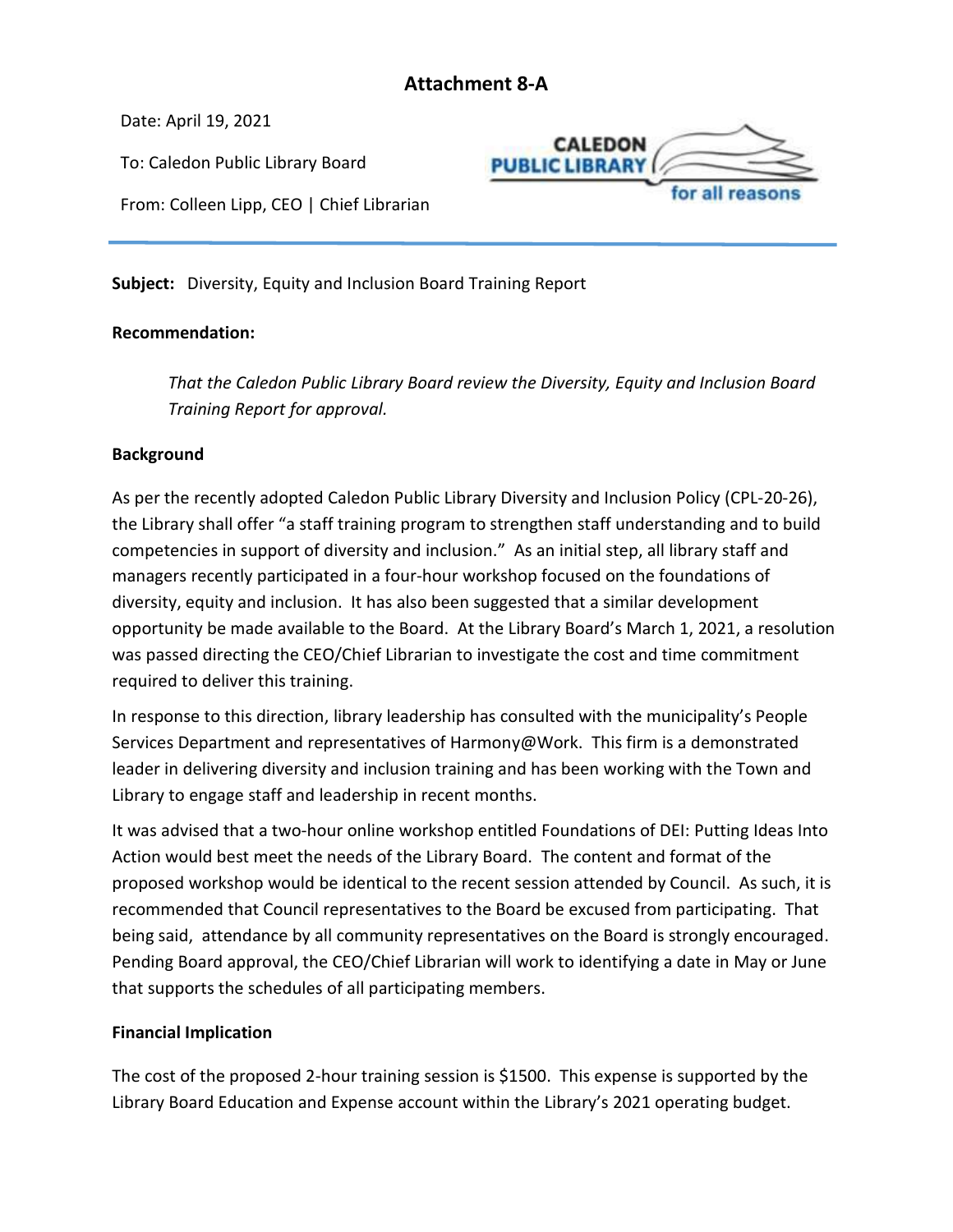# **Recommended Motion**

*That the Caledon Public Library Board receive and approve the Diversity, Equity and Inclusion Board Training Report; and,*

*That the Caledon Public Library Board direct the CEO/Chief Librarian to schedule a twohour virtual session on the Foundations of Diversity, Equity and Inclusion to be delivered by Harmony at Work at a time that allows for all community representatives on the Board to fully participate.*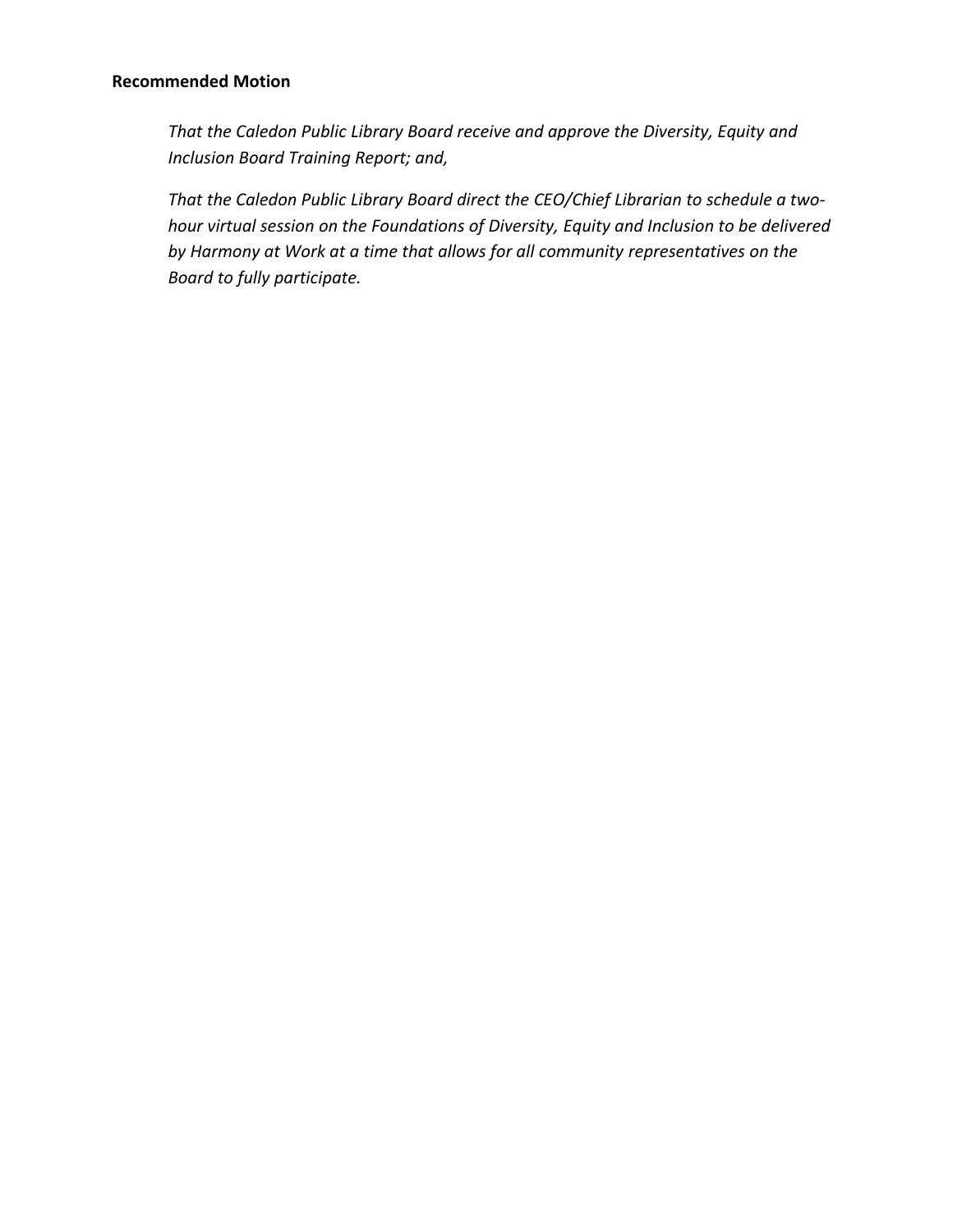# **Attachment 9-A**

<span id="page-17-0"></span>Treasurer's Report Prepared by Colleen Lipp April 2021



### <span id="page-17-1"></span>**2021 Budget**

Financial statements reflecting the operating and capital budgets as of March 31, 2021 are attached as [Appendix A.](#page-17-1) The shift in our services in response to the pandemic have prompted unexpected expenditures as well as efficiencies. Items of note include:

- Calendarization of operating accounts, confirming anticipated expenditures by month, has now been completed. However, with the exception of anticipated timing of grant funding, no changes have been made to the monthly distribution of budgeted revenues.
- A number of capital projects have been completed and the relevant budgets have been closed.
- A Finance Department report provided to Council on March 23, 2021 included a recommendation that the capital project budget for the Southfields Village Branch (16-004 Mayfield West Library) be increased by \$104,000. This is to funded \$73,840 from the DC Library Reserve and \$30,160 from the Tax Funded Capital Contingency Reserve and will offset the final project overages.
- A section dedicated to library reserve balances has been added to the attached financials. These include the recently created Donation and Bequest Fund Reserve as well as a Bequest Reserve originally created early in 2015. As per the terms of the original directed donation of \$1000, the remaining balance of \$316.54 will be allocated to the Margaret Dunn Valleywood Branch.

Town Council has also recently approved changes to the municipal Short Term and Long-Term Disability programs. As the Library aligns its extended benefits programs with those of the Town, and as per the terms of the Caledon Public Library Personnel Policy (CPL-16-09), these changes will extend to library employees as well. These improved supports to staff may impact the budget; however, it is anticipated that any such impacts within the current fiscal year will be fully supported by the 2021 operating budget.

### **Grants**

### *Healthy Communities Initiative*

CPL has applied to the Safe and Vibrant Public Spaces theme of the Healthy Communities Initiative in an effort to equip and program the Reading Garden at the Soutfhfields Village Branch. The proposed project is valued at \$108,625. If fully funded, the project will include the installation of shade sails, furnishings, and planters as well as equipment and supplies to host programs within the space. Development of the Reading Garden provides an opportunity to mitigate some of the challenges of the pandemic and may provide the Library's first opportunity to return to in-person programming.

Results of the grant application were originally to be announced by April 30. Given the number of applications received, this date has been revised to mid-May. A second intake for applications is scheduled for May and the Library may be able to reapply if the initial submission is not funded.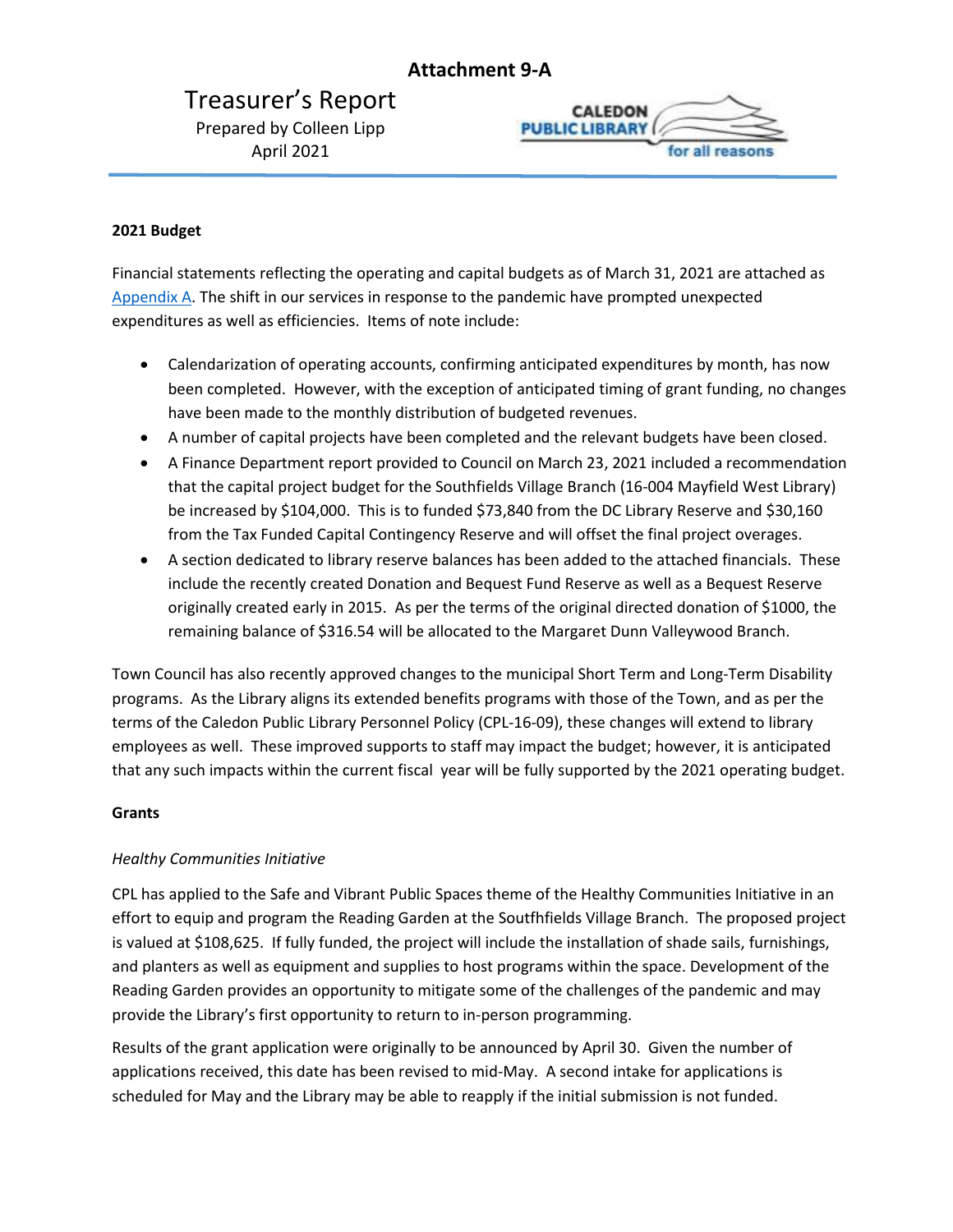# *Investing in Canada Infrastructure Program (ICIP)*

Infrastructure Canada hosted a virtual announcement on April 8, 2021, sharing news of funds made available in support of thirty (30) community and recreation projects within Central Ontario. This was followed by a media release, with a description of all projects including the CPL's planned branch renovation to create a maker, media, and innovation lab. It was later confirmed that, with this announcement, the Library's infrastructure project has been deemed publicly announced. The Library will be sharing this news with staff and drafting a further media release to advise the local community.

The related Transfer Payment Agreement (TPA) has not yet been received. However, the Library has been advised of the requirement to post signage at the site, acknowledging the financial contributions of the federal and provincial governments.

### **Recommended Motion:**

*That the Caledon Public Library Board receive the Treasurer's Report and related financials.*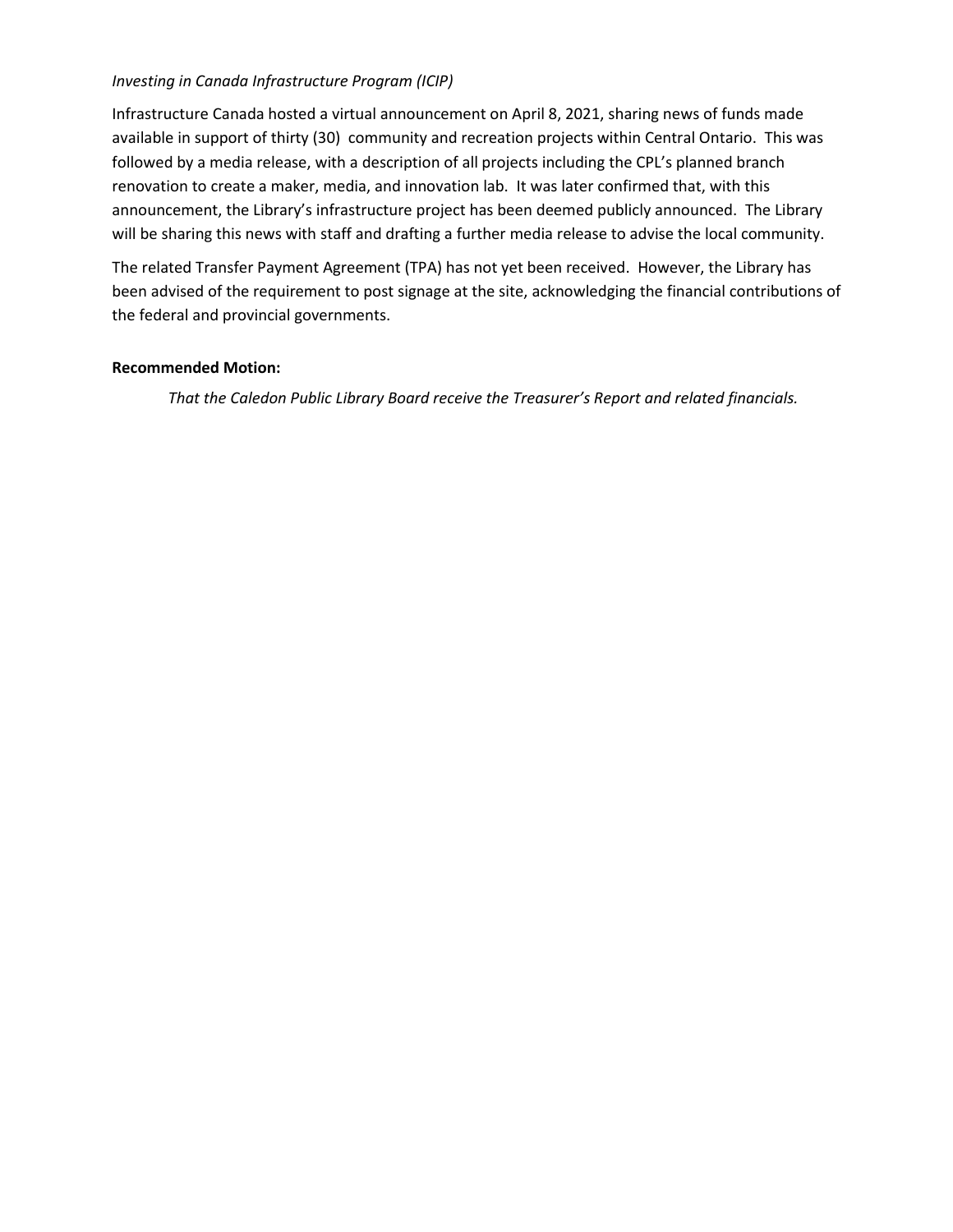# **Appendix A**



Caledon Public Library

RC: Object Code - Budget vs Actual by Cost Centre

As of March 31, 2021

|                                         | March      | March          | Monthly      | <b>YTD</b>    | <b>YTD</b>     | <b>YTD</b>  | Annual        | Percentage | Annual       |
|-----------------------------------------|------------|----------------|--------------|---------------|----------------|-------------|---------------|------------|--------------|
|                                         | Budget     | <b>Actuals</b> | Variance     | <b>Budget</b> | <b>Actuals</b> | Variance    | <b>Budget</b> | Expended   | Variance     |
| 40010 Administration                    |            |                |              |               |                |             |               |            |              |
| 50050 Miscellaneous                     | (750.00)   |                | (750.00)     | (2,250.00)    | (50.00)        | (2,200.00)  | (9,000.00)    | 0.6%       | (8,950.00)   |
| 50125 Merchandise Sales                 | (250.00)   |                | (250.00)     | (750.00)      | (49.00)        | (701.00)    | (3,000.00)    | 1.6%       | (2,951.00)   |
| 50319 Grants/Subsidies                  |            |                | 0.00         |               |                | 0.00        | (58, 200.00)  | 0.0%       | (58, 200.00) |
| 50570 Donations                         | (83.00)    |                | (83.00)      | (249.00)      | 48.00          | (297.00)    | (1,000.00)    | $-4.8%$    | (1,048.00)   |
| 50705 Fines/Fees                        | (3,333.00) |                | (3, 333.00)  | (9,999.00)    | (83.40)        | (9,915.60)  | (40,000.00)   | 0.2%       | (39,916.60)  |
| 50715 Programs                          | (292.00)   |                | (292.00)     | (876.00)      | (20.00)        | (856.00)    | (3,500.00)    | 0.6%       | (3,480.00)   |
| 50725 Comm.Access Prgm Funding          |            |                | 0.00         |               |                | 0.00        | (7,000.00)    | 0.0%       | (7,000.00)   |
| 50750 Book Sales                        | (215.00)   |                | (215.00)     | (645.00)      |                | (645.00)    | (2,500.00)    | 0.0%       | (2,500.00)   |
| 50770 FOL-Recoverable                   |            |                | 0.00         |               | (291.08)       | 291.08      |               |            | 291.08       |
| 61510 Salaries-Permanent                | 16,877.00  | 17,472.26      | (595.26)     | 50,631.00     | 50,646.26      | (15.26)     | 225,538.00    | 22.5%      | 174,891.74   |
| 61513 Benefits-Permanent                | 4,809.00   | 5,369.35       | (560.35)     | 14,427.00     | 15,631.15      | (1, 204.15) | 55,148.00     | 28.3%      | 39,516.85    |
| 62018 Operating Supplies                | 64.00      | 6.48           | 57.52        | 192.00        | 49.36          | 142.64      | 760.00        | 6.5%       | 710.64       |
| 62113 Maint & Repairs-A/V Equip         |            |                |              |               |                | 0.00        | 3,850.00      | 0.0%       | 3,850.00     |
| 62129 FOL-Initiatives                   |            |                |              |               |                | 0.00        |               |            | 0.00         |
| 62244 Bank Charges                      | 300.00     | 238.10         | 61.90        | 900.00        | 403.59         | 496.41      | 3,600.00      | 11.2%      | 3,196.41     |
| 62253 Lib. Brd Education & Exp.         |            |                | 0.00         | 500.00        | 481.43         | 18.57       | 5,000.00      | 9.6%       | 4,518.57     |
| 62310 Training/Development/Seminars     | 1,447.00   | 5,114.23       | (3,667.23)   | 10,937.00     | 12,444.45      | (1,507.45)  | 33,176.00     | 37.5%      | 20,731.55    |
| 62311 Memberships/Dues                  | 500.00     |                | 500.00       | 12,000.00     | 11,381.99      | 618.01      | 12,500.00     | 91.1%      | 1,118.01     |
| 62314 Mileage                           | 486.00     | 321.73         | 164.27       | 1,074.00      | 393.34         | 680.66      | 10,500.00     | 3.7%       | 10,106.66    |
| 62317 Audit                             |            |                |              |               | (4,391.66)     | 4,391.66    | 4,370.00      | $-100.5%$  | 8,761.66     |
| 62322 Postage                           | 204.00     |                | 204.00       | 612.00        | 187.24         | 424.76      | 2,400.00      | 7.8%       | 2,212.76     |
| 62335 Contracted Services               | 251.00     | 2,250.37       | (1,999.37)   | 753.00        | 2,367.38       | (1,614.38)  | 3,000.00      | 78.9%      | 632.62       |
| 62360 Fundraising                       |            |                | 0.00         |               |                | 0.00        |               |            | 0.00         |
| 62378 Furniture/Fixtures                |            |                | 0.00         |               |                | 0.00        | 2,500.00      | 0.0%       | 2,500.00     |
| Total 40010 Administration              | 20,015.00  | 30,772.52      | (10, 757.52) | 77,257.00     | 89,149.05      | (11,892.05) | 238,142.00    | 37.4%      | 148,992.95   |
| 40020 Emergency Management              |            |                |              |               |                |             |               |            |              |
| 50986 Reserve Fund To Revenue           |            |                | 0.00         | (8,910.00)    |                | (8,910.00)  | (8,910.00)    |            | (8,910.00)   |
| 62018 Operating Supplies                |            | 4,506.04       | (4,506.04)   | 2,550.00      | 5,322.57       | (2, 772.57) | 2,550.00      |            | (2,772.57)   |
| <b>Total 40020 Emergency Management</b> | 0.00       | 4,506.04       | (4,506.04)   | (6,360.00)    | 5,322.57       | (11,682.57) | (6,360.00)    |            | (11,682.57)  |
|                                         |            |                |              |               |                |             |               |            |              |
| 41010 Library Public Services           |            |                |              |               |                |             |               |            |              |
| 61510 Salaries-Permanent                | 51,858.00  | 53,458.97      | (1,600.97)   | 155,574.00    | 156,376.02     | (802.02)    | 686,666.00    | 22.8%      | 530,289.98   |
| 61513 Benefits-Permanent                | 15,143.00  | 16,733.19      | (1,590.19)   | 45,429.00     | 48,313.03      | (2,884.03)  | 186,075.00    | 26.0%      | 137,761.97   |
| 61520 Wages-Casual Temporary            | 52,710.00  | 35,838.32      | 16,871.68    | 146,672.00    | 106,191.85     | 40,480.15   | 680,100.00    | 15.6%      | 573,908.15   |
| 61523 Benefits-Casual Temporary         | 8,344.00   | 5,860.14       | 2,483.86     | 23,228.00     | 18,781.85      | 4,446.15    | 107,715.00    | 17.4%      | 88,933.15    |
| 62017 Caretaking Supplies               | 242.00     |                | 242.00       | 526.00        |                | 526.00      | 2,700.00      | 0.0%       | 2,700.00     |
| 62018 Operating Supplies                | 180.00     | 563.93         | (383.93)     | 540.00        | 742.13         | (202.13)    | 5,042.00      | 14.7%      | 4,299.87     |
| 62312 Insurance                         |            |                | 0.00         | 1,700.00      |                | 1,700.00    | 4,299.00      | 0.0%       | 4,299.00     |
| 62321 Rental-Facility                   | 254,053.00 |                | 254,053      | 257,167.00    | 3,110.00       | 254,057.00  | 305,167.00    | 1.0%       | 302,057.00   |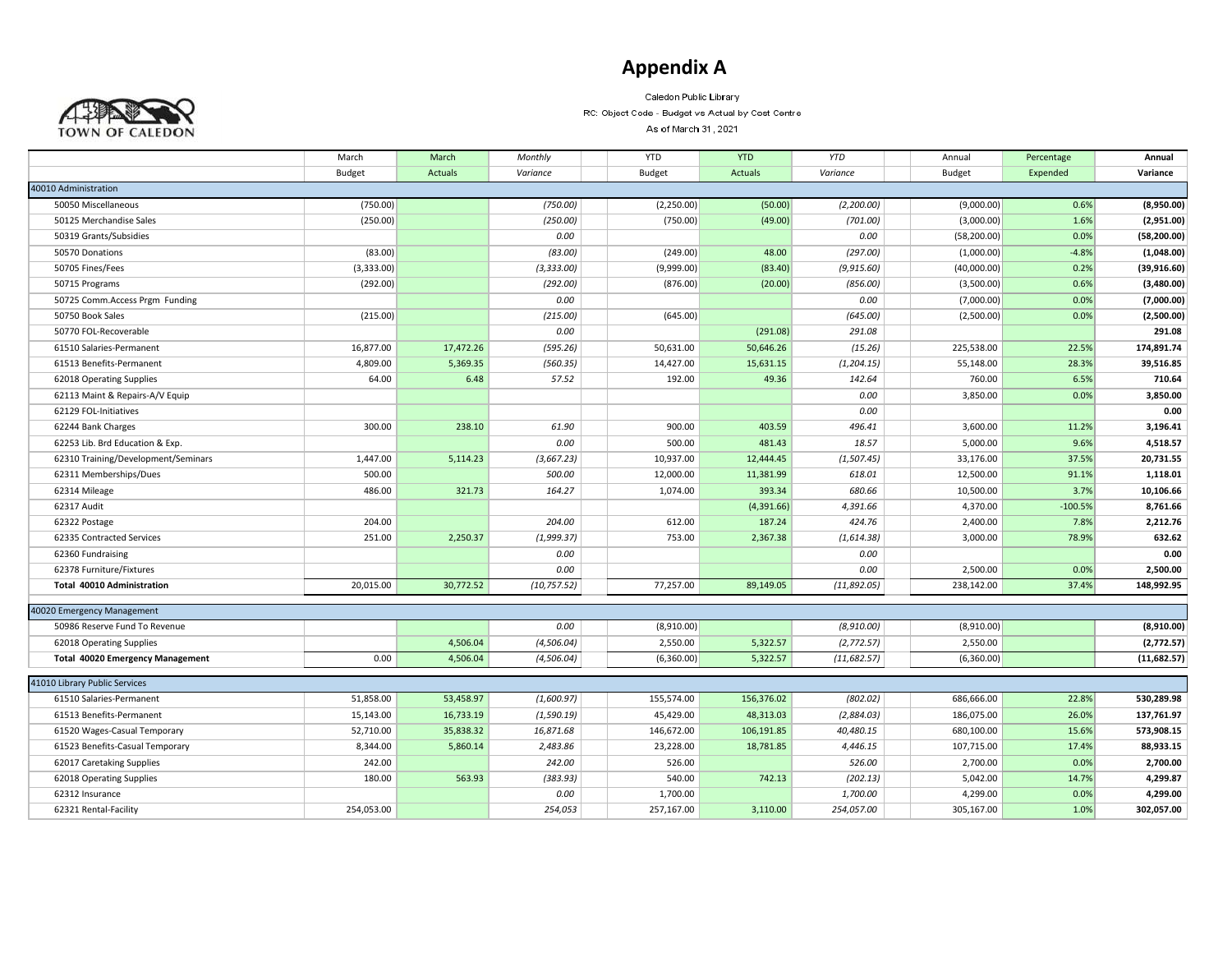

### Caledon Public Library RC: Object Code - Budget vs Actual by Cost Centre

As of March 31, 2021

|                                            | March      | March          | Monthly     | <b>YTD</b> | <b>YTD</b>     | <b>YTD</b>  | Annual        | Percentage | Annual       |
|--------------------------------------------|------------|----------------|-------------|------------|----------------|-------------|---------------|------------|--------------|
|                                            | Budget     | <b>Actuals</b> | Variance    | Budget     | <b>Actuals</b> | Variance    | <b>Budget</b> | Expended   | Variance     |
| 62335 Contracted Services                  | 8,807.00   | 11,930.34      | (3, 123.34) | 26,961.00  | 21,253.58      | 5,707.42    | 107,840.00    | 19.7%      | 86,586.42    |
| 62346 Courier                              | 2.501.00   | 3.809.13       | (1,308.13)  | 5.997.00   | 7,179.84       | (1, 182.84) | 35.700.00     | 20.1%      | 28,520.16    |
| 62427 Cash Under/Over                      |            |                |             |            |                | 0.00        |               |            | 0.00         |
| <b>Total 41010 Library Public Services</b> | 393,838.00 | 128,194.02     | 265,643.98  | 663,794.00 | 361,948.30     | 301,845.70  | 2,121,304.00  | 17.1%      | 1,759,355.70 |
| 41015 Information Services                 |            |                |             |            |                |             |               |            |              |
| 61510 Salaries-Permanent                   | 29,212.00  | 30,242.32      | (1,030.32)  | 87,636.00  | 87,662.56      | (26.56)     | 385,040.00    | 22.8%      | 297,377.44   |
| 61513 Benefits-Permanent                   | 8,561.00   | 9,445.72       | (884.72)    | 25,683.00  | 27,492.94      | (1,809.94)  | 104,572.00    | 26.3%      | 77,079.06    |
| 61520 Wages-Casual Temporary               | 7,862.00   | 6,992.65       | 869.35      | 22,013.00  | 21,755.09      | 257.91      | 102,200.00    | 21.3%      | 80,444.91    |
| 61523 Benefits-Casual Temporary            | 1,687.00   | 1,164.67       | 522.33      | 4,724.00   | 3,626.11       | 1,097.89    | 21,934.00     | 16.5%      | 18,307.89    |
| 62018 Operating Supplies                   | 493.00     | 502.10         | (9.10)      | 717.00     | 726.47         | (9.47)      | 3,300.00      | 22.0%      | 2,573.53     |
| 62058 Online Databases                     | 5,289.00   | 9,886.37       | (4, 597.37) | 46,528.00  | 51,125.55      | (4, 597.55) | 82,500.00     | 62.0%      | 31,374.45    |
| 62414 Special Programs                     | 400.00     | 101.20         | 298.80      | 1,300.00   | 988.37         | 311.63      | 8,000.00      | 12.4%      | 7,011.63     |
| <b>Total 41015 Information Services</b>    | 53,504.00  | 58,335.03      | (4,831.03)  | 188,601.00 | 193,377.09     | (4, 776.09) | 707,546.00    | 27.3%      | 514,168.91   |
| 41020 Library Grants                       |            |                |             |            |                |             |               |            |              |
| 50319 Grants/Subsidies (Revenue)           |            |                | 0.00        |            | (525.93)       | 525.93      |               |            | (525.93)     |
| 62319 Grants (Expenses)                    |            |                | 0.00        |            |                | 0.00        |               |            | 0.00         |
| Total 41020 Library Grants                 |            | 0.00           | 0.00        |            | (525.93)       | 525.93      |               |            | 525.93       |
| 41025 Library Info Technology              |            |                |             |            |                |             |               |            |              |
| 61510 Salaries-Permanent                   | 13,137.00  | 14,553.96      | (1, 416.96) | 39,411.00  | 29,124.36      | 10,286.64   | 216,705.00    | 13.4%      | 187,580.64   |
| 61513 Benefits-Permanent                   | 3,780.00   | 4,389.81       | (609.81)    | 11,340.00  | 8,913.99       | 2,426.01    | 58,287.00     | 15.3%      | 49,373.01    |
| 62018 Operating Supplies                   | 508.00     | 231.10         | 276.90      | 1,524.00   | 609.78         | 914.22      | 6,100.00      | 10.0%      | 5,490.22     |
| 62303 New Staff Technology                 |            |                | 0.00        | 3,400.00   |                | 3,400.00    | 3,400.00      | 0.0%       | 3,400.00     |
| 62304 Automation                           |            |                | 0.00        | 5,300.00   | 5,279.20       | 20.80       | 20,400.00     | 25.9%      | 15,120.80    |
| 62305 Computer Services                    | 2,596.00   | 7,041.74       | (4, 445.74) | 7,788.00   | 16,095.01      | (8, 307.01) | 90,460.00     | 17.8%      | 74,364.99    |
| 62312 Insurance                            |            | 2,970.00       | (2,970.00)  | 2,699.00   | 2,970.00       | (271.00)    | 2,699.00      | 110.0%     | (271.00)     |
| 62335 Contracted Services                  |            | 6,175.62       | (6, 175.62) | 2,452.00   | 7,607.96       | (5, 155.96) | 14,610.00     | 52.1%      | 7,002.04     |
| 62396 Mobile Phones / Pagers               | 1,265.00   | 570.83         | 694.17      | 2,053.00   | 1,183.84       | 869.16      | 8,380.00      | 14.1%      | 7,196.16     |
| 62397 Telephone                            | 1,748.00   | 2,810.53       | (1,062.53)  | 4,671.00   | 5,885.21       | (1, 214.21) | 30,110.00     | 19.5%      | 24,224.79    |
| 63037 Software Licence Subscription        | 13,739.00  | 4,206.53       | 9,532.47    | 17,880.00  | 14,307.46      | 3,572.54    | 30,935.00     | 46.3%      | 16,627.54    |
| Total 41025 Library Info Technology        | 36,773.00  | 42,950.12      | (6, 177.12) | 98,518.00  | 91,976.81      | 6,541.19    | 482,086.00    | 19.1%      | 390,109.19   |
| 41030 Youth Services                       |            |                |             |            |                |             |               |            |              |
| 61510 Salaries-Permanent                   | 23,946.00  | 24,789.27      | (843.27)    | 71,838.00  | 71,856.07      | (18.07)     | 316,401.00    | 22.7%      | 244,544.93   |
| 61513 Benefits-Permanent                   | 6,914.00   | 7,733.20       | (819.20)    | 20,742.00  | 22,502.52      | (1,760.52)  | 84,059.00     | 26.8%      | 61,556.48    |
| 62018 Operating Supplies                   | 20.00      | 25.90          | (5.90)      | 59.00      | 65.16          | (6.16)      | 1,200.00      | 5.4%       | 1,134.84     |
| 62414 Special Programs                     | 3,100.00   | 3,083.28       | 16.72       | 5,100.00   | 5,081.90       | 18.10       | 20,000.00     | 25.4%      | 14,918.10    |
| <b>Total 41030 Youth Services</b>          | 33,980.00  | 35,631.65      | (1,651.65)  | 97,739.00  | 99,505.65      | (1,766.65)  | 421,660.00    | 23.6%      | 322,154.35   |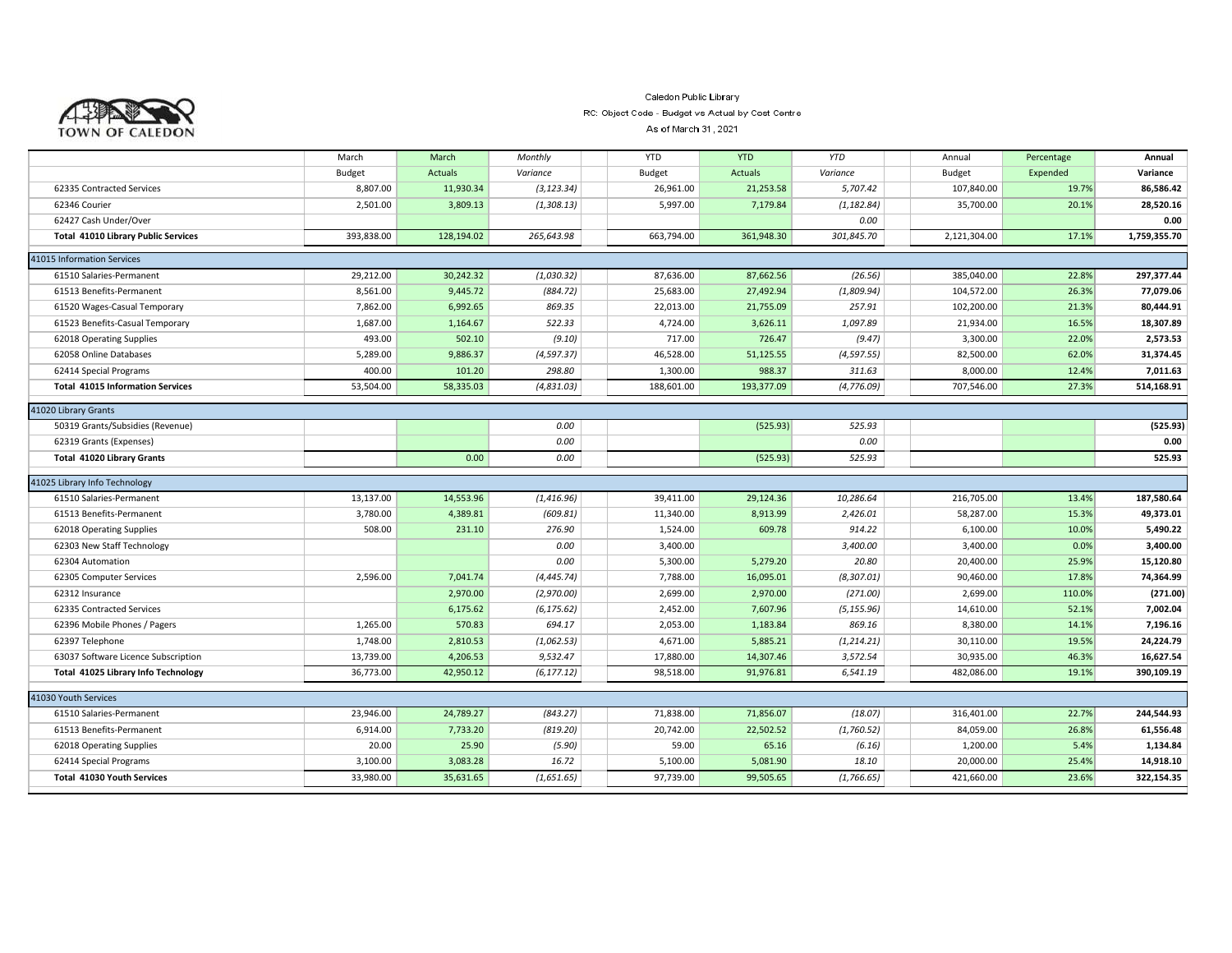

### Caledon Public Library RC: Object Code - Budget vs Actual by Cost Centre

As of March 31, 2021

|                                                      | March         | March      | Monthly    | <b>YTD</b>    | <b>YTD</b> | <b>YTD</b> | Annual        | Percentage | Annual       |
|------------------------------------------------------|---------------|------------|------------|---------------|------------|------------|---------------|------------|--------------|
|                                                      | <b>Budget</b> | Actuals    | Variance   | <b>Budget</b> | Actuals    | Variance   | <b>Budget</b> | Expended   | Variance     |
| 41035 Communications/Community Dev                   |               |            |            |               |            |            |               |            |              |
| 61510 Salaries-Permanent                             | 18,998.00     | 14,404.92  | 4,593.08   | 56,994.00     | 46,163.50  | 10,830.50  | 249,036.00    | 18.5%      | 202,872.50   |
| 61513 Benefits-Permanent                             | 5,473.00      | 4,712.95   | 760.05     | 16,419.00     | 14,671.10  | 1,747.90   | 65,343.00     | 22.5%      | 50,671.90    |
| 61520 Wages-Casual Temporary                         | 4,583.00      | 9,895.52   | (5,312.52) | 10,724.00     | 20,718.71  | (9,994.71) | 57,500.00     | 36.0%      | 36,781.29    |
| 61523 Benefits-Casual Temporary                      | 984.00        | 1,775.15   | (791.15)   | 2,302.00      | 4,013.96   | (1,711.96) | 12,341.00     | 32.5%      | 8,327.04     |
| 62018 Operating Supplies                             | 394.00        | 665.47     | (271.47)   | 1,182.00      | 1,136.37   | 45.63      | 4,730.00      | 24.0%      | 3,593.63     |
| 62304 Automation                                     | 100.00        | 81.72      | 18.28      | 4,200.00      | 4,108.74   | 91.26      | 6,000.00      | 68.5%      | 1,891.26     |
| 62315 Printing & Advertising                         | 500.00        | 93.62      | 406.38     | 1,050.00      | 509.62     | 540.38     | 14,700.00     | 3.5%       | 14,190.38    |
| 62335 Contracted Services                            | 500.00        | 132.42     | 367.58     | 1,050.00      | 300.49     | 749.51     | 6,000.00      | 5.0%       | 5,699.51     |
| 62414 Special Programs                               | 300.00        |            | 300.00     | 700.00        |            | 700.00     | 8,000.00      | 0.0%       | 8,000.00     |
| Total 41035 Communications/Community Dev             | 31,832.00     | 31,761.77  | 70.23      | 94,621.00     | 91,622.49  | 2,998.51   | 423,650.00    | 21.6%      | 332,027.51   |
|                                                      |               |            |            |               |            |            |               |            |              |
| <b>Total Caledon Public Library-Lending Services</b> | 569,942.00    | 332,151.15 | 237,790.85 | 1,214,170.00  | 932,376.03 | 281,793.97 | 4,388,028.00  | 21.2%      | 3,455,651.97 |
|                                                      |               |            |            |               |            |            |               |            |              |

#### **Capital Project Expense Report - as of March 31, 2021**

|                                                      |               | Expended         | Expended  | <b>Total Project</b> | Remaining    | Percentage |        |
|------------------------------------------------------|---------------|------------------|-----------|----------------------|--------------|------------|--------|
|                                                      | <b>Budget</b> | Previous Year(s) | 2021 YTD  | Spend to Date        | Funding      | Expended   | Status |
| <b>Previous Year Capital Projects</b>                |               |                  |           |                      |              |            |        |
| 18-040 Southfields Opening Day Collections           | 400,000.00    | 405,529.18       |           | 405,529.18           | (5,529.18)   | 101.4%     | Closed |
| 18-043 Lib Website Redesign & Improvements           | 10,000.00     | 6,911.12         | 2,212.98  | 9,124.10             | 875.90       | 91.2%      | Closed |
| 19-033 Library IT Equipment                          | 76,000.00     | 76,131.57        |           | 76,131.57            | (131.57)     | 100.2%     | Closed |
| 19-034 Library Furnishing Replacement                | 30,000.00     | 24,458.60        |           | 24,458.60            | 5,541.40     | 81.5%      |        |
| 19-036 Albion Bolton Branch Refurbishment            | 561,000.00    | 23,221.63        | 32,434.75 | 55,656.38            | 505,343.62   | 9.9%       |        |
| 19-037 Wireless Public Print Management System       | 12,800.00     | 10,935.13        |           | 10,935.13            | 1,864.87     | 85.4%      |        |
| 19-038 Library IT Audit/Network Assessment           | 15,000.00     | 0.00             |           | 0.00                 | 15,000.00    | 0.0%       |        |
| 19-039 Library Community Outreach Kits               | 6,000.00      | 5,889.81         |           | 5,889.81             | 110.19       | 98.2%      | Closed |
| <b>Multi-Year Capital Projects</b>                   |               |                  |           |                      |              |            |        |
| 16-004 Mayfield West Library                         | 4,950,000     | 5,036,941.45     | 11,831.96 | 5,048,773.41         | (98, 773.41) | 102.0%     |        |
| 20-013 Library Collections and Materials             | 450,000.00    | 352,592.02       | 66,114.00 | 418,706.02           | 31,293.98    | 93.0%      |        |
| 59275 Capital Donations                              | 250.00        |                  |           |                      |              |            |        |
| Total Library Collections and Materials (20-013)     | 450,250.00    | 352,592.02       |           | 418,706.02           | 31,543.98    | 93.0%      |        |
| 20-014 Library IT Equipment                          | 125,485       | 3,341.81         | 6,497.62  | 9,839.43             | 115,645.57   | 7.8%       |        |
| 20-015 Library Furnishings                           | 60,000        | 0.00             |           | 0.00                 | 60,000.00    | 0.0%       |        |
| 20-016 Library Strategic Plan                        | 25,000        | 9,158.40         | 9,463.67  | 18,622.07            | 6,377.93     | 74.5%      |        |
| <b>Current Year Capital Projects</b>                 |               |                  |           |                      |              |            |        |
| 21-007 Library Collections and Materials             | 450,000.00    |                  | 28,814.05 |                      | 450,000.00   | 0.0%       |        |
| 21-008 Library IT Equipment                          | 73,000.00     |                  |           |                      | 73,000.00    | 0.0%       |        |
| 21-009 Library Hotspot Replacement                   | 10,200.00     |                  |           |                      | 10,200.00    | 0.0%       |        |
| 21-011 Library Furniture Replacement                 | 40,000.00     |                  |           |                      | 40,000.00    | 0.0%       |        |
| 21-013 MDV Renovation to Maker, Media and Innovation | 304,680.00    |                  |           |                      | 304,680.00   | 0.0%       |        |

#### **Library Reserve Balances - as of March 31, 2021**

|                                                                     | 316.54  |
|---------------------------------------------------------------------|---------|
| 08-00-900-35043-000-25000 Library Donation and Bequest Reserve Fund | 7465 94 |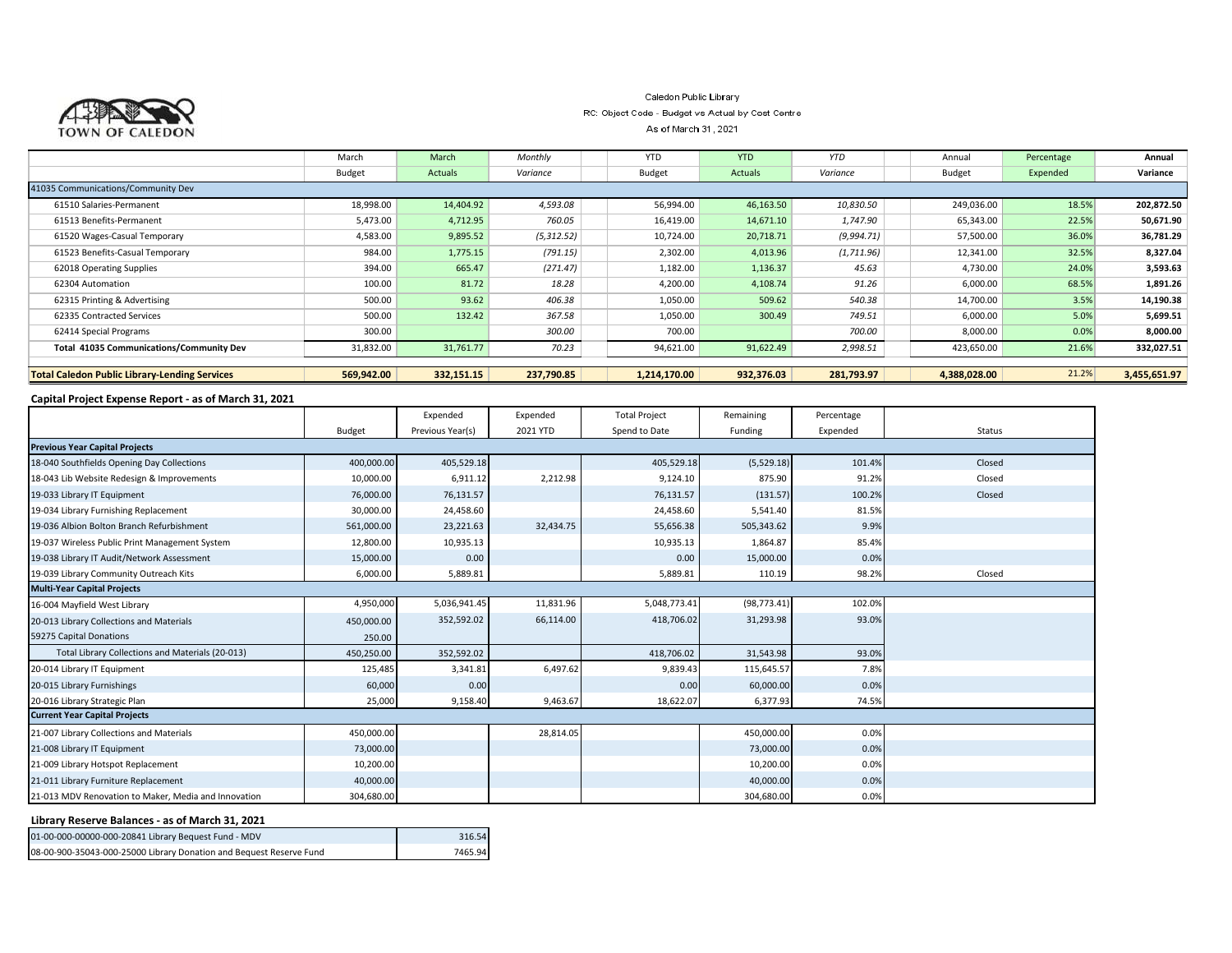**Attachment 9-B**



# <span id="page-22-0"></span>Quarterly and Annual Performance Measures and Statistics

First Quarter - January, February, March 2021











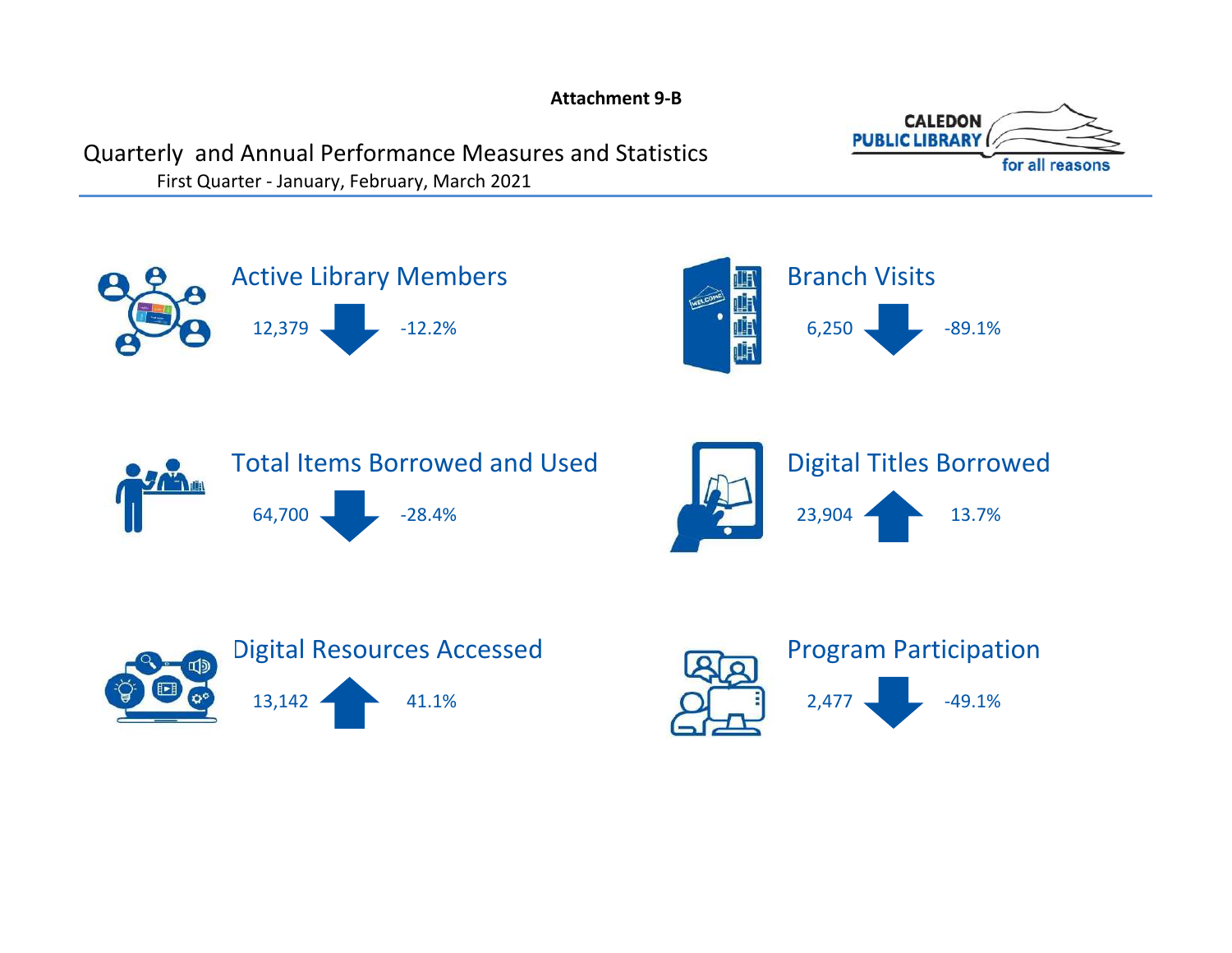|                            |          | January        |            |       | February     |            |                | March          |           |          | Q1 Total    |            |
|----------------------------|----------|----------------|------------|-------|--------------|------------|----------------|----------------|-----------|----------|-------------|------------|
|                            | 2020     | 2021           | % Change   | 2020  | 2021         | % Change   | 2020           | 2021           | % Change  | 2020     | 2021        | % Change ' |
| Albion Bolton              | 10950    | 3065           | $-72.0%$   | 10553 | 2978         | $-71.8%$   | 5572           | 3375           | $-39.4%$  | 27075    | 9418        | $-65.2%$   |
| Alton                      | 1874     | 1149           | $-38.7%$   | 1969  | 1075         | $-45.4%$   | 913            | 1147           | 25.6%     | 4756     | 3371        | $-29.1%$   |
| <b>Belfountain Lockers</b> | 66       | $\overline{0}$ | $-100.0\%$ | 63    | $\Omega$     | $-100.0\%$ | 53             | 9              | $-83.0%$  | 182      | 9           | $-95.1%$   |
| Caledon East               | 3033     | 770            | $-74.6%$   | 2744  | 809          | $-70.5%$   | 1510           | 981            | $-35.0%$  | 7287     | 2560        | $-64.9%$   |
| Caledon Village            | 1668     | 926            | $-44.5%$   | 1765  | 836          | $-52.6%$   | 602            | 965            | 60.3%     | 4035     | 2727        | $-32.4%$   |
| Inglewood                  | 1228     | 520            | $-57.7%$   | 1042  | 511          | $-51.0\%$  | 526            | 645            | 22.6%     | 2796     | 1676        | $-40.1%$   |
| Margaret Dunn              | 1749     | 754            | $-56.9%$   | 1836  | 566          | $-69.2%$   | 903            | 549            | $-39.2%$  | 4488     | 1869        | $-58.4%$   |
| Southfields                | $\Omega$ | 962            |            |       | 833          |            | $\overline{0}$ | 957            |           | $\Omega$ | 2752        |            |
| Robert F. Hall             | 614      | $\overline{0}$ | $-100.0\%$ | 531   | 4            | $-99.2%$   | 321            |                | $-99.7%$  | 1466     | 5           | $-99.7%$   |
| Interlibrary Loans         | 105      | $\overline{0}$ | $-100.0\%$ | 120   | <sup>0</sup> | $-100.0\%$ | 52             | $\overline{0}$ | $-100.0%$ | 277      | $\mathbf 0$ | $-100.0\%$ |
| <b>Online Renewal</b>      | 6511     | 6202           | $-4.7%$    | 6815  | 5171         | $-24.1%$   | 3693           | 5036           | 36.4%     | 17019    | 16409       | $-3.6%$    |
| Sub-Total                  | 27798    | 14348          | $-48.4%$   | 27438 | 12783        | $-53.4%$   | 14145          | 13665          | $-3.4%$   | 69381    | 40796       | $-41.2%$   |
| <b>Electronic Titles</b>   | 6765     | 8035           | 18.8%      | 6491  | 8039         | 23.8%      | 7771           | 7830           | 0.8%      | 21027    | 23904       | 13.7%      |
|                            | 34563    | 22383          | $-35.2%$   | 33929 | 20822        | $-38.6%$   | 21916          | 21495          | $-1.9%$   | 90408    | 64700       | $-28.4%$   |
| Used in Library            | 2152     | $\overline{4}$ | $-99.8%$   | 1838  | $\Omega$     | $-100.0\%$ | 605            | $\overline{0}$ | $-100.0%$ | 4595     | 4           | $-99.9%$   |
| <b>Total</b>               | 36715    | 22387          | $-39.0%$   | 35767 | 20822        | $-41.8%$   | 22521          | 21495          | $-4.6%$   | 95003    | 64704       | $-31.9%$   |



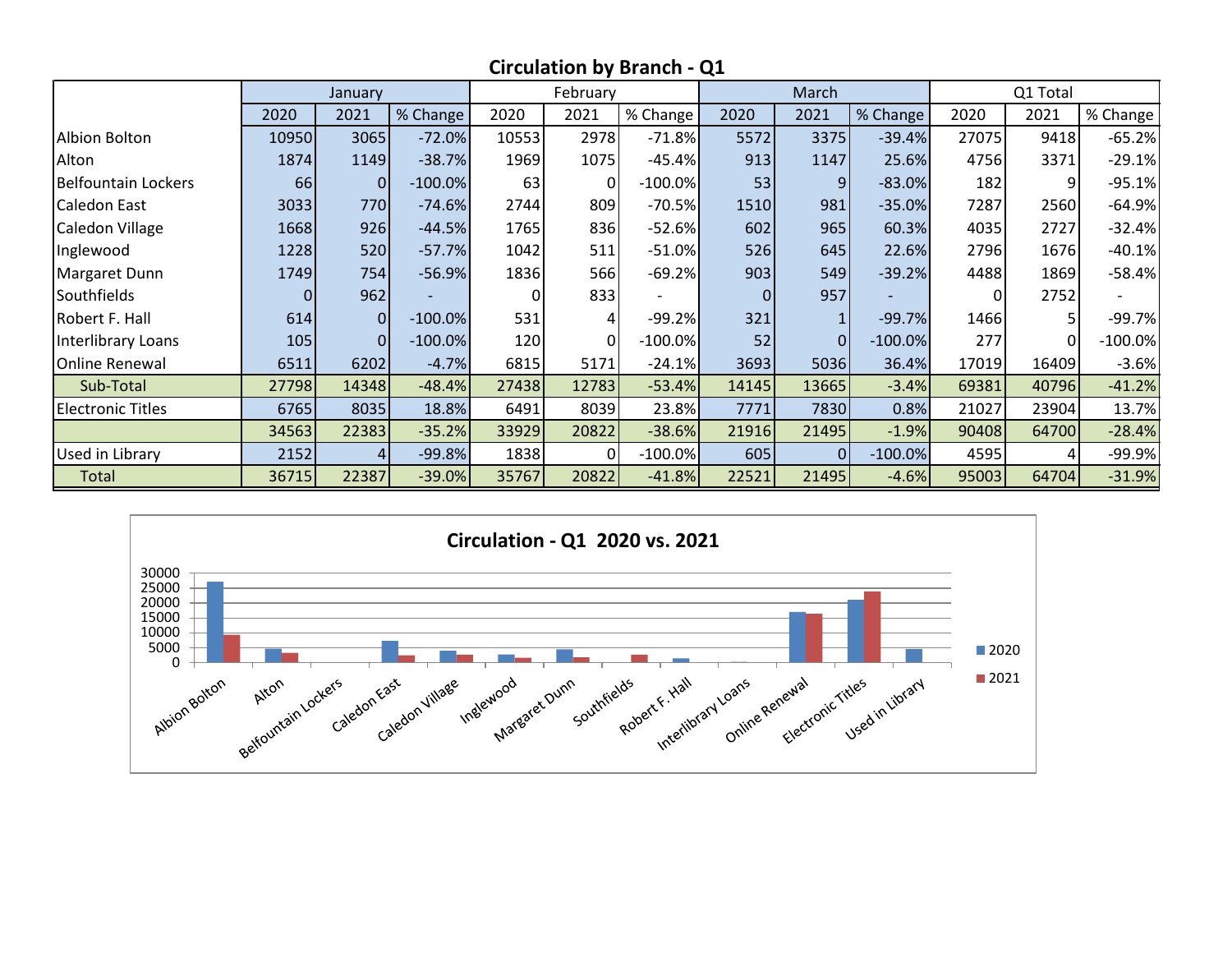

**Circulation by Format - Q1**

|                       |          | January |          |          | February |          |                | March |           |       | Q1 Total |          |
|-----------------------|----------|---------|----------|----------|----------|----------|----------------|-------|-----------|-------|----------|----------|
|                       | 2020     | 2021    | % Change | 2020     | 2021     | % Change | 2020           | 2021  | % Change  | 2020  | 2020     | % Change |
| <b>Audio Books</b>    | 369      | 97      | $-73.7%$ | 375      | 113      | $-69.9%$ | 175            | 108   | $-38.3%$  | 919   | 318      | $-65.4%$ |
| <b>Books - Adults</b> | 7184     | 4394    | $-38.8%$ | 6804     | 3899     | $-42.7%$ | 3473           | 4165  | 19.9%     | 17461 | 12458    | $-28.7%$ |
| <b>Books - Teens</b>  | 1238     | 788     | $-36.3%$ | 1276     | 750      | $-41.2%$ | 606            | 724   | 19.5%     | 3120  | 2262     | $-27.5%$ |
| Books - Children      | 8689     | 5237    | $-39.7%$ | 9221     | 4978     | $-46.0%$ | 4819           | 5143  | 6.7%      | 22729 | 15358    | $-32.4%$ |
| <b>DVDs</b>           | 6788     | 2524    | $-62.8%$ | 6319     | 2134     | $-66.2%$ | 3258           | 2095  | $-35.7%$  | 16365 | 6753     | $-58.7%$ |
| Magazines             | 864      | 246     | $-71.5%$ | 806      | 187      | $-76.8%$ | 373            | 329   | $-11.8%$  | 2043  | 762      | $-62.7%$ |
| Music CD's            | 195      | 68      | $-65.1%$ | 177      | 41       | $-76.8%$ | 73             | 41    | $-43.8%$  | 445   | 150      | $-66.3%$ |
| <b>Video Games</b>    | 1238     | 603     | $-51.3%$ | 1344     | 402      | $-70.1%$ | 673            | 419   | $-37.7%$  | 3255  | 1424     | $-56.3%$ |
| eTitles               | 6765     | 8035    | 18.8%    | 6491     | 8039     | 23.8%    | 7771           | 7830  | 0.8%      | 21027 | 23904    | 13.7%    |
| Hotspots              | 233      | 182     | $-21.9%$ | 219      | 153      | $-30.1%$ | 104            | 177   | 70.2%     | 556   | 512      | $-7.9%$  |
| <b>ChromeBooks</b>    | 16       |         | $-93.8%$ | 33       | 9        | $-72.7%$ | 9 <sub>l</sub> |       | $-100.0%$ | 58    | 10       | $-82.8%$ |
| Community Conn. Kits  | $\Omega$ |         |          | $\Omega$ |          |          | $\overline{0}$ |       |           |       |          |          |
| Other                 | 984      | 207     | $-79.0%$ | 864      | 115      | $-86.7%$ | 582            | 462   | $-20.6%$  | 2430  | 784      | $-67.7%$ |
| Total                 | 34563    | 22383   | $-35.2%$ | 33929    | 20822    | $-38.6%$ | 21916          | 21495 | $-1.9%$   | 90408 | 64700    | $-28.4%$ |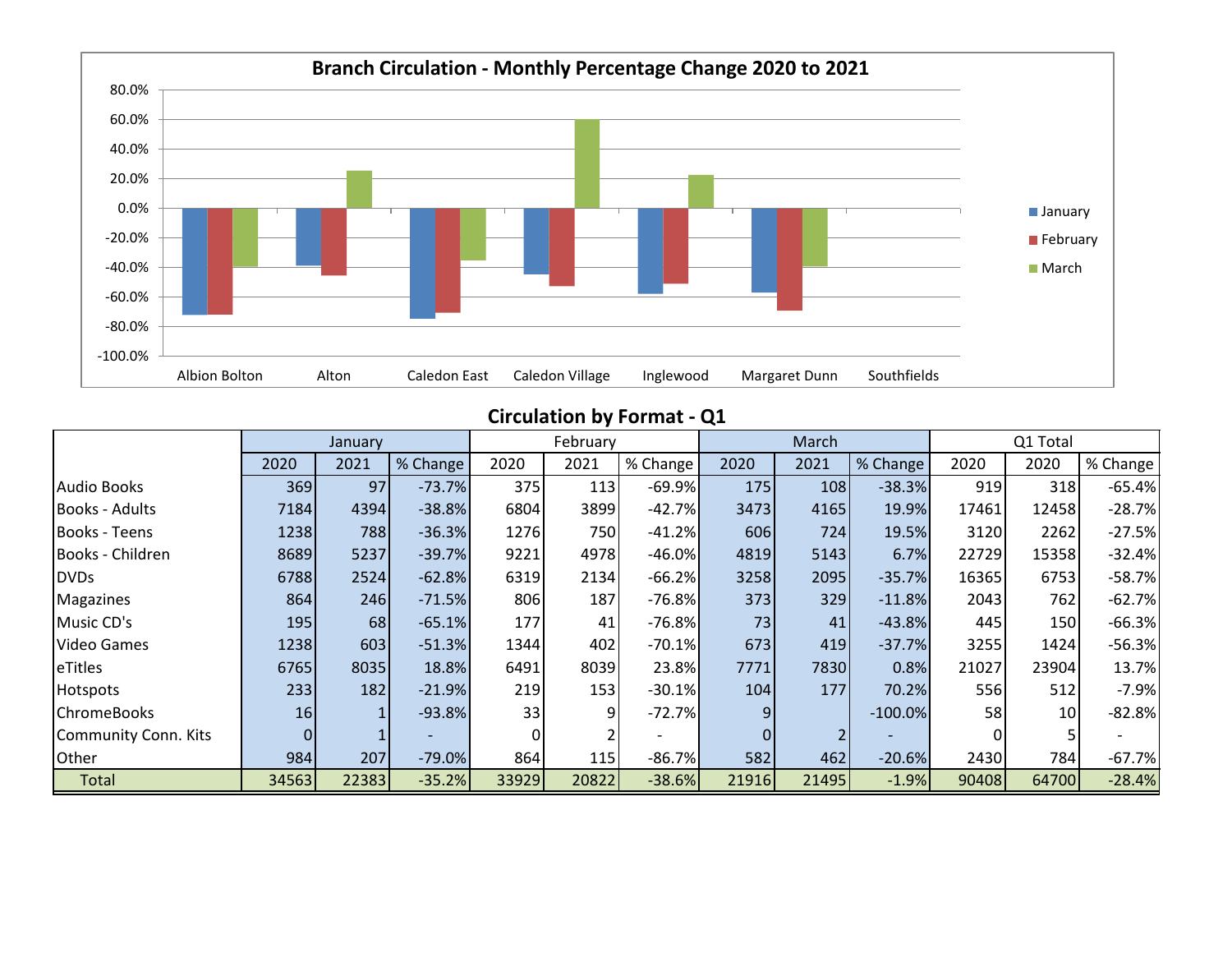

# **Library Activity - Q1**

|                          |      | January |           |      | February |                                                               |      | March |                           | Q1 Total |       |          |
|--------------------------|------|---------|-----------|------|----------|---------------------------------------------------------------|------|-------|---------------------------|----------|-------|----------|
|                          | 2020 | 2021    | % Change  | 2020 | 2021     | % Change                                                      | 2020 | 2021  | % Change                  | 2020     | 2021  | % Change |
| New Members Added        | 205  | 166     | $-19.0\%$ | 208  | 125      | $-39.9%$                                                      | 162  | 150   | $-7.4%$                   | 575      | 441   | $-23.3%$ |
|                          |      |         |           |      |          |                                                               |      |       | Total Members/Cardholders | 23218    | 24240 | 4.4%     |
|                          |      |         |           |      |          | Total Active Members/Cardholders (used within last two years) |      |       |                           | 14095    | 12379 | $-12.2%$ |
| <b>Reference Queries</b> | 664l | 80      | $-88.0%$  | 642  | 113      | $-82.4%$                                                      | 252  | 110   | $-56.3%$                  | 1558     | 303   | $-80.6%$ |
| <b>Holds Placed</b>      | 5460 | 8660    | 58.6%     | 4895 | 7301     | 49.2%                                                         | 2630 | 8124  | 208.9%                    | 12985    | 24085 | 85.5%    |
| New Materials Added      | 1221 | 808     | $-33.8%$  | 1693 | 1667     | $-1.5%$                                                       | 4754 | 2138  | $-55.0%$                  | 7668     | 4613  | $-39.8%$ |

# **Visits by Branch - Q1**

|                      |       | January    |          |       | February   |            |       | March |          |       | Q1 Total |          |
|----------------------|-------|------------|----------|-------|------------|------------|-------|-------|----------|-------|----------|----------|
|                      | 2020  | 2021       | % Change | 2020  | 2021       | ■ % Change | 2020  | 2021  | % Change | 2020  | 2021     | % Change |
| <b>Albion Bolton</b> | 9085  | 888        | $-90.2%$ | 9229  | 856        | $-90.7%$   | 4481  | 924   | $-79.4%$ | 22795 | 2668     | $-88.3%$ |
| Alton                |       | 215        |          |       | 215        |            |       | 220   |          |       | 650      |          |
| Caledon East *       | 12614 | 226        | $-98.2%$ | 9893  | 251        | $-97.5%$   | 6126  | 294   | $-95.2%$ | 28633 | 771      | $-97.3%$ |
| Caledon Village      |       | 289        |          |       | 246        |            |       | 282   |          |       | 817      |          |
| Inglewood            |       | <b>115</b> |          |       | <b>113</b> |            |       | 130   |          |       | 358      |          |
| Margaret Dunn        | 2687  | 185        | $-93.1%$ | 2532  | 158        | $-93.8%$   | 938   | 159   | $-83.0%$ | 6157  | 502      | $-91.8%$ |
| Southfields          |       | 171        |          |       | 136        |            |       | 177   |          |       | 484      |          |
| Total                | 24386 | 2089       | $-91.4%$ | 21654 | 1975       | $-90.9%$   | 11545 | 2186  | $-81.1%$ | 57585 | 6250     | $-89.1%$ |

Note: Branch visits were recorded only at the Albion Bolton, Caledon East, and Margaret Dunn branches prior to the pandemic.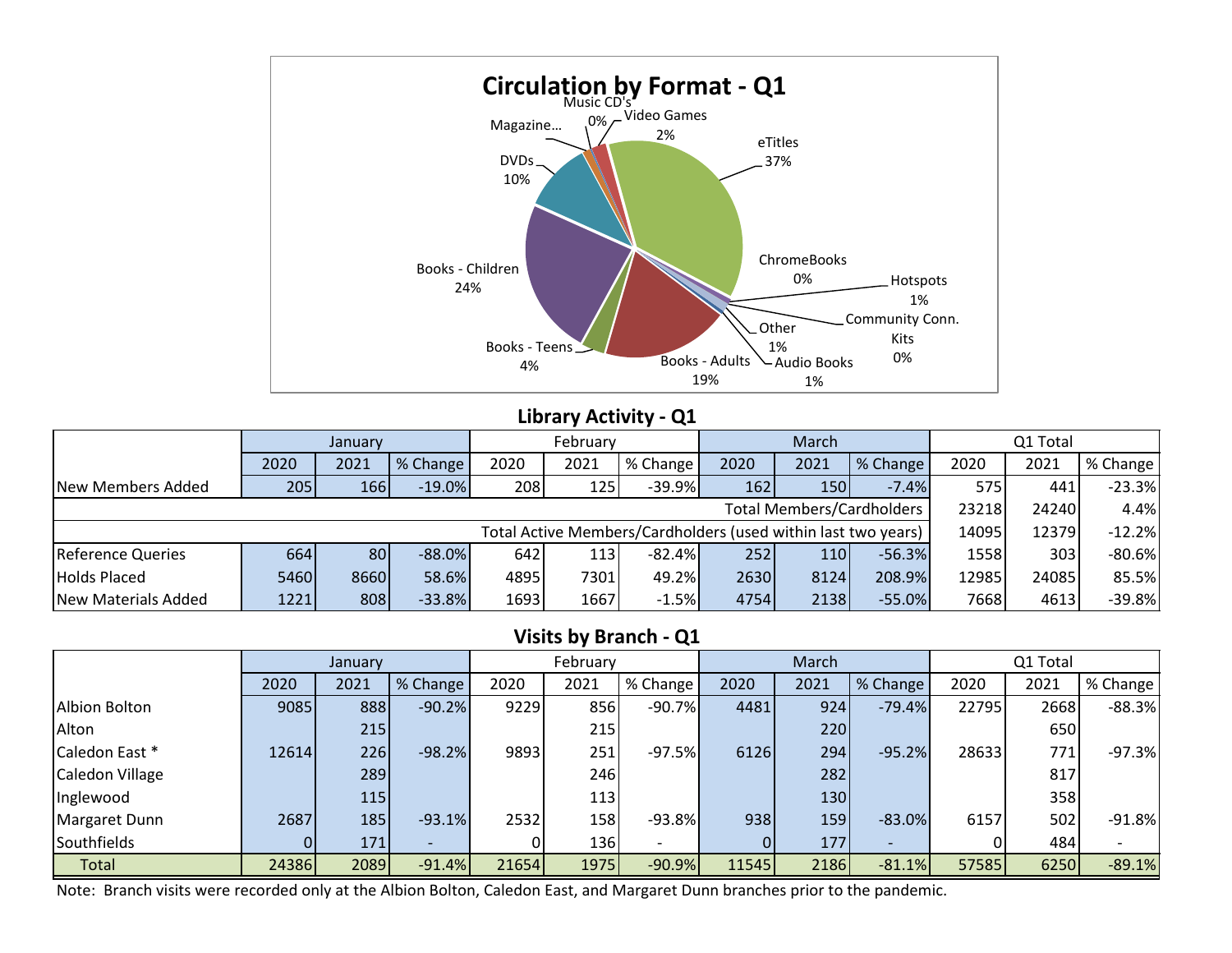**Virtual Branch Use - Q1**

|                        |        | January |          |        | February |          |       | March |          |        | Q1 Total |          |
|------------------------|--------|---------|----------|--------|----------|----------|-------|-------|----------|--------|----------|----------|
|                        | 2020   | 2021    | % Change | 2020   | 2021     | % Change | 2020  | 2021  | % Change | 2020   | 2021     | % Change |
| <b>Website Usage</b>   |        |         |          |        |          |          |       |       |          |        |          |          |
| Page views             | 31078  | 23463   | $-24.5%$ | 28008  | 25401    | $-9.3%$  | 25195 | 27609 | 9.6%     | 84281  | 76473    | $-9.3%$  |
| <b>Users</b>           | 7503   | 4971    | $-33.7%$ | 7186   | 6043     | $-15.9%$ | 5897  | 6232  | 5.7%     | 20586  | 17246    | $-16.2%$ |
| <b>Catalogue Usage</b> |        |         |          |        |          |          |       |       |          |        |          |          |
| Page views             | 56,174 | 67,464  | 20.1%    | 56,856 | 56,675   | $-0.3%$  | 37656 | 60249 | 60.0%    | 150686 | 184388   | 22.4%    |
| <b>Sessions</b>        | 11,261 | 9,950   | $-11.6%$ | 10,717 | 8,744    | $-18.4%$ | 6787  | 9143  | 34.7%    | 28765  | 27837    | $-3.2%$  |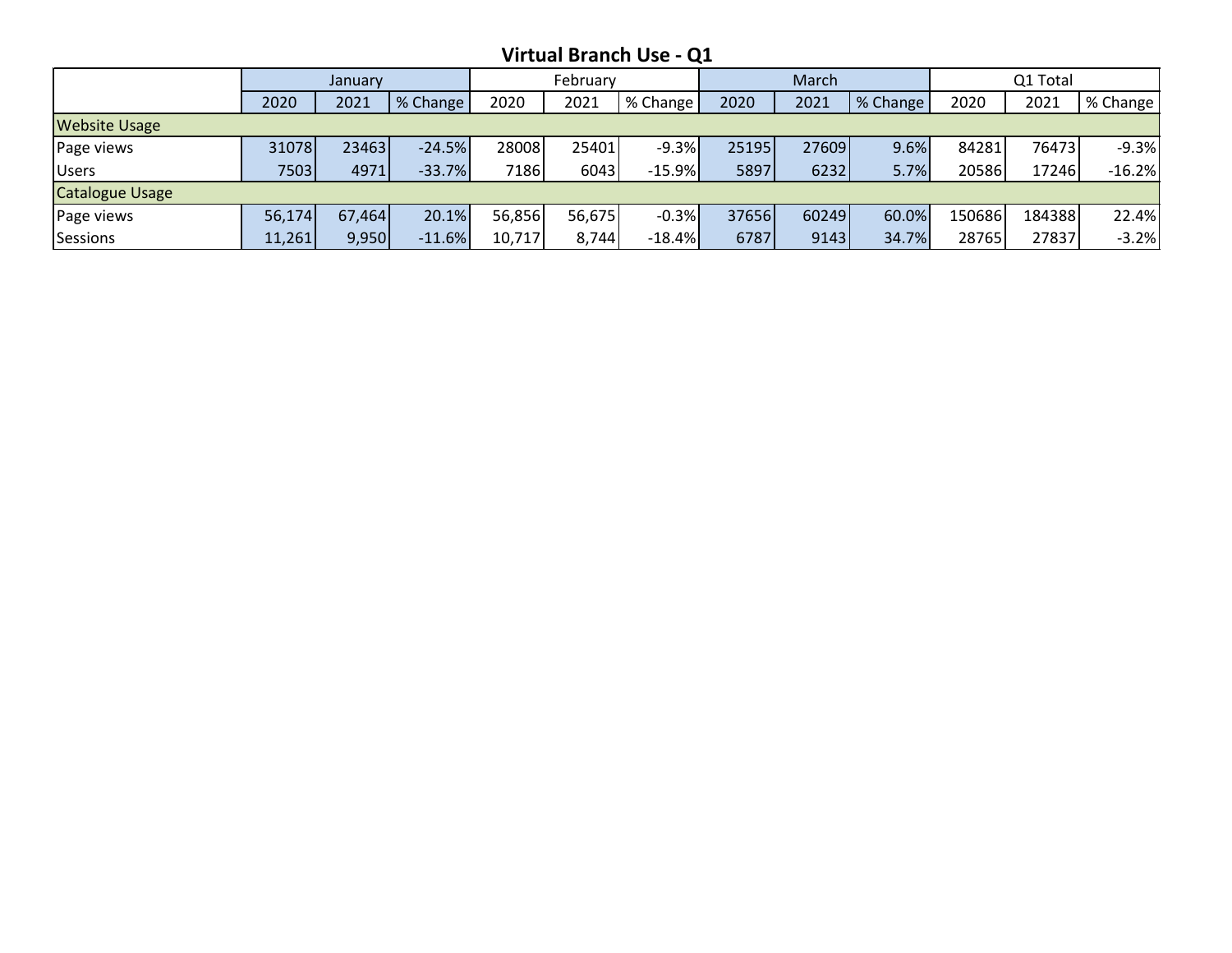|    |                 |      |         |            |      | - -            |            |      |       |          |      |          |              |
|----|-----------------|------|---------|------------|------|----------------|------------|------|-------|----------|------|----------|--------------|
|    |                 |      | January |            |      | February       |            |      | March |          |      | Q1 Total |              |
|    |                 | 2020 | 2021    | ■ % Change | 2020 | 2021           | % Change   | 2020 | 2021  | % Change | 2020 | 2021     | I % Change I |
| n  | Albion Bolton   | 1244 | 11      | $-99.1%$   | 1173 |                | $-99.8%$   | 772  | 82    | $-89.4%$ | 3189 | 95       | $-97.0%$     |
|    | Alton           | 88   |         | $-98.9%$   | 110  |                | $-99.1%$   | 50   | 14    | $-72.0%$ | 248  | 16       | $-93.5%$     |
| £5 | Caledon East    | 181  |         | $-99.4%$   | 162  |                | $-96.9%$   | 73   | 13    | $-82.2%$ | 416  | 19       | $-95.4%$     |
| یٰ | Caledon Village | 123  | οI      | $-100.0\%$ | 161  | 01             | $-100.0\%$ | 37   | 12    | $-67.6%$ | 321  | 12       | $-96.3%$     |
| Ş  | Inglewood       | 62   | 01      | $-100.0\%$ | 61   |                | $-100.0\%$ | 44   | 18    | $-59.1%$ | 167  | 18       | $-89.2%$     |
|    | Margaret Dunn   | 330  | 01      | $-100.0\%$ | 301  | $\overline{O}$ | $-100.0\%$ | 108  | 20    | $-81.5%$ | 739  | 20       | $-97.3%$     |
|    | Southfields     | 01   |         |            |      |                |            |      | 16    |          |      | 17       |              |
|    | Total           | 2028 | 14      | $-99.3%$   | 1968 |                | $-99.6%$   | 1084 | 175   | $-83.9%$ | 5080 | 197      | $-96.1%$     |
|    |                 |      |         |            |      |                |            |      |       |          |      |          |              |

# **Technology Use by Branch - Q1**

|                     |                 |      | January |          |      | February |           |      | March |          |       | Q1 Total |          |
|---------------------|-----------------|------|---------|----------|------|----------|-----------|------|-------|----------|-------|----------|----------|
| ⊻                   |                 | 2020 | 2021    | % Change | 2020 | 2021     | % Change  | 2020 | 2021  | % Change | 2020  | 2021     | % Change |
|                     | Albion Bolton   | 3574 | 80      | $-97.8%$ | 4416 | 85       | $-98.1%$  | 2055 | 103   | $-95.0%$ | 10045 | 268      | $-97.3%$ |
|                     | Alton           | 166  | 84      | $-49.4%$ | 247  | 79       | $-68.0\%$ | 221  | 85    | $-61.5%$ | 634   | 248      | $-60.9%$ |
|                     | Caledon East    | 1790 | 83      | $-95.4%$ | 2024 | 140      | $-93.1%$  | 1457 | 196   | $-86.5%$ | 5271  | 419      | $-92.1%$ |
| ပ္တ                 | Caledon Village | 187  | 35      | $-81.3%$ | 230  | 34       | $-85.2%$  | 147  | 50    | $-66.0%$ | 564   | 119I     | $-78.9%$ |
| $\overline{\omega}$ | Inglewood       | 162  | 95      | $-41.4%$ | 198  | 105      | $-47.0%$  | 161  | 106   | $-34.2%$ | 521   | 306      | $-41.3%$ |
|                     | Margaret Dunn   | 417  | 87      | $-79.1%$ | 544  | 93       | $-82.9%$  | 298  | 130   | $-56.4%$ | 1259  | 310      | $-75.4%$ |
|                     | Southfields     |      | 205     |          |      | 186      |           |      | 283   |          |       | 674      |          |
|                     | Total           | 6296 | 669     | $-89.4%$ | 7659 | 722      | $-90.6%$  | 4339 | 953   | $-78.0%$ | 18294 | 2344     | $-87.2%$ |

| <b>S</b> |                      | Januarv         |      |          | February |      |          | March |      |            | Q1 Total |      |          |
|----------|----------------------|-----------------|------|----------|----------|------|----------|-------|------|------------|----------|------|----------|
| മ        |                      | 2020            | 2021 | % Change | 2020     | 2021 | % Change | 2020  | 2021 | % Change   | 2020     | 2021 | % Change |
|          | <b>Albion Bolton</b> | 16 <sub>l</sub> |      | $-93.8%$ | 33       |      | $-72.7%$ | ດເ    |      | $-100.0\%$ | 58       | 10   | $-82.8%$ |
|          | Southfields          |                 |      |          |          |      |          |       |      |            |          |      |          |
|          | <b>Total</b>         | 16              |      | 57.1%    | 33 I     |      | $-72.7%$ |       |      | $-100.0\%$ | 58       | 10   | $-82.8%$ |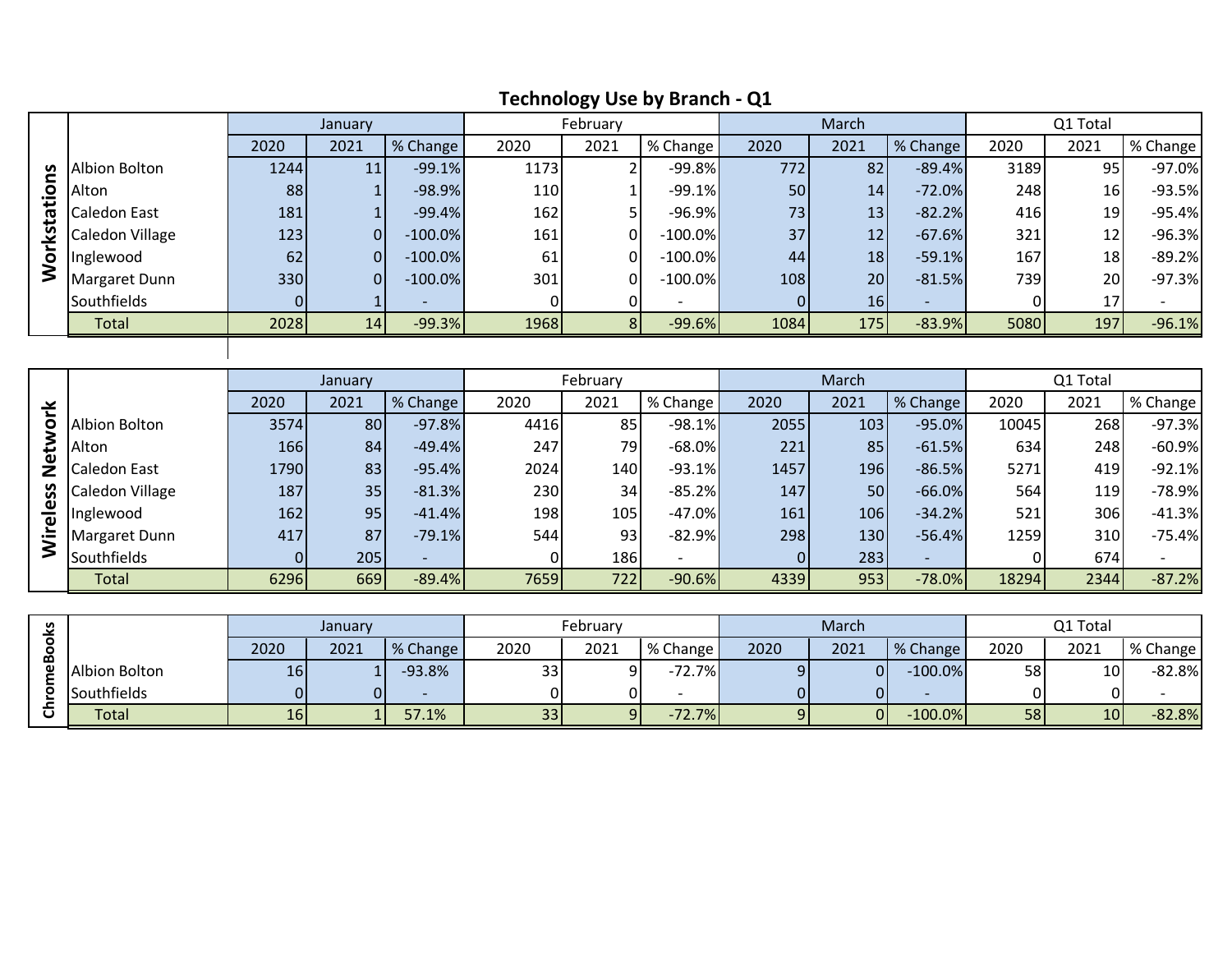|                                                                                                                                            |                | January        |           | February    |                | March     |                | Q1 Total       |           |          |                |          |
|--------------------------------------------------------------------------------------------------------------------------------------------|----------------|----------------|-----------|-------------|----------------|-----------|----------------|----------------|-----------|----------|----------------|----------|
|                                                                                                                                            | 2020           | 2021           | % Change  | 2020        | 2021           | % Change  | 2020           | 2021           | % Change  | 2020     | 2021           | % Change |
| Digital Items Borrowed                                                                                                                     |                |                |           |             |                |           |                |                |           |          |                |          |
| Overdrive-eBooks                                                                                                                           | 3409           | 3784           | 11.0%     | 3177        | 3403           | 7.1%      | 3592           | 3569           | $-0.6%$   | 10178    | 10756          | 5.7%     |
| Overdrive - eAudio                                                                                                                         | 1413           | 1346           | $-4.7%$   | 1363        | 1281           | $-6.0%$   | 1296           | 1381           | 6.6%      | 4072     | 4008           | $-1.6%$  |
| <b>Overdrive - Magazines</b>                                                                                                               | $\mathbf 0$    | 60             |           | 0           | 639            |           | 0              | 429            |           | 0        | 1128           |          |
| Overdrive - Other                                                                                                                          | $\overline{4}$ | 3              | $-25.0%$  | 11          | $\overline{2}$ | $-81.8%$  | $\overline{7}$ | $\overline{2}$ | $-71.4%$  | 22       | $\overline{7}$ | $-68.2%$ |
| Hoopla - eBooks                                                                                                                            | 488            | 919            | 88.3%     | 436         | 959            | 120.0%    | 772            | 897            | 16.2%     | 1696     | 2775           | 63.6%    |
| Hoopla - eAudio                                                                                                                            | 527            | 824            | 56.4%     | 455         | 755            | 65.9%     | 678            | 773            | 14.0%     | 1660     | 2352           | 41.7%    |
| Hoopla - Video                                                                                                                             | 254            | 534            | 110.2%    | 272         | 542            | 99.3%     | 507            | 449            | $-11.4%$  | 1033     | 1525           | 47.6%    |
| Hoopla - Music                                                                                                                             | 73             | 83             | 13.7%     | 93          | 126            | 35.5%     | 131            | 114            | $-13.0%$  | 297      | 323            | 8.8%     |
| Kanopy                                                                                                                                     | 143            | 351            | 145.5%    | 94          | 304            | 223.4%    | 148            | 193            | 30.4%     | 385      | 848            | 120.3%   |
| RBDigital (Zinio) Magazines*                                                                                                               | 444            | 116            | $-73.9%$  | 574         | $\mathbf 0$    | $-100.0%$ | 623            | $\mathbf{0}$   | $-100.0%$ | 1641     | 116            | -92.9%   |
| <b>Flipster Magazines</b>                                                                                                                  | 10             | 15             | 50.0%     | 16          | 28             | 75.0%     | 17             | 23             | 35.3%     | 43       | 66             | 53.5%    |
| <b>Total Borrowed</b>                                                                                                                      | 6765           | 8035           | 18.8%     | 6491        | 8039           | 23.8%     | 7771           | 7830           | 0.8%      | 21027    | 23904          | 13.7%    |
| * Zinio/RBDigital merged with Overdrive in February 2021 - The number of magazines borrowed are now reflected under Overdrive - Magazines. |                |                |           |             |                |           |                |                |           |          |                |          |
|                                                                                                                                            |                |                |           |             |                |           |                |                |           |          |                |          |
| <b>Digital Resources Accessed</b>                                                                                                          |                |                |           |             |                |           |                |                |           |          |                |          |
| Press Display                                                                                                                              | 1467           | 1628           | 11.0%     | 1501        | 1355           | $-9.7%$   | 1646           | 1447           | $-12.1%$  | 4614     | 4430           | $-4.0%$  |
| Ancestry                                                                                                                                   | 346            | 2886           | 734.1%    | 832         | 1011           | 21.5%     | 602            | 918            | 52.5%     | 1780     | 4815           | 170.5%   |
| Tumble Books Premier                                                                                                                       | 144            | 370            | 156.9%    | 84          | 231            | 175.0%    | 170            | 150            | $-11.8%$  | 398      | 751            | 88.7%    |
| <b>Consumer Reports</b>                                                                                                                    | 71             | 215            | 202.8%    | 138         | 103            | $-25.4%$  | 105            | 96             | $-8.6%$   | 314      | 414            | 31.8%    |
| World Book                                                                                                                                 | 19             | 44             | 131.6%    | 182         | $\overline{2}$ | $-98.9%$  | 8              | 35             | 337.5%    | 209      | 81             | $-61.2%$ |
| Gale Databases                                                                                                                             | 11             | 106            | 863.6%    | 361         | 71             | $-80.3%$  | 250            | 9              | $-96.4%$  | 622      | 186            | $-70.1%$ |
| Novelist                                                                                                                                   | 55             | 306            | 456.4%    | 140         | 461            | 229.3%    | 148            | 309            | 108.8%    | 343      | 1076           | 213.7%   |
| <b>EBSCO</b>                                                                                                                               | 132            | 179            | 35.6%     | 138         | 59             | $-57.2%$  | 73             | 28             | $-61.6%$  | 343      | 266            | $-22.4%$ |
| Gale Courses                                                                                                                               | 63             | 49             | $-22.2%$  | 43          | 44             | 2.3%      | 75             | 30             | $-60.0%$  | 181      | 123            | $-32.0%$ |
| Mango Languages                                                                                                                            | 108            | 75             | $-30.6%$  | 57          | 75             | 31.6%     | 71             | 49             | $-31.0%$  | 236      | 199            | $-15.7%$ |
| New York Times *                                                                                                                           | 45             | 18             | $-60.0%$  | 62          | 14             | $-77.4%$  | 24             | $\overline{7}$ | $-70.8%$  | 131      | 39             | $-70.2%$ |
| Cypress Resume *                                                                                                                           | 6              | $\overline{2}$ | $-66.7%$  | 0           | 11             |           | $\overline{2}$ | $\mathbf 2$    | 0.0%      | 8        | 15             | 87.5%    |
| Reference Canada/InfoCanada*                                                                                                               | 3              | $\mathbf{0}$   | $-100.0%$ | 0           | $\mathbf 0$    |           | $\mathbf{1}$   | $\mathbf 2$    | 100.0%    | 4        | 2              | $-50.0%$ |
| Creative Bug *                                                                                                                             | 31             | 30             | $-3.2%$   | 10          | 30             | 200.0%    | 19             | $\overline{3}$ | $-84.2%$  | 60       | 63             | 5.0%     |
| Niche Academy **                                                                                                                           | $\Omega$       | 361            |           | $\mathbf 0$ | 146            |           | $\mathbf{0}$   | 175            |           | $\Omega$ | 682            |          |
| Road to the IELTS **                                                                                                                       | 13             | $\overline{4}$ | $-69.2%$  | 10          | 3              | $-70.0%$  | 5              | $\mathbf{0}$   | $-100.0%$ | 28       | 7              | $-75.0%$ |
| <b>Total Accessed</b>                                                                                                                      | 2514           | 6273           | 149.5%    | 3558        | 3616           | 1.6%      | 3199           | 3260           | 1.9%      | 9271     | 13149          | 41.8%    |
|                                                                                                                                            |                |                |           |             |                |           |                |                |           |          |                |          |
| <b>Total Usage</b>                                                                                                                         | 9279           | 14308          | 54.2%     | 10049       | 11655          | 16.0%     | 10970          | 11090          | 1.1%      | 30298    | 37053          | 22.3%    |

**Digital Resource and eBook Usage - Q1**

\* New in 2019

\*\* New in 2020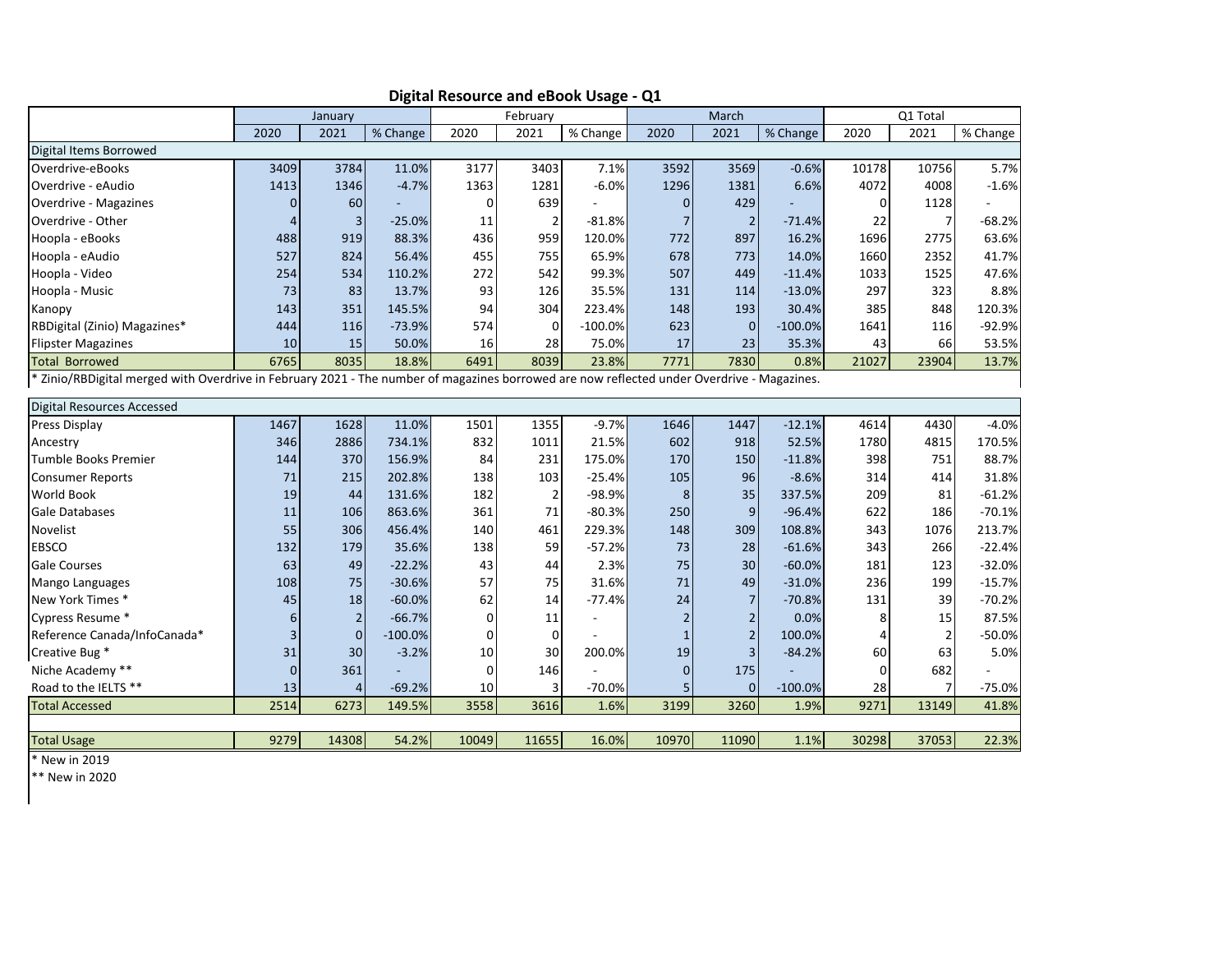|                                  | January |                |            |      | February |            |                | March                            |            | Q1 Total |              |            |
|----------------------------------|---------|----------------|------------|------|----------|------------|----------------|----------------------------------|------------|----------|--------------|------------|
|                                  | 2020    | 2021           | % Change   | 2020 | 2021     | % Change   | 2020           | 2021                             | % Change   | 2020     | 2021         | % Change   |
| <b>Program Attendance</b>        |         |                |            |      |          |            |                |                                  |            |          |              |            |
| <b>Albion Bolton</b>             | 512     | $\overline{0}$ | $-100.0%$  | 468  | 0        | $-100.0\%$ | 193            | <sup>0</sup>                     | $-100.0%$  | 1173     | 0            | $-100.0\%$ |
| Alton                            | 243     | $\Omega$       | $-100.0%$  | 248  | $\Omega$ | $-100.0\%$ | 64             | $\Omega$                         | $-100.0%$  | 555      | <sup>0</sup> | $-100.0%$  |
| <b>Caledon East</b>              | 63      | $\Omega$       | $-100.0%$  | 161  | 0        | $-100.0\%$ | 11             | $\Omega$                         | $-100.0%$  | 235      |              | $-100.0\%$ |
| Caledon Village                  | 311     | $\overline{0}$ | $-100.0\%$ | 95   | 0        | $-100.0\%$ | 52             | $\overline{0}$                   | $-100.0\%$ | 458      | 0            | $-100.0\%$ |
| Inglewood                        | 20      | $\overline{0}$ | $-100.0\%$ | 18   | 0        | $-100.0\%$ | 20             | $\overline{0}$                   | $-100.0\%$ | 58       | $\Omega$     | $-100.0\%$ |
| Margaret Dunn                    | 154     | $\Omega$       | $-100.0%$  | 105  | 0        | $-100.0\%$ | 44             | $\Omega$                         | $-100.0%$  | 303      |              | $-100.0%$  |
| Southfields                      | 33      | $\Omega$       | $-100.0%$  | 41   | $\Omega$ | $-100.0\%$ | 18             | $\Omega$                         | $-100.0%$  | 92       | <sup>0</sup> | $-100.0%$  |
| Offsite/Outreach                 | 1124    | 767            | $-31.8%$   | 230  | 992      | 331.3%     | 27             | 690                              | 2455.6%    | 1381     | 2449         | 77.3%      |
| <b>Total</b>                     | 2460    | 767            | $-68.8%$   | 1366 | 992      | $-27.4%$   | 429            | 690                              | 60.8%      | 4255     | 2449         | $-42.4%$   |
| <b>Contests &amp; Activities</b> | 157     | $\Omega$       | $-100.0\%$ | 434  | $\Omega$ | $-100.0%$  | 18             | 28                               |            | 609      | 28           | $-95.4%$   |
| <b>Grand Total</b>               | 2617    | 767            | $-70.7%$   | 1800 | 992      | $-44.9%$   | 447            | 718                              | 60.6%      | 4864     | 2477         | $-49.1%$   |
| <b>Number of Programs</b>        |         |                |            |      |          |            |                |                                  |            |          |              |            |
| Albion Bolton                    | 65      | $\overline{0}$ | $-100.0\%$ | 53   | 0        | $-100.0%$  | 18             | $\overline{0}$                   | $-100.0\%$ | 136      | $\Omega$     | $-100.0\%$ |
| Alton                            | 20      | $\overline{0}$ | $-100.0%$  | 16   | 0        | $-100.0\%$ |                |                                  | $-100.0%$  | 43       | 0            | $-100.0\%$ |
| Caledon East                     |         | $\overline{0}$ | $-100.0%$  |      | 0        | $-100.0\%$ |                | $\overline{0}$<br>$\overline{0}$ | $-100.0%$  | 30       | $\Omega$     | $-100.0%$  |
|                                  | 14      |                |            | 13   |          |            |                |                                  |            |          |              |            |
| Caledon Village                  | 14      | $\overline{0}$ | $-100.0%$  | 14   | 0        | $-100.0\%$ |                | $\overline{0}$                   | $-100.0\%$ | 35       |              | $-100.0\%$ |
| Inglewood                        | 4       | $\Omega$       | $-100.0%$  |      | $\Omega$ | $-100.0\%$ |                | $\Omega$                         | $-100.0%$  | 8        |              | $-100.0\%$ |
| Margaret Dunn                    | 14      | $\overline{0}$ | $-100.0%$  | 13   | $\Omega$ | $-100.0\%$ |                | $\Omega$                         | $-100.0%$  | 31       | 0            | $-100.0\%$ |
| Southfields                      | 4       | $\overline{0}$ | $-100.0\%$ | 4    | 0        | $-100.0\%$ |                | $\overline{0}$                   | $-100.0\%$ | 10       | $\Omega$     | $-100.0%$  |
| Offsite/Outreach                 | 16      | 68             | 325.0%     | 15   | 66       | 340.0%     |                | 52                               | 5100.0%    | 32       | 186          | 481.3%     |
| <b>Total</b>                     | 151     | 68             | $-55.0%$   | 131  | 66       | $-49.6%$   | 43             | 52                               | 20.9%      | 325      | 186          | $-42.8%$   |
| <b>Volunteer Hours</b>           | 11.5    | 25             | 117.4%     | 21   | 65       | 209.5%     | 9 <sub>l</sub> | 32                               | 255.6%     | 41.5     | 122          | 194.0%     |
|                                  |         |                |            |      |          |            |                |                                  |            |          |              |            |

**Programming by Branch - Q1**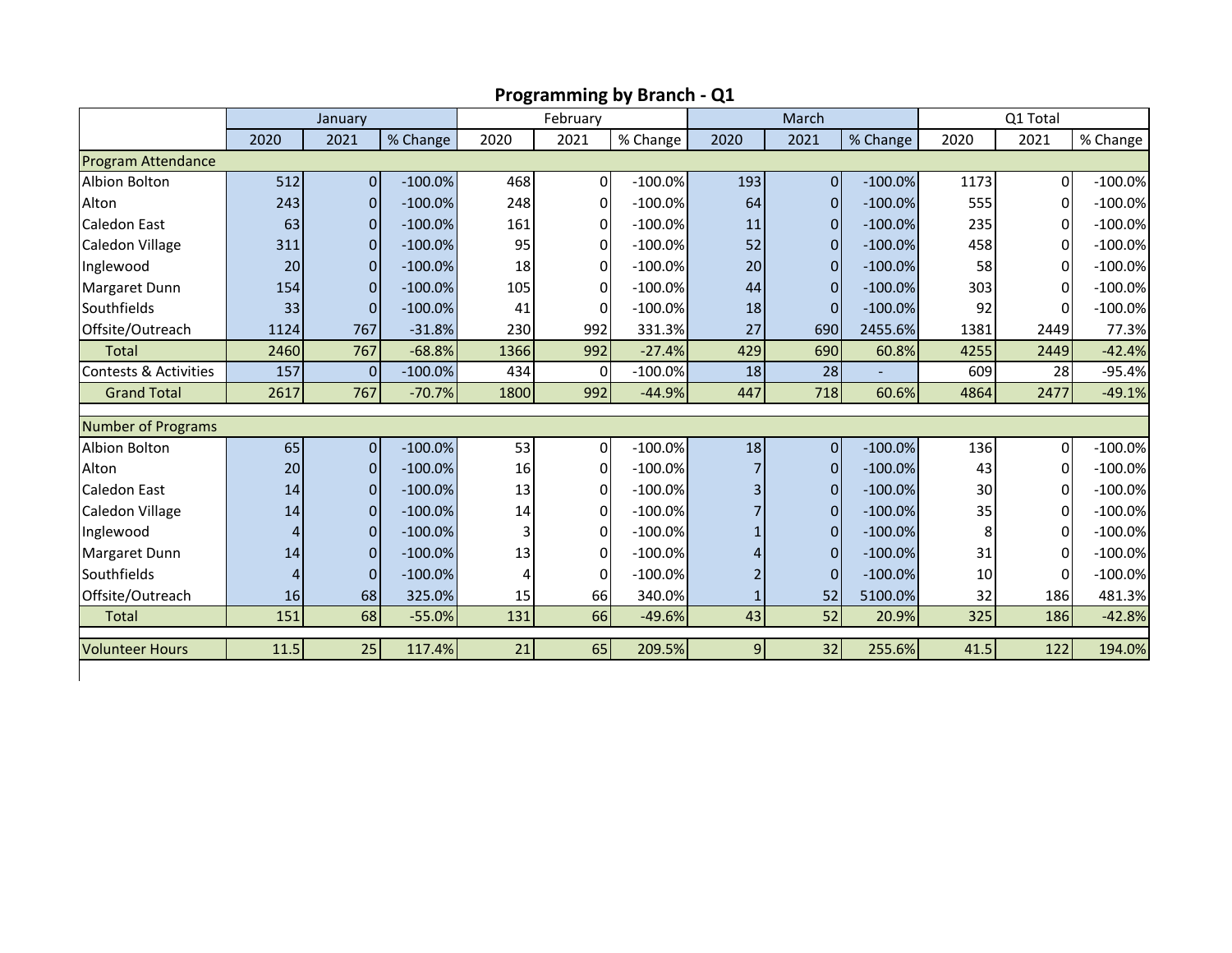

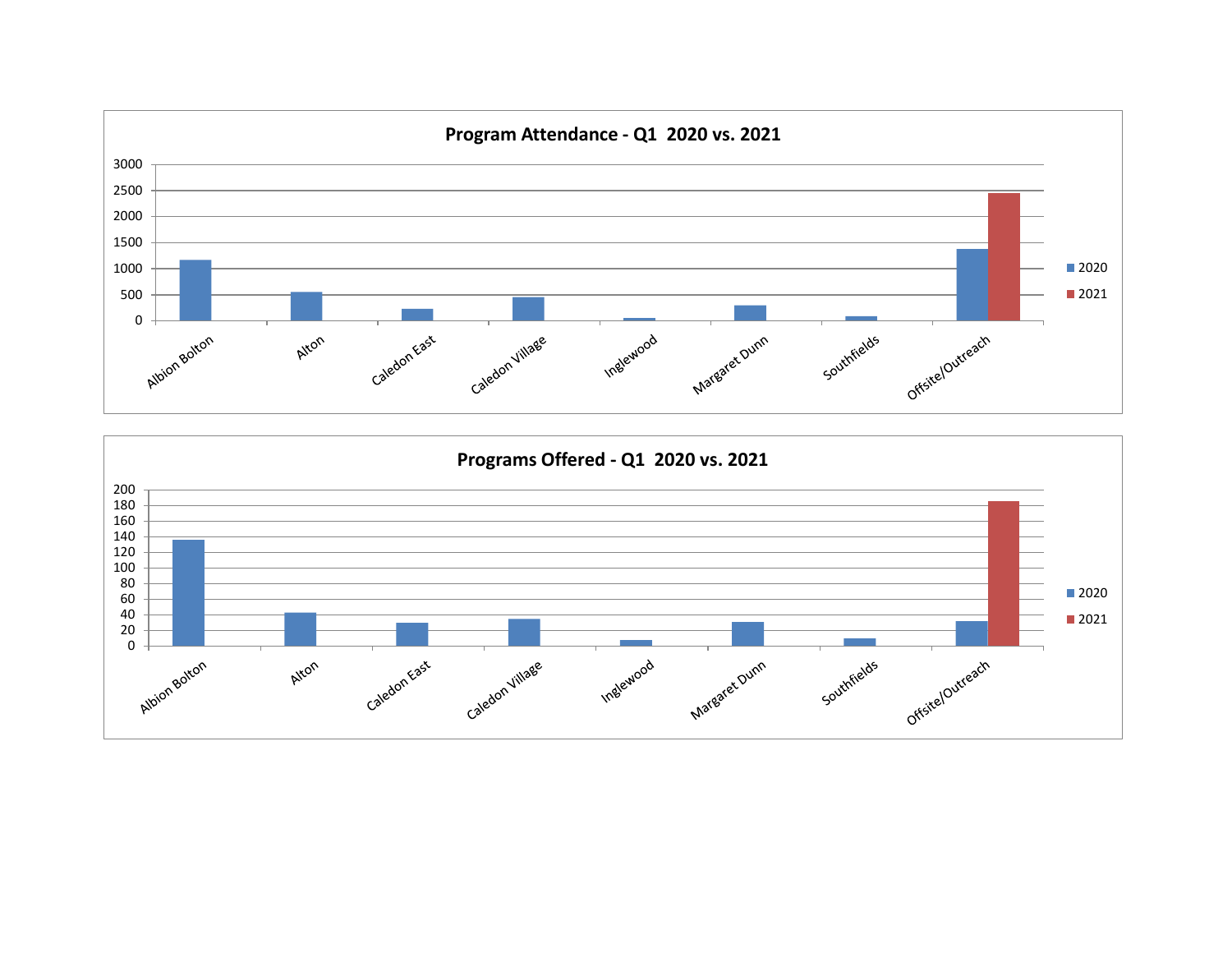# **Attachment 9-C**

**CALEDON** 

for all reasor

**PUBLIC LIBRARY** 

<span id="page-31-0"></span>Date: April 19, 2021

To: Caledon Public Library Board

From: Colleen Lipp, CEO | Chief Librarian

**Subject:** Advocacy Policy Report

# **Recommendation:**

*That the Caledon Public Library Board review the revised Advocacy Policy for approval and adoption.*

# **Background**

At the direction of the Board, an Advocacy Policy was first drafted in March 2017. This marks the second review, with only minor revisions recommended within [Appendix A.](#page-31-1) Suggested improvements are informed by the responsibility of the Board to speak with one voice and to align with guidelines of the Caledon Public Library Social Media Policy.

Prompted by this policy, an Advocacy Plan is to be drafted for the Advocacy and Fundraising Committee's consideration at their June meeting. Given this timing, the proposed document will not be limited to the current year but will extend through to the end of 2022 and the end of the current Board term. Language has been added to the policy to confirm the full Board's commitment to support the resulting deliverables.

The updated policy, once approved, will be communicated to staff and made available on the Library's website and in print upon request.

# **Financial Implication**

None.

# **Recommended Motion**

<span id="page-31-1"></span>*That the Caledon Public Library Board approve and adopt the revised Advocacy Policy*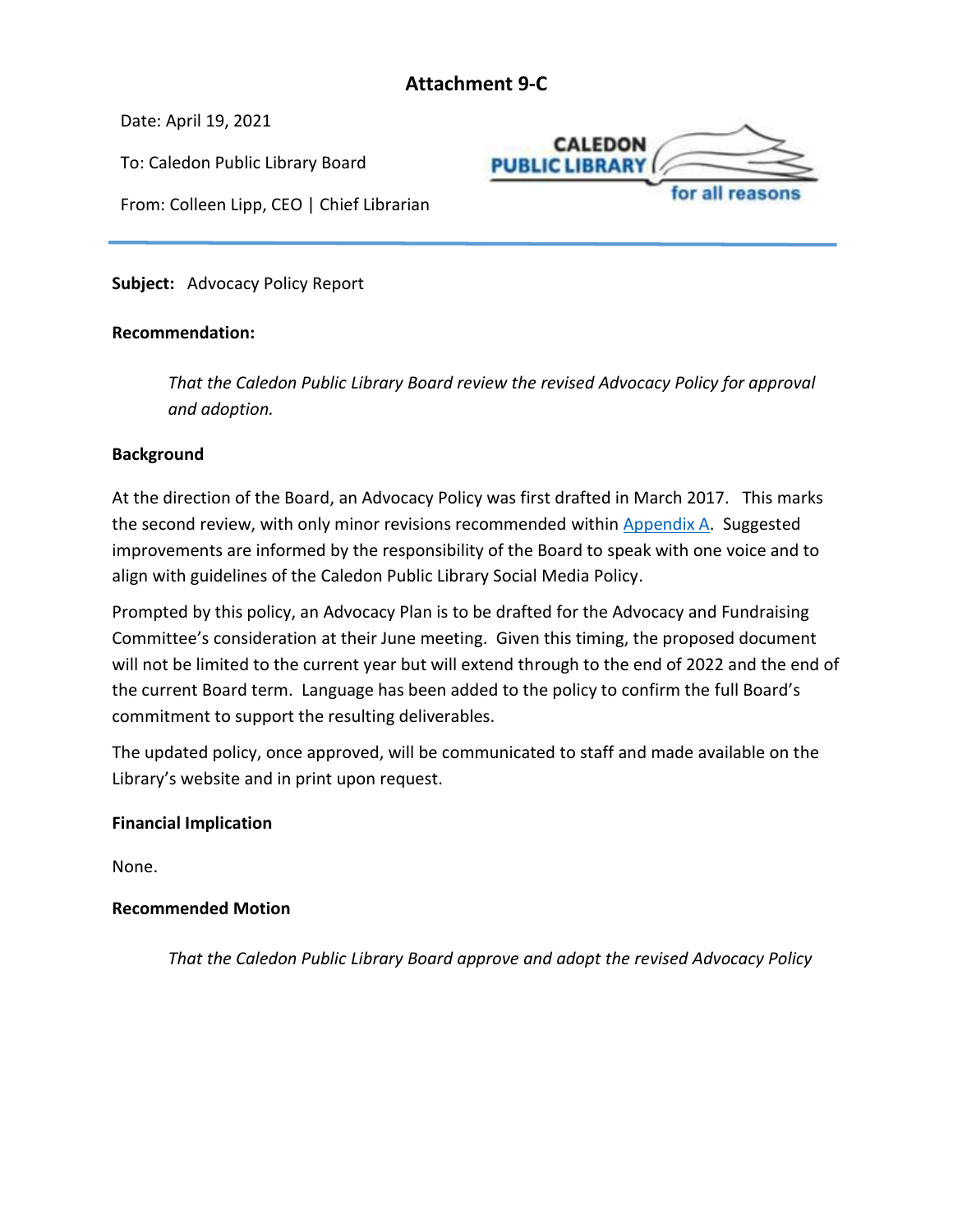# **Appendix A**

**Title** Advocacy Policy **Policy Number** CPL-17-17 **Policy Type** Governance **Approval Date** [approval date] 2021 **Review Date** [review date] 2023 **Notes** Initially adopted March 20, 2017; revised April 15, 2019



# **Purpose**

The Caledon Public Library Board shall be an effective advocate for the provision of exemplary library service. Through its advocacy work, the Library Board seeks to:

- Educate and inform stakeholders, funders and community members of the Library's unique governance, continued relevance and value within the community;
- Build relationships in support of library governance, representation and voice; and,
- Strengthen facilities by securing funds to improve existing spaces and expand facilities, technologies, and services in support of municipal growth and evolving community expectations.

This policy applies to the Library Board, the CEO/Chief Librarian and any other staff members who are authorized by the CEO/Chief Librarian to advocate on behalf of the Library. This policy defines when, why, how and who would engage in advocacy activities on behalf of the Caledon Public Library.

# **Guidelines**

The Library Board shall:

- Fulfill its advocacy responsibilities by identifying and responding to issues, concerns and government policies that may directly or indirectly affect the Caledon Public Library.
- Encourage Board members, advisors, staff, volunteers, stakeholder organizations, concerned individuals and other community or professional organizations to bring relevant issues to the Board's attention.
- Ensure that advocacy remains a planned and sustainable ongoing process at the Library, by:
	- o Forming an Advocacy Committee to direct and implement the Board's efforts, as per the *Caledon Public Library Board By-laws*.
	- $\circ$  Adopting an Annual Advocacy Plan and reflecting advocacy related goals and actions within its Strategic Plan.
	- $\circ$  Seeking out development opportunities to support and enhance Board members' advocacy-related skills.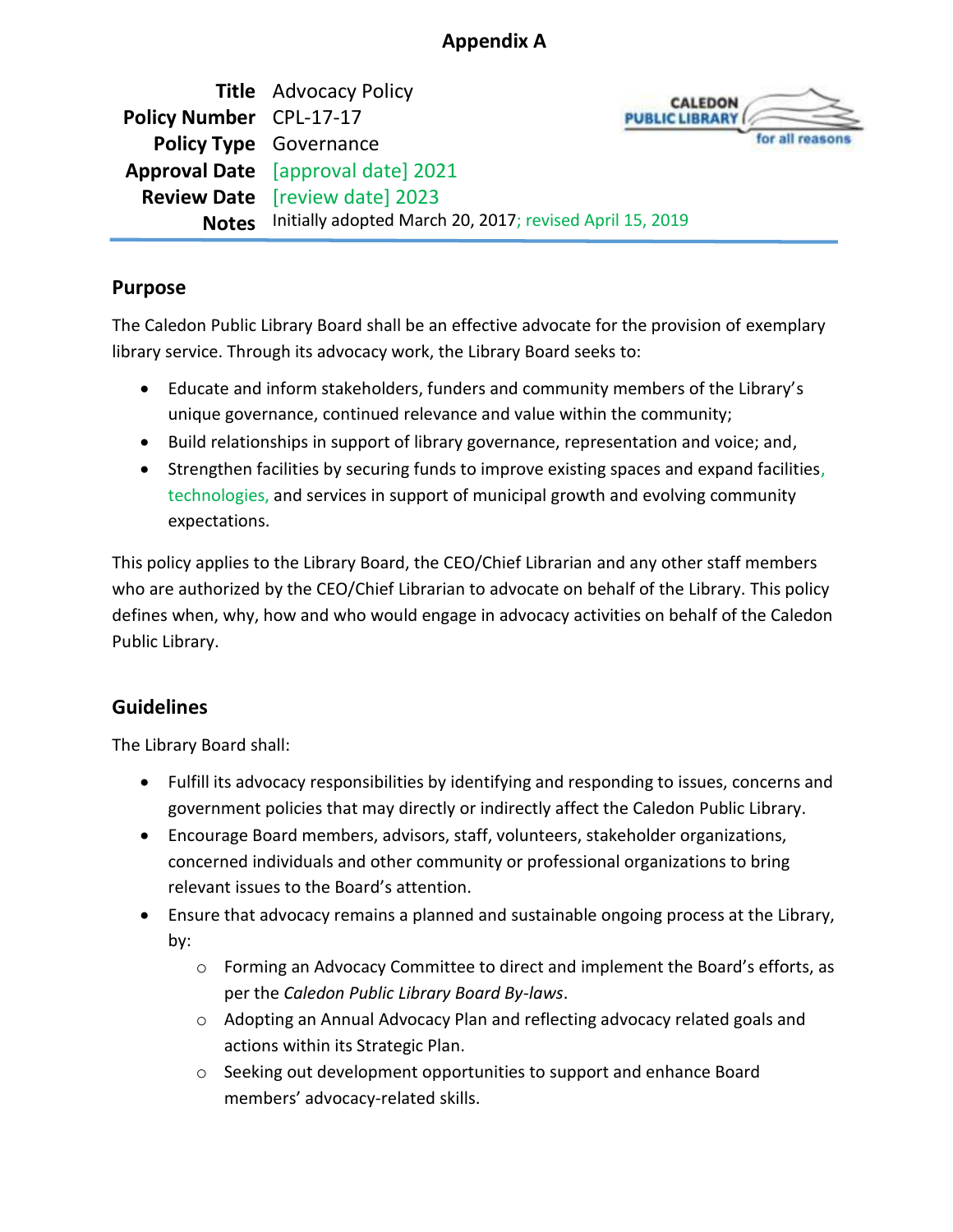# **Municipal and Community Relations**

The Library Board shall:

- Build relationships and understandings with key decision makers and individuals and organizations whose interests and objectives align with those of Caledon Public Library.
- Ensure that there are regular communications with Town Council and senior administration.
- Present to Council, at least annually, to inform Council of the Library's resources, services, plans and achievements.
- Work toward having a 'voice at the table' to be part of the process when problems are identified, solutions proposed, programs and funding for the community are discussed and decisions made.
- Make every reasonable effort to ensure that there is a consistent and coordinated response to advocacy issues from the Board and the Friends of Caledon Public Library.
- Communicate, co-operate, and co-ordinate with other libraries, organizations, agencies and institutions when and as appropriate.
- Ensure that the Library regularly participates in activities aimed at increasing community awareness of the variety and importance of public library services.

# **Issue Response**

After discussion of the issue(s), the Library Board:

- Shall direct the Board Chair or the CEO/Chief Librarian to convey its concerns in person or in writing to the appropriate organization or government agency, and to the media where appropriate.
- May convey its decision to the general public and to the Library membership and customers in an appropriate manner.
- Shall advise government officials on the impact of current and proposed policies.
- May, at its discretion and by duly approved motion, undertake activities in support of or in opposition to these policies.

# **Communications**

In addition to supporting staff efforts to raise awareness of library programs and services, the Library Board will:

- Communicate in one voice, in an informed manner, relaying the unique benefits of the Library to the community.
- Ensure that all messages are positive and consistent.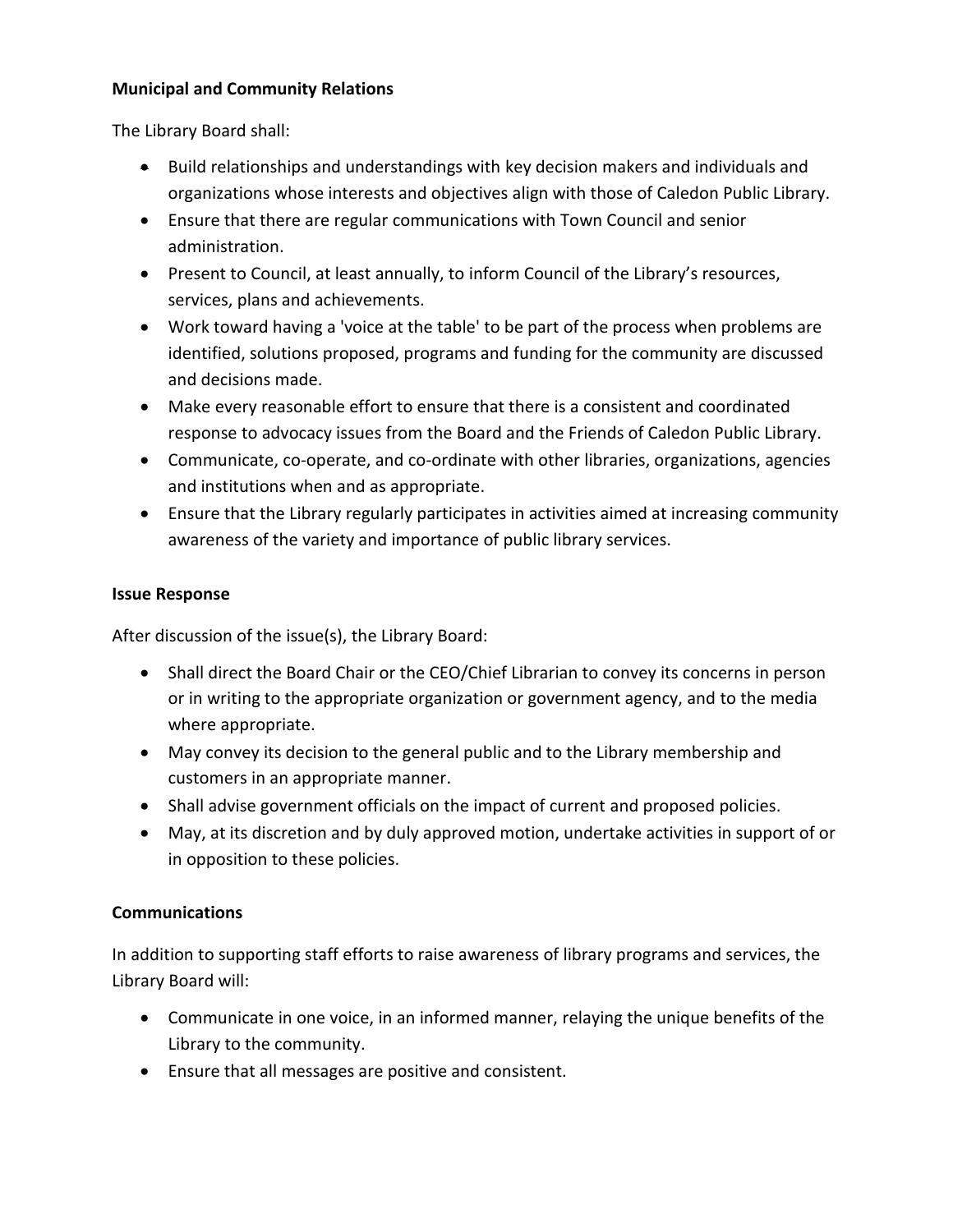Either the Library Board Chair or the CEO/Chief Librarian (or their designates) will be the official spokesperson for the Library on advocacy issues, depending upon availability and the nature of the issue. If contacted by the media or stakeholders, Board members should refrain from responding on behalf of the Library and instead coordinate with the Board Chair and/or CEO/Chief Librarian to ensure appropriate information is shared.

All Board members are encouraged to promote the value of the Caledon Public Library and its impact on the community by:

- Sharing unedited stories and relevant information about library programs, services and relevance, as initially published by CPL, across their personal and social media networks. All such posts should be made in alignment with the guidelines of the *Caledon Public Library Social Media Policy (CPL-07-19).*
- Sharing information about the Board's values, vision and strategic plans.
- Acting as an excellent ambassador for the Caledon Public Library and advocating within the guidelines of this policy.
- Supporting the work of the Board's Advocacy and Fundraising Committee by contributing to deliverables or initiatives identified within the Library's Annual Advocacy Plan.
- Assisting the Board Chair and/or CEO/Chief Librarian in officially representing the Library at meetings or other events as requested.

# **Related Documents:**

- CPL-16-06 Caledon Public Library Board By-Laws
- CPL-17-19 Caledon Public Library Social Media Policy
- **[Public Libraries Act](http://www.ontario.ca/laws/statute/90p44?search=public+library+act)**, R.S.O. 1990, c. P.44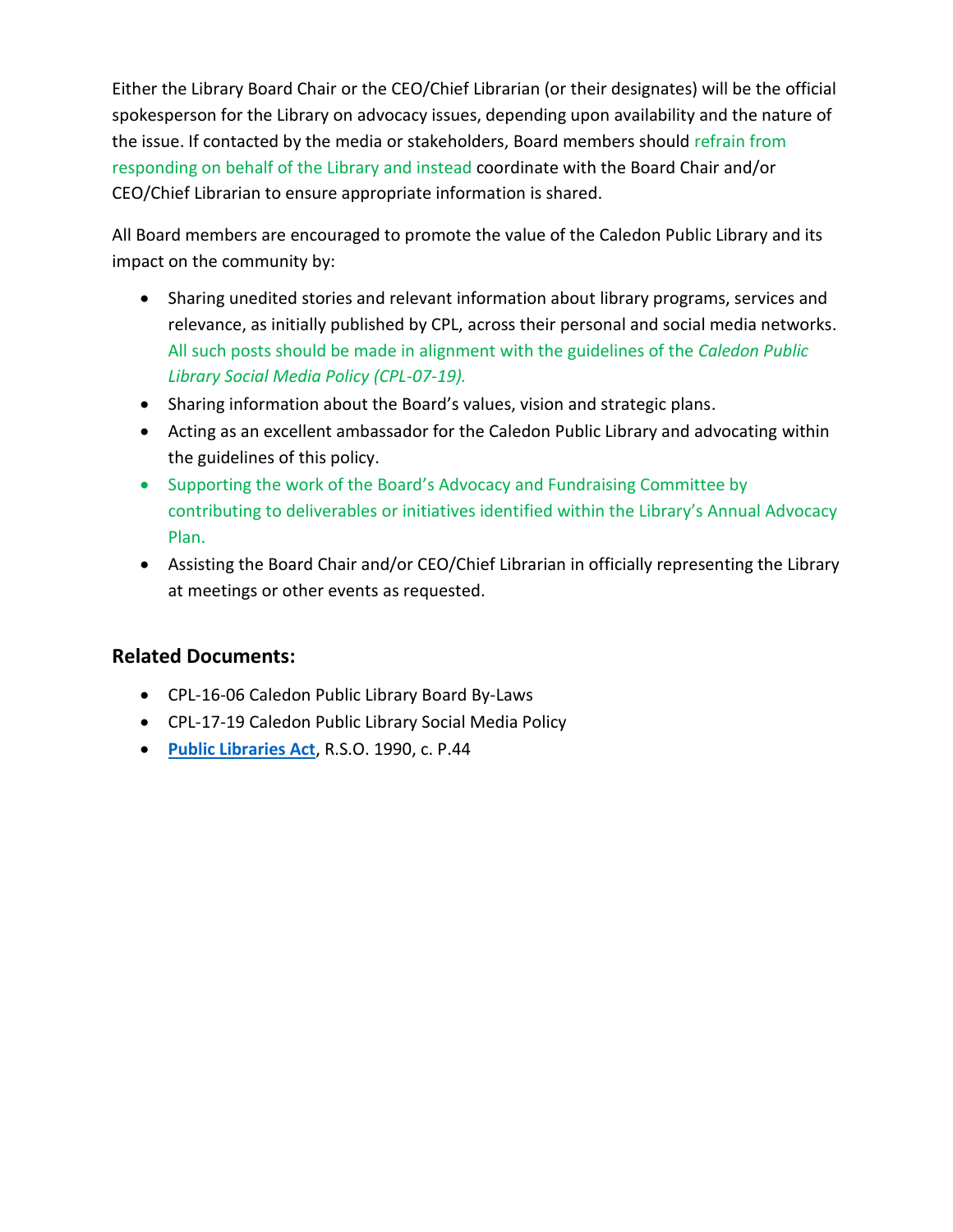# **Attachment 10-A**

<span id="page-35-0"></span>Caledon Public Library Board Advocacy and Fundraising Committee Meeting Wednesday, March 18, 2021 6:00 p.m.



# MINUTES

**Present:** Sheralyn Roman (Chair); Brenda Clark; Catherine Jackson; Janet Manning

**Staff:** Colleen Lipp – CEO | Chief Librarian; Mary Maw – Manager, Communications and Community Development

*This meeting was conducted electronically* 

- **1. The Chair called the meeting to order at :6:05 PM**
- **2. Apologies for non-attendance:** None

## **3. Approval of the Agenda**

**Motion:** That the Caledon Public Library Advocacy and Fundraising Committee approve the agenda, including the addition of CELA Correspondence under Advocacy and Fundraising Opportunities for Discussion. **Moved:** Brenda Clark **Seconded:** Catherine Jackson **Carried.**

**4. Disclosure of pecuniary interest:** None

# **5. Notes and minutes of previous meetings.**

### **a. May 29, 2019**

**Motion:** That the Caledon Public Library Advocacy and Fundraising Committee receive the minutes of the meeting held on May 29, 2019 **Moved:** Catherine Jackson **Seconded:** Janet Manning **Carried.** 

# **6. Confirmation of Committee Chair**

The current Chair called for interest in or nominations for the position of Committee Chair for a term to end on December 31, 2022 or until such a time that a new Chair is in place.

Janet Manning nominated Sheralyn Roman to continue in the roll of Chair. No other names were put forth and support for this appointment was voiced.

**Motion:** That the Caledon Public Library Advocacy and Fundraising Committee approve the appointment of Sheralyn Roman as Committee Chair for a term to end on December 31, 2022 or until such a time that a new Chair is in place.

**Moved:** Janet Manning **Seconded:** Brenda Clark **Carried.**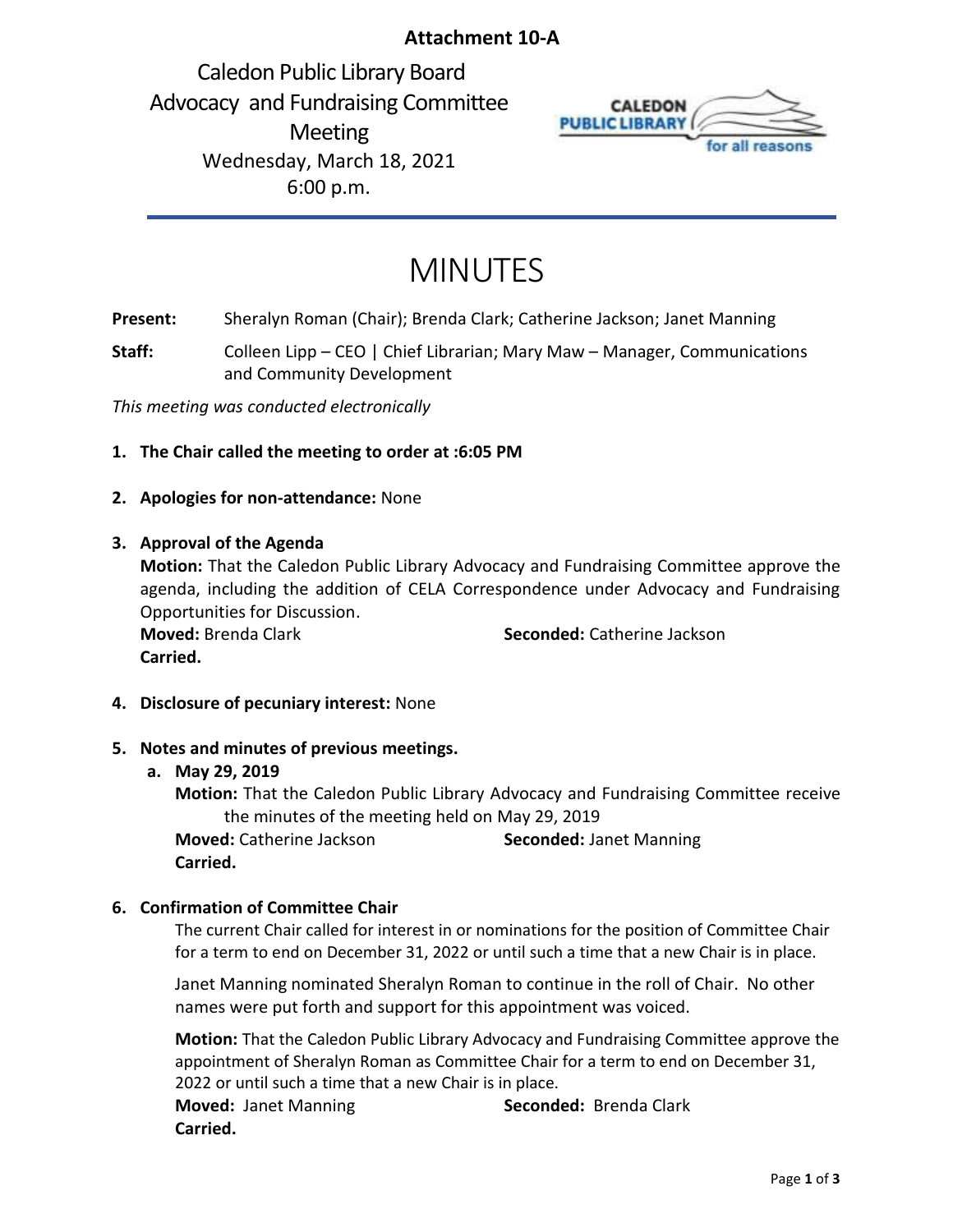# **7. Items arising from the Minutes**

# **a. Discussion of Advocacy Efforts to Municipal Council**

The committee discussed past efforts to implement a one-to-one advocacy strategy, encouraging regular communications with each member of Council by a designated Board representative. Given the current challenges resulting from the pandemic and the related increase in demands on Council, it was determined that this targeted approach be parked – though may be reconsidered in the future. Instead, advocacy efforts should focus on communications to Council as a whole, highlighting the Library's commitment to support Caledon's social and economic recovery.

Initial actions will include the sharing of correspondence to Council, thanking them for their time and insights in support of the Library's new strategic plan and confirming our intent to present the plan at a meeting of Council once complete.

## **8. Advocacy and Fundraising Documents**

## **a. Advocacy Policy**

Recommendations for revisions to the policy were solicited in advance of the drafted review to be considered by the full Board. Items of note included the documented requirement that an annual advocacy plan be created. Such a plan will be developed for the committee's consideration at the June meeting. Committee members were asked to advise the CEO/Chief Librarian of any suggested policy revisions by April 2, 2021.

## **b. Fundraising Work Plan**

Mary Maw presented the drafted 2021 Fundraising Work Plan, highlighting the recommended phased approach in implementing these new staff responsibilities, ensuring adequate organizational capacity. Further suggestions included:

- the creation of standard grant language/template to ensure consistency and ease in drafting applications
- the development of fundraising targets to be put in place in 2022

**Motion:** That the Caledon Public Library Advocacy and Fundraising Committee approve the Fundraising Work Plan

**Moved:** Brenda Clark **Seconded:** Catherine Jackson **Carried.** 

# **9. Advocacy and Fundraising Opportunities for Discussion**

# **a. Healthy Communities Initiative Submission**

CEO/Chief Librarian reported on the recently submitted application valued at \$108,625 in support of the Southfields Village Reading Garden. The proposed project includes the installation of shade sails, outdoor furniture and raise planters as well as the programming of the space. In addition to library delivered programs, the proposal includes programs to be delivered in partnership with Punjabi Community Health Services and Town of Caledon Community Services. The Library has been informed that applicants will be advised of their application status by April 30, 2021.

# **b. Presentation of Strategic Plan to Council**

It was determined that the presentation to Council be delivered by the CEO/Chief Librarian rather than the planning consultant. The presentation will focus on areas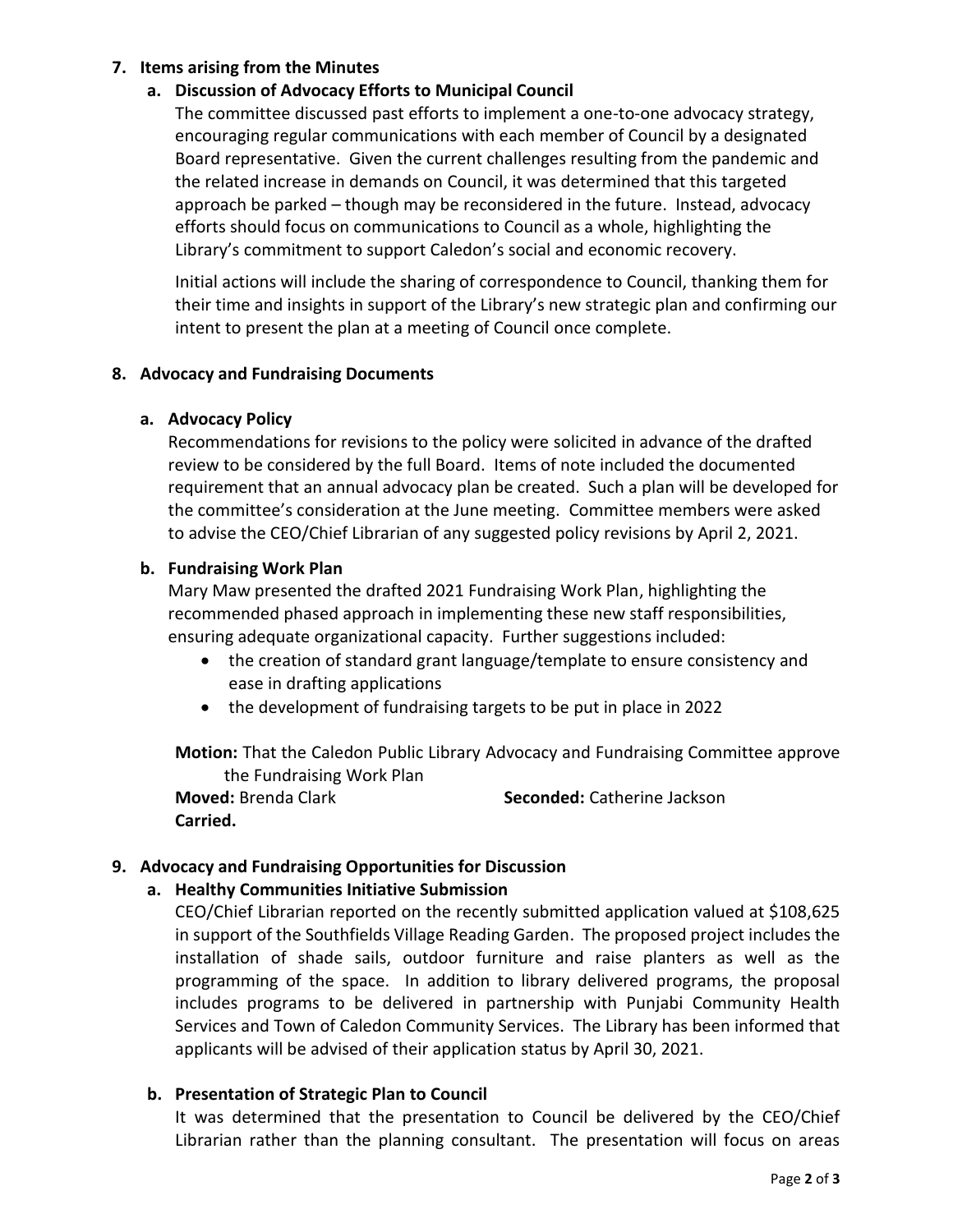where library priorities align with those of Council. Insights from Council representatives to the Board will be sought in advance of finalizing the presentation. The CEO/Chief Librarian will work with Town Senior Leadership to schedule this presentation once the final plan is drafted and adopted by the Board. Opportunities for including Board representatives within the delegation to Council will also be encouraged as a means of demonstrating Board support for the plan.

# **c. Annual Report 2020 Video**

Mary Maw shared the work that has already been done in planning for the Annual Report video – focusing on a theme of "we made it through together". The short video will highlight the challenges of 2020 as well as CPL's success in mitigating these challenges by adapting and evolving services – and working with others. It is anticipated that this video will be available for consideration and approval by the Board at the April meeting. Discussions included the options for disseminating the video and the possibility of extracting short snippets (15 seconds) to be shared via social media.

# **d. CELA Correspondence**

The announcements of funding cuts to the CELA program resulted in significant advocacy efforts. This work resulted in the restoration of \$1 million in funding for the 2021-22 budget year. As a result of this news, it was determined that a letter of thanks be drafted to Minister Qualthrough, copied to MP Kyle Seeback, from the Board Chair and CEO/Chief Librarian. This correspondence will stress the importance of funding of this program beyond 2022.

**Motion:** That the Caledon Public Library Advocacy and Fundraising Committee direct the CEO/Chief Librarian to draft a letter of thanks to Minister Qualthrough and MP Kyle Seeback in support of continued funding to CELA.

**Moved:** Catherine Jackson **Seconded:** Brenda Clark **Carried.** 

# **e. Discussion of next steps and committee deliverables**

Identified next steps and deliverables include:

- Letter of thanks to Council
- Letter of thanks and support for funding of CELA
- Discussion of social media as an advocacy tool to be included in June committee agenda
- Committee members to support staff by advising of local sponsorship, fundraising, and/or partnership opportunities/contacts.

# **10. Next meeting** – Thursday, June 10, 2021 – 6 PM

# **11. Adjournment**

**Motion:** That the meeting adjourn. **Moved:** Brenda Clark **Seconded:** Catherine Jackson **Carried.**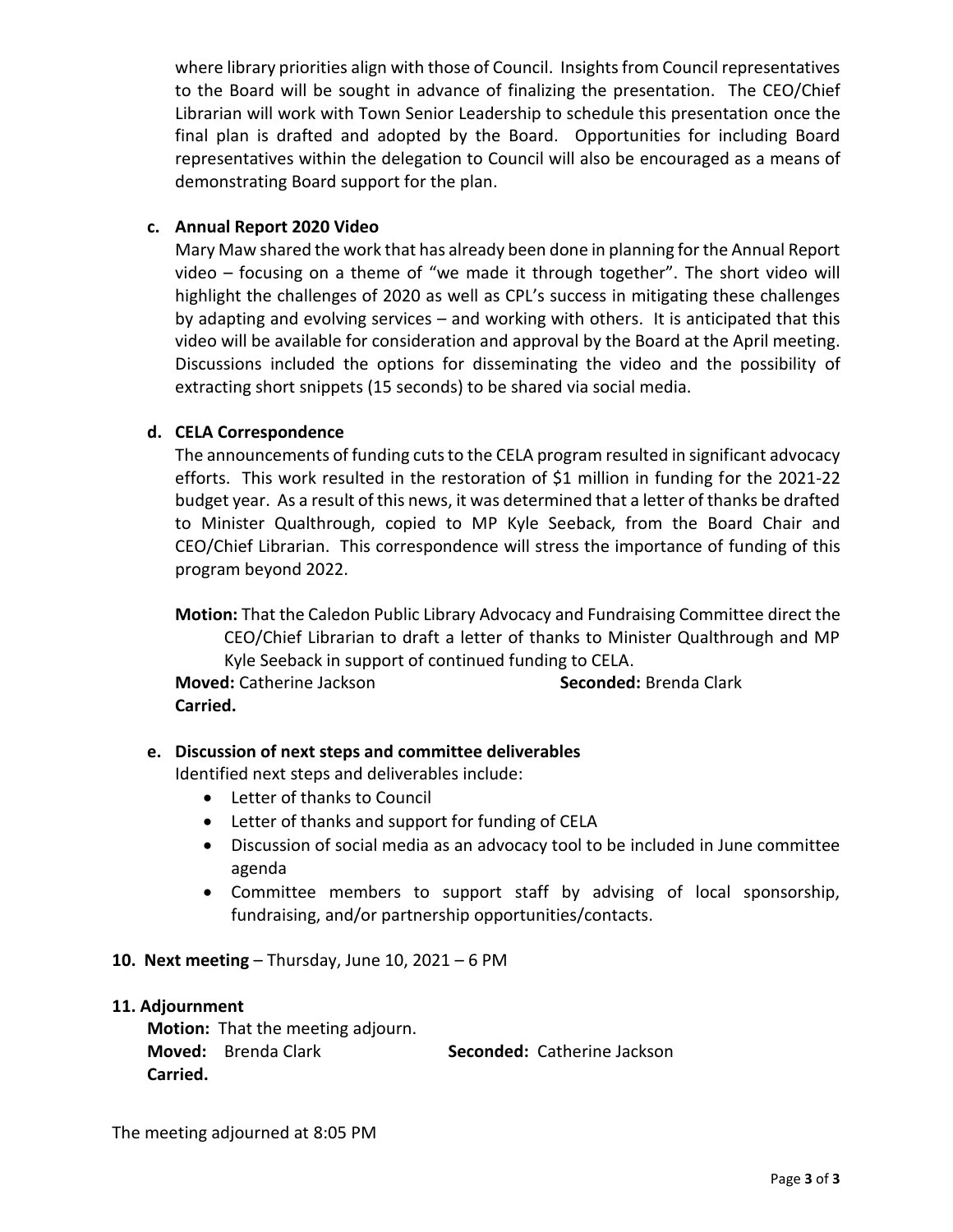# **Attachment 10-A-1**

# <span id="page-38-0"></span>CALEDON PUBLIC LIBRARY – FUNDRAISING WORK PLAN 2021

Updated and approved March 18, 2021

| <b>MONTH</b>                       | <b>FUNDRAISING AND</b><br><b>SPONSORSHIP</b><br><b>OPPORTUNTIES</b>                   | <b>STAFF ACTIONS</b>                                                                                                                                                    | <b>REPORTS TO THE</b><br><b>COMMITTEE</b>                             | <b>COMMITTEE</b><br><b>ACTION</b>                                                                                     |
|------------------------------------|---------------------------------------------------------------------------------------|-------------------------------------------------------------------------------------------------------------------------------------------------------------------------|-----------------------------------------------------------------------|-----------------------------------------------------------------------------------------------------------------------|
| January<br>2021<br><b>February</b> | Initiated relationships<br>✓                                                          | Revise terms of reference<br>$\checkmark$<br>for the Advocacy<br>Committee to reflect the<br>groups expanded<br>fundraising scope<br>CPL joined Caledon<br>$\checkmark$ |                                                                       | $\checkmark$<br>Members of the<br>Fundraising/Advocacy<br>Committee recommitted<br>with revised terms of<br>reference |
| 2021                               | with local businesses<br>Networking<br>✓<br>opportunities                             | <b>Chamber of Commerce</b>                                                                                                                                              |                                                                       |                                                                                                                       |
| <b>March 2021</b>                  | <b>Healthy Communities</b><br>Grant Opportunity -<br>Application Due March 9,<br>2021 | <b>Prepare CPL Fundraising</b><br>$\bullet$<br>Workplan for 2021<br>Investigate grant<br>$\bullet$<br>opportunities                                                     | CPL Fundraising workplan<br>$\bullet$<br>2021 presented for<br>review | Meeting of<br>Advocacy/Fundraising<br>Committee                                                                       |
| <b>April 2021</b>                  | <b>Planned Gifts/Bequests</b><br>$\bullet$                                            | <b>Create Planned Giving</b><br>$\bullet$<br>Marketing Materials,<br>initiate contact with<br>funeral homes, estate<br>lawyers                                          |                                                                       | Provide<br>$\bullet$<br>referrals/recommend<br>community contacts                                                     |
| May 2021                           | Sharing library<br>$\bullet$<br>information and<br>encourage investment in<br>CPL     | CEO and Manager of CCD<br>$\bullet$<br>to prepare library<br>presentation and reach<br>out to community service<br>clubs to build and nurture<br>relationships          |                                                                       | Provide<br>$\bullet$<br>referrals/recommend<br>community contacts                                                     |
| <b>June 2021</b>                   | Sponsorship for Summer<br>$\bullet$<br>Initiatives                                    | Seek out local business<br>$\bullet$<br>support (Domino's Pizza)                                                                                                        | <b>Quarterly Fundraising</b><br>$\bullet$<br>Work Plan Report         | Meeting of<br>$\bullet$<br>Advocacy/Fundraising<br>Committee                                                          |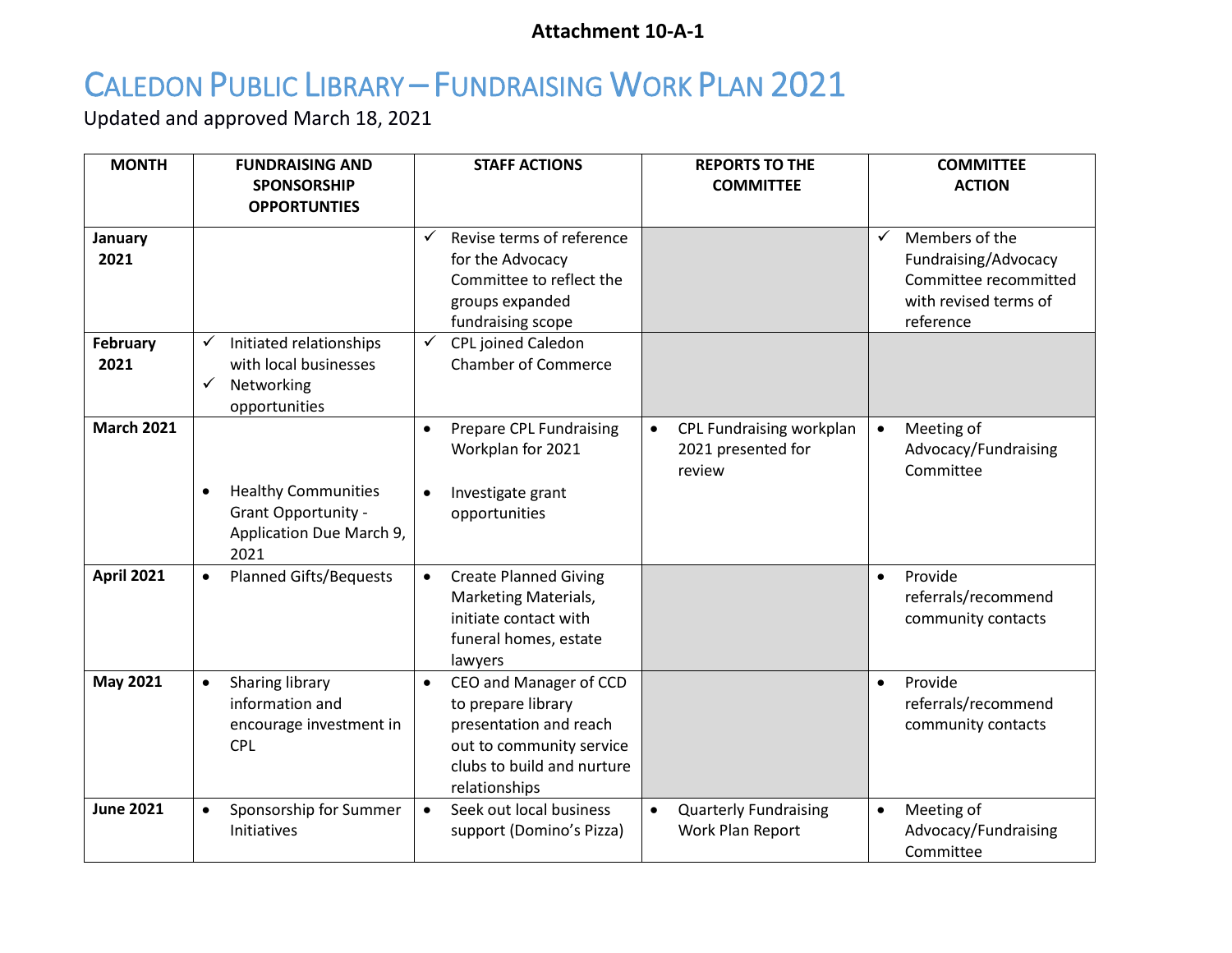| <b>July 2021</b>           |                                                                                                                                                                                                                                        |                                                                                                                                                                                                  |                                                               |                                                              |
|----------------------------|----------------------------------------------------------------------------------------------------------------------------------------------------------------------------------------------------------------------------------------|--------------------------------------------------------------------------------------------------------------------------------------------------------------------------------------------------|---------------------------------------------------------------|--------------------------------------------------------------|
| August 2021<br>(tentative) |                                                                                                                                                                                                                                        |                                                                                                                                                                                                  |                                                               |                                                              |
| September<br>2021          | Sponsorship and<br>$\bullet$<br>donation in support of<br>ineligible costs<br>associated with the ICIP:<br>Community, Culture and<br>Recreation Stream -<br>Rehabilitation and<br><b>Renovation Intake Grant</b><br>for the MDV branch | Confirmation of project<br>$\bullet$<br>needs and funding<br>opportunities                                                                                                                       | <b>Quarterly Fundraising</b><br>$\bullet$<br>Work Plan Report | Meeting of<br>$\bullet$<br>Advocacy/Fundraising<br>Committee |
| <b>October</b><br>2021     | <b>Fundraising Event</b><br>$\bullet$<br>Love your Library<br>Campaign                                                                                                                                                                 | Investigate and plan<br>$\bullet$<br>potential fundraising<br>event (Block Party/Library<br>After Hours)<br>Proclamation by Town of<br>$\bullet$<br>Caledon "October Love<br>Your Library" month |                                                               |                                                              |
| <b>November</b><br>2021    |                                                                                                                                                                                                                                        |                                                                                                                                                                                                  |                                                               |                                                              |
| <b>December</b><br>2021    | <b>Giving Tuesday</b><br>$\bullet$                                                                                                                                                                                                     | Create campaign through<br>$\bullet$<br>Canada Helps                                                                                                                                             | <b>Quarterly Fundraising</b><br>$\bullet$<br>Work Plan Report | Meeting of<br>$\bullet$<br>Advocacy/Fundraising<br>Committee |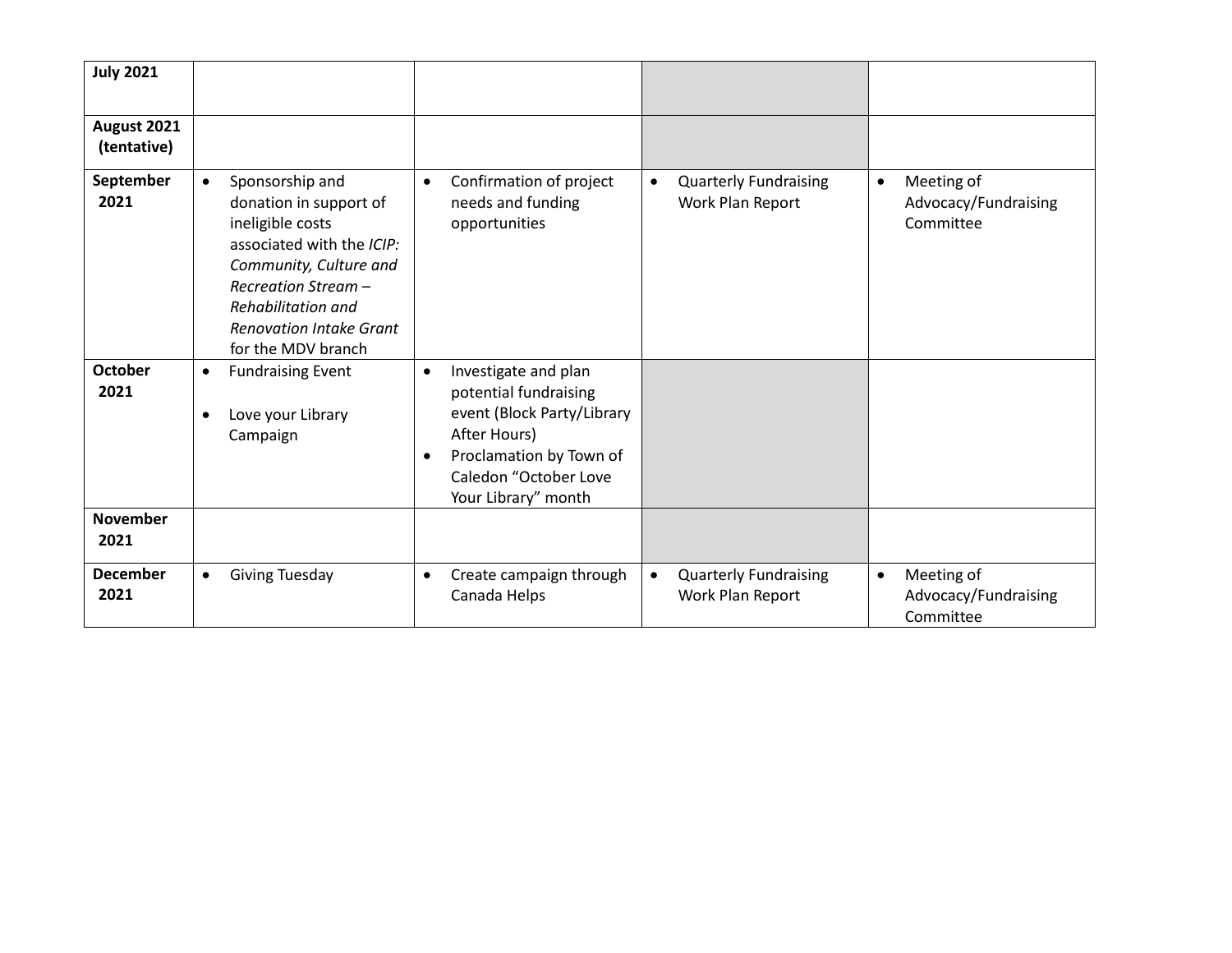# **Attachment 10-B**

<span id="page-40-0"></span>Joint Strategic Planning Committee Meeting Wednesday, March 24.2021 4:00 p.m.



# MINUTES

Kelley Potter

**Present:** Janet Manning (Chair); David Betty and Brenda Clark

Staff: Colleen Lipp – CEO | Chief Librarian; Kelley Potter – Director, Public Service; Megan Renkema – Manager, Information Services; Mary Maw – Manager, Communications & Community Development

**Guest:** Stephen Abram – Lighthouse Consulting

*Note: This meeting was conducted electronically*

**1. Call to Order** The meeting was called to order at 4:01 pm

- **2. Apologies for non-attendance** None
- **3. Approval of the Agenda**
- **4. Review of previous meeting minutes a.** Joint Strategic Planning Committee Meeting Minutes of February 17, 2021
- **5. Business Arising from the Minutes** None

# **6. Consultant's Reports and Supporting Documents**

| <b>Discussion</b>                                                           |  |  |  |  |  |  |  |
|-----------------------------------------------------------------------------|--|--|--|--|--|--|--|
| The following captures many, though not all, points raised during this very |  |  |  |  |  |  |  |
| fulsome discussion.                                                         |  |  |  |  |  |  |  |
|                                                                             |  |  |  |  |  |  |  |
| Stephen presented a power point going over which priorities rose to the     |  |  |  |  |  |  |  |
| top of the survey results:                                                  |  |  |  |  |  |  |  |
| <b>Community Hub</b><br>1.                                                  |  |  |  |  |  |  |  |
| <b>Building Internal Capacity</b><br>2.                                     |  |  |  |  |  |  |  |
| Building up CPL to Support Caledon's Growth<br>3.                           |  |  |  |  |  |  |  |
| Innovation Hub<br>4.                                                        |  |  |  |  |  |  |  |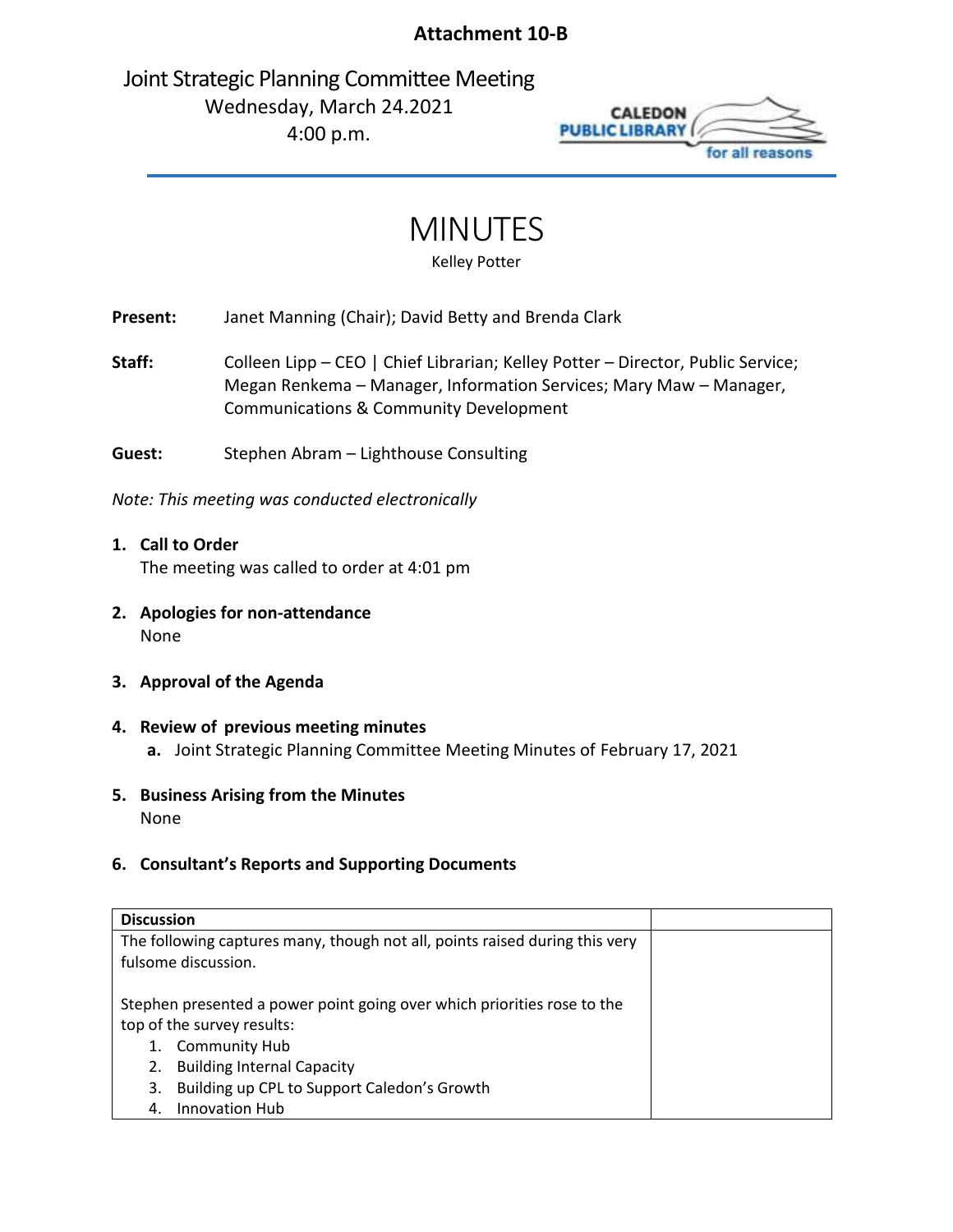### Tied for 5<sup>th</sup>

- a. Ambassadors for Inclusion
- b. Addressing the Broader Digital Divide
- c. Focus on Residents' Needs
- d. Literacy

Discussions began with Priority A: Community Hub, providing spaces, services, programs and events that engage, inspire, delight and empower

- We need to be asking, does this feel right? Does this resonate? Because under each of these we need to be able to have implementation tasks.
- This is not really saying anything; do we need to reframe it?
- Perhaps more like 'centre of the villages and connector of the whole of Caledon'

A suggestion was made to first look at the mission and vision – as a means of clarifying our priorities?

Looked at Mission

- Discussed that if we define hub as spaces only, we are not fulfilling our mandate
- Start with a power verb?
- We need to change the Vision to be bigger/bolder

Recommendation to consider taking those top priorities and creating 3 ultimate priorities that encompass more of those things

- 1. Focus on community growth and improvement (innovation) This becomes about growing CPL in advance of the population growth, so we are prepared and sustainable, also about creation, innovation (maker spaces) and partnerships
- 2. Focus on Diversity, Equity and Inclusion, it's our responsibility as an organization to be a leader in this area. This becomes about inclusiveness, belonging, but also about celebrating culture, local history
- 3. Addressing Residents' Needs This becomes about addressing the digital divide, helping with recovery, raising our awareness, letting residents know how we can help, looking at open hours, access in general (open access)

The above 3 tie in all together

# **We are the Heart of the Villages and the Connector for Caledon, Creating the Bridge to Possible**

- Stephen noted that we need to be a hybrid of digital and in person branches
- As the only municipally funded organization dealing with culture, what is our responsibility?

If we are having 3 priorities max, then these need to be the high-level pillars that are phrased in a clear and simple matter so that it is very clear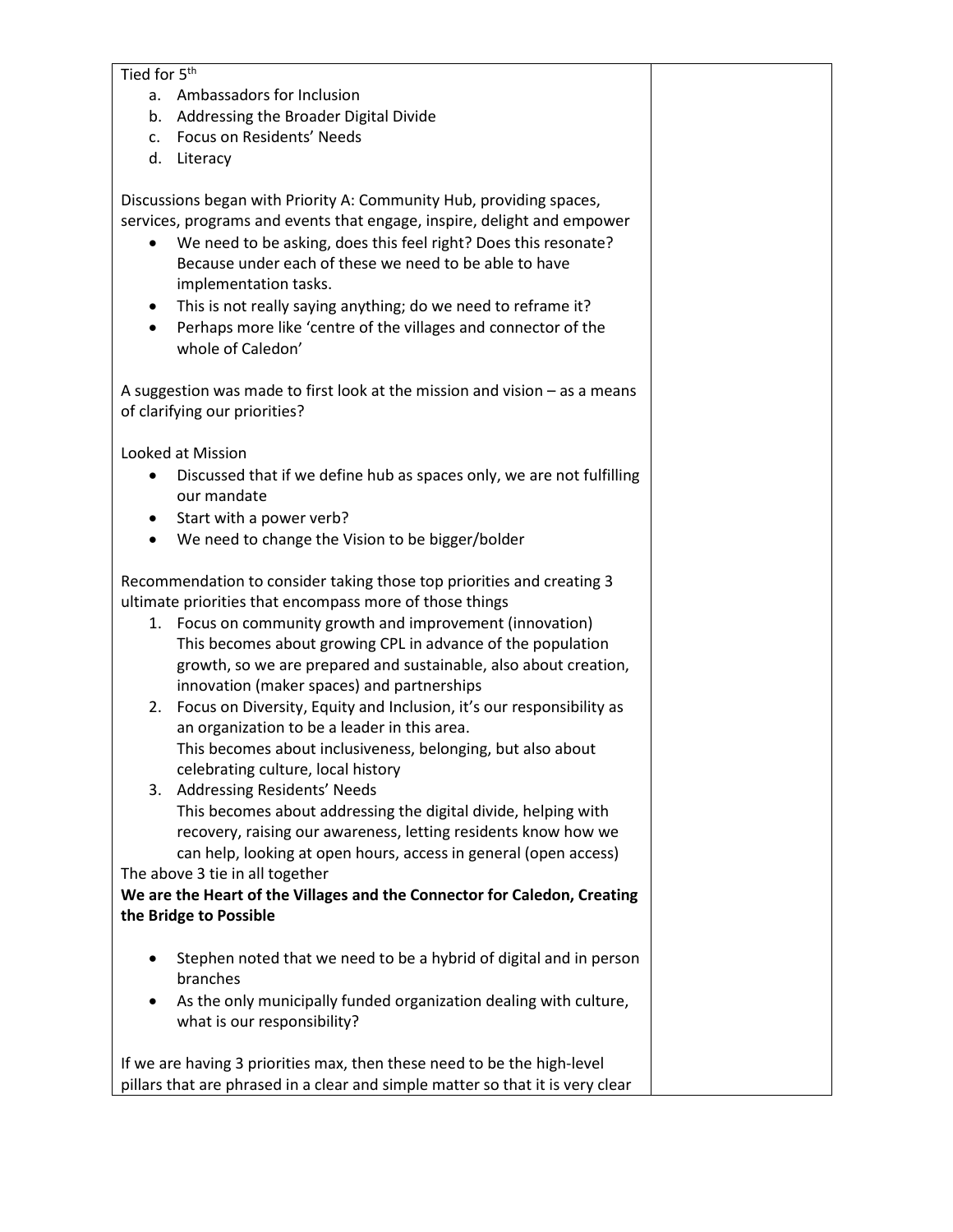| what we mean, under these would be the more specific actions. Ex. under<br>Growth, master plan for 2022!                                                                                                                                                                                                                                                                                                                                                                                                                                                                                                                                                |                                                                      |
|---------------------------------------------------------------------------------------------------------------------------------------------------------------------------------------------------------------------------------------------------------------------------------------------------------------------------------------------------------------------------------------------------------------------------------------------------------------------------------------------------------------------------------------------------------------------------------------------------------------------------------------------------------|----------------------------------------------------------------------|
| There may be things that we are heading towards, but are not able to fully<br>accomplish the broad ideal within the term of the plan. We need to set<br>measurable actions with clear goals so that evaluating is very clear and<br>there is some accountability. Ex. How many residents are active<br>cardholders, how many do we want to add?                                                                                                                                                                                                                                                                                                         |                                                                      |
| What's not here?<br>Note to make partnerships a priority, align with Town/Council<br>٠<br>directives/initiatives<br>Reminder that things like Literacy are the fundamentals of what<br>٠<br>we do, isn't this plan more about creating strategies to move<br>specific priorities forward?<br>Things to be sure we include in our Values; partnerships, staff<br>$\bullet$<br>Some good examples and takeaways in the draft report Age-<br>$\bullet$<br><b>Friendly Caledon</b><br>Is there a way to tie in to the domain from the Canadian Index of<br>$\bullet$<br>Wellbeing that local organizations are supporting currently?<br>Community Vitality, |                                                                      |
| Reminder of our core service:<br>Knowledge Transfer. and Community Connector                                                                                                                                                                                                                                                                                                                                                                                                                                                                                                                                                                            |                                                                      |
| <b>Next Steps</b>                                                                                                                                                                                                                                                                                                                                                                                                                                                                                                                                                                                                                                       | Responsibility/When                                                  |
| Draft report including the following for committee consideration:<br>Examples of Mission and Vision, based on discussions<br>Identify priorities, and goal<br>$\bullet$<br>Values<br>$\bullet$<br>Objectives, many so that we can revise as necessary, these can<br>$\bullet$<br>also help to define the role of the Board                                                                                                                                                                                                                                                                                                                              | Stephen to send out to<br>committee by<br>Wednesday<br>March 31.2021 |
| Send out Age-Friendly document and link to Canadian Index of Well-Being                                                                                                                                                                                                                                                                                                                                                                                                                                                                                                                                                                                 | Colleen                                                              |
| Meet in two weeks, (April 7.2021), meeting request to follow                                                                                                                                                                                                                                                                                                                                                                                                                                                                                                                                                                                            | Colleen                                                              |
| Meet again two weeks (April 21, 2021) after that with the aim to get<br>fulsome plan to Board for May meeting                                                                                                                                                                                                                                                                                                                                                                                                                                                                                                                                           | Colleen                                                              |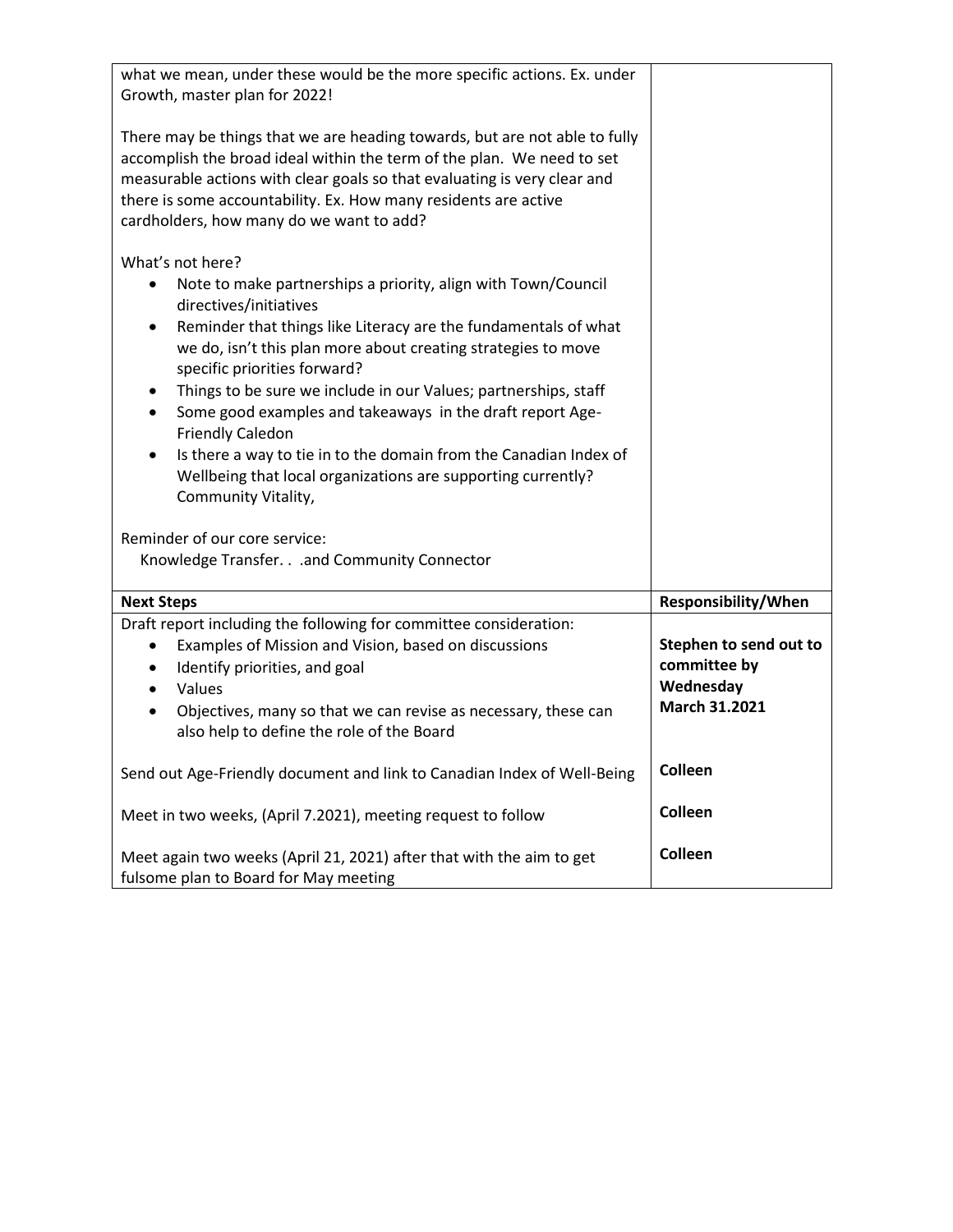# **Attachment 10-C**

<span id="page-43-0"></span>Joint Strategic Planning Committee Meeting Thursday, April 8, 2020 4:00 p.m.



# MINUTES

**Present:** Janet Manning (Chair); David Betty and Brenda Clark

**Staff:** Colleen Lipp – CEO | Chief Librarian; Kelley Potter – Director; Megan Renkema – Manager Information Services; Mary Maw – Manager Communications & Community Development

**Guest:** Stephen Abram – Lighthouse Consulting

*Note: This meeting was conducted electronically.*

- **1. Call to Order** The meeting was called to order at 4:00 PM
- **2. Apologies for non-attendance:** None

# **3. Strategic Planning Process**

There was a discussion around the Strategic Planning process that took place in a closed meeting (meaning without the consultant present) from 4:00 to 4:30 pm. The committee felt that the plan thus far was too generic, not enough Caledon specific. The hope today is to get a Mission, Vision and some Priorities fleshed out.

# **4. Consultant's Report and Ensuing Discussion**

# *Stephen joined meeting at 4:31 pm*

Discussion regarding Stephen's proposed process for moving forward in a manner that results in a plan customized for Caledon.

Reviewed the drivers provided within the consultant's presentation and added the following:

- Isolation
- Covid Recovery
- Diversity, really there, just using more words like 'inclusion' instead of diversity
- Outreach; reaching beyond the walls of the library

The committee worked collaboratively to develop a new vision and mission and make minor improvements to our core values.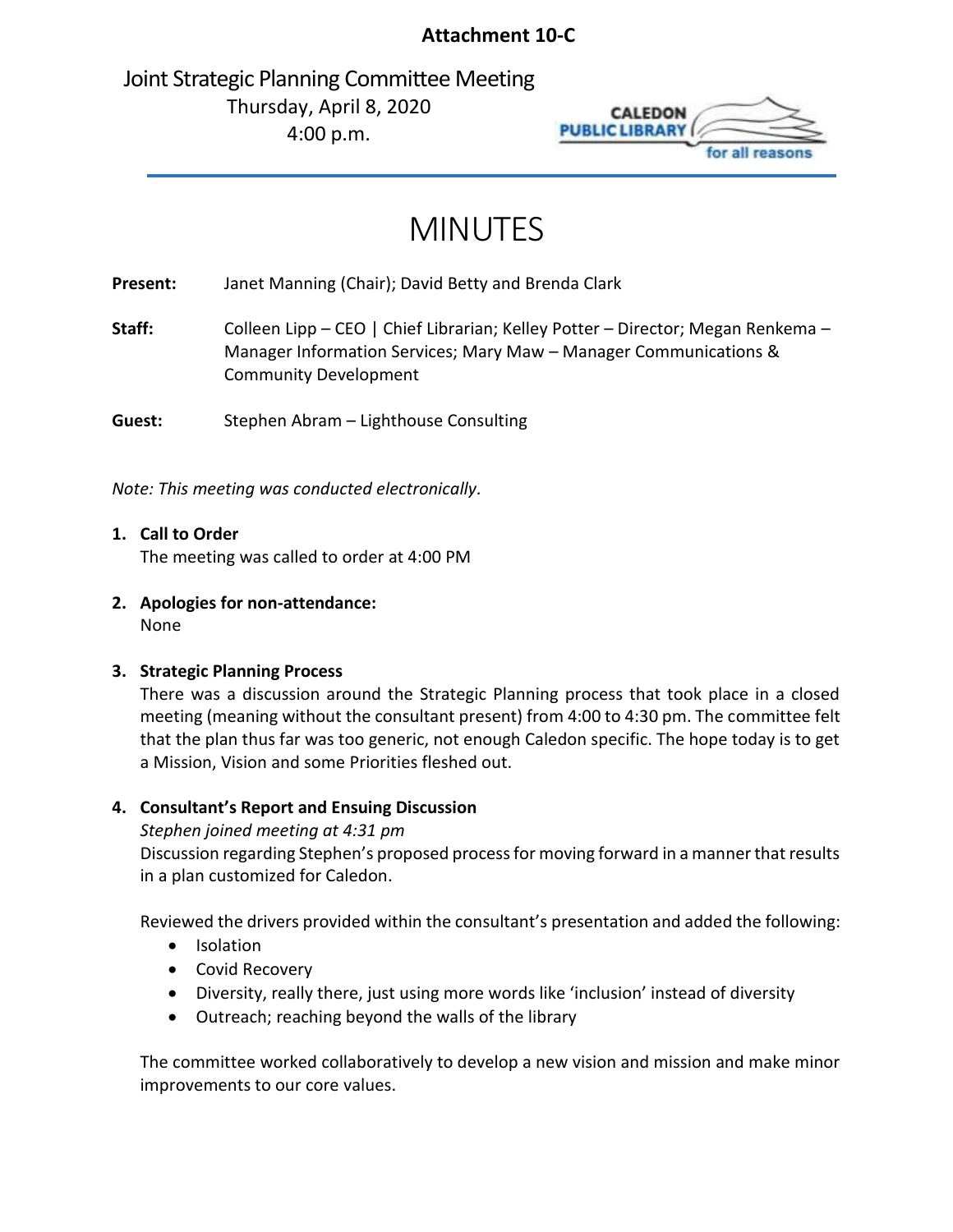Vision

David proposed the following:

To be the preferred conduit for knowledge through collaboration, innovation, exploration and discovery

Lots of discussion around Vision, used Colleen's suggestion as a starting point and ultimately arrived at this:

**Vision:** *To be the heart of our community, building and connecting a thriving, engaged and informed Caledon* 

# **Mission**

David proposed the following:

CPL will leverage its partnerships, provide programming, employ technology and best practices to foster creativity, encourage collaboration, cultivate lifelong learning and empower its residents to embrace the future.

Again, lots of discussion around Mission, started with Colleen's proposed language and ultimately arrived at this:

# **Mission:** *We empower community connections, spark innovation and creativity and energize the transfer of knowledge.*

This also allows us to use those three great words in marketing/branding moving forward: **Empower. Spark. Energize!**

Core Values (refer to SA slides)

Revisions included changing Diversity to Trust, Inclusion and Equity Include commit to staff

A note around Celebrating Culture, this would include local history Next steps:

To create a new set of priorities and then create the goals underneath these We had a look at the RFP around this process, specifically at the deliverables Stephen is to send committee a more complete plan in advance of next meeting

# **5. Review of previous meeting minutes**

**a.** Joint Strategic Planning Committee Meeting Minutes of March 24, 2021

**6. Business Arising from the Minutes** None

*Meeting adjourned at 6:15 pm*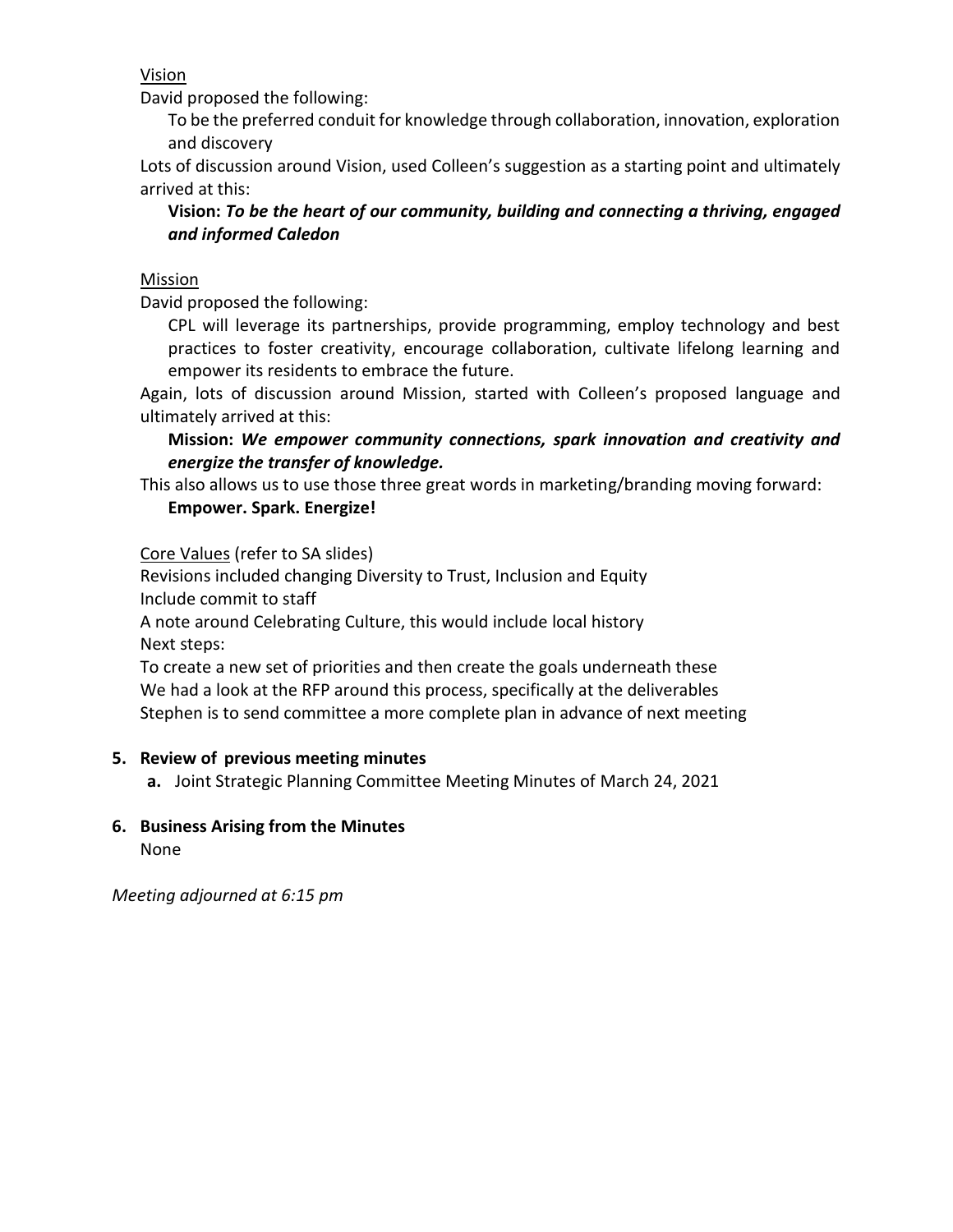# **Attachment 13-A**

# <span id="page-45-0"></span>CALEDON PUBLIC LIBRARY BOARD: ANNUAL AGENDA/WORK PLAN 2021

Updated April 19, 2021

| Month             | <b>Governance/Strategic Issues</b><br>(activities in order to fulfill accountability obligations   policy<br>development, review and revision, financial oversight, connections<br>with council and community, monitoring and evaluation, committee<br>work e.g. CEO appraisal, facility planning recruitment)                                                           | <b>Information Needed</b><br>(reports and monitoring documents and<br>additional information required to support<br>discussion of and action on strategic<br>issues)                | <b>Board Action</b><br>(proposed action as a result of governance<br>and/or strategic issues and discussions)                                                                                             |
|-------------------|--------------------------------------------------------------------------------------------------------------------------------------------------------------------------------------------------------------------------------------------------------------------------------------------------------------------------------------------------------------------------|-------------------------------------------------------------------------------------------------------------------------------------------------------------------------------------|-----------------------------------------------------------------------------------------------------------------------------------------------------------------------------------------------------------|
| January 2021      | Review of 2020 Strategic Actions Completed<br>✓<br>Review of 2020 Q4 and Annual Statistics<br>$\checkmark$<br>Core Value Discussion - Intellectual Freedom<br>$\checkmark$<br>Executive and Committee Appointments - deferred<br>✓<br>from December 2020<br>Revised Advocacy Committee Terms of Reference<br>$\checkmark$<br>Presentation - Diversity and Inclusion<br>✓ | 2020 Q4 and Year End<br>$\checkmark$<br><b>Statistics Report</b><br>$\checkmark$ 2020 Strategic Scoresheet<br>2020 Procurement Update<br>$\checkmark$<br>Revised terms of reference | <b>Meeting of Planning</b><br>Committee                                                                                                                                                                   |
| February 2021     | No regular meeting scheduled<br>$\checkmark$<br>Tentative Council budget approval<br>✓                                                                                                                                                                                                                                                                                   |                                                                                                                                                                                     | OLA Super Conference/ OLBA<br>Boot Camp virtual attendance<br><b>Meeting of Planning</b><br>Committee                                                                                                     |
| <b>March 2021</b> | Presentation - Edge and Bridge Assessments<br>$\bullet$<br>Core Value Discussion - Equity of Access                                                                                                                                                                                                                                                                      | OLA Conference Feedback<br>Drafted Reports and<br>$\bullet$<br>Presentations                                                                                                        | Year End Variance Review -<br>2020<br><b>Meeting of Planning</b><br>Committee<br>Receipt of Draft Strategic Plan<br>$\bullet$<br>by Planning Committee<br>Meeting of<br>Advocacy/Fundraising<br>Committee |
| <b>April 2021</b> | Review of Quarterly Statistics - Q1<br>$\bullet$<br>Review of 2020 Annual Report - deferred from<br>$\bullet$<br>March 2021<br>Review of Advocacy Policy<br>$\bullet$<br>Diversity, Equity and Inclusion Training<br>$\bullet$<br>Recommendation                                                                                                                         | 2020 Q1 Statistics Report<br>$\bullet$<br>Annual Report 2020<br>٠<br>Drafted policy<br>$\bullet$<br>Training details                                                                | <b>OLS Board Assembly Meeting</b><br>$\bullet$<br>Variance Review - Q1 2021                                                                                                                               |